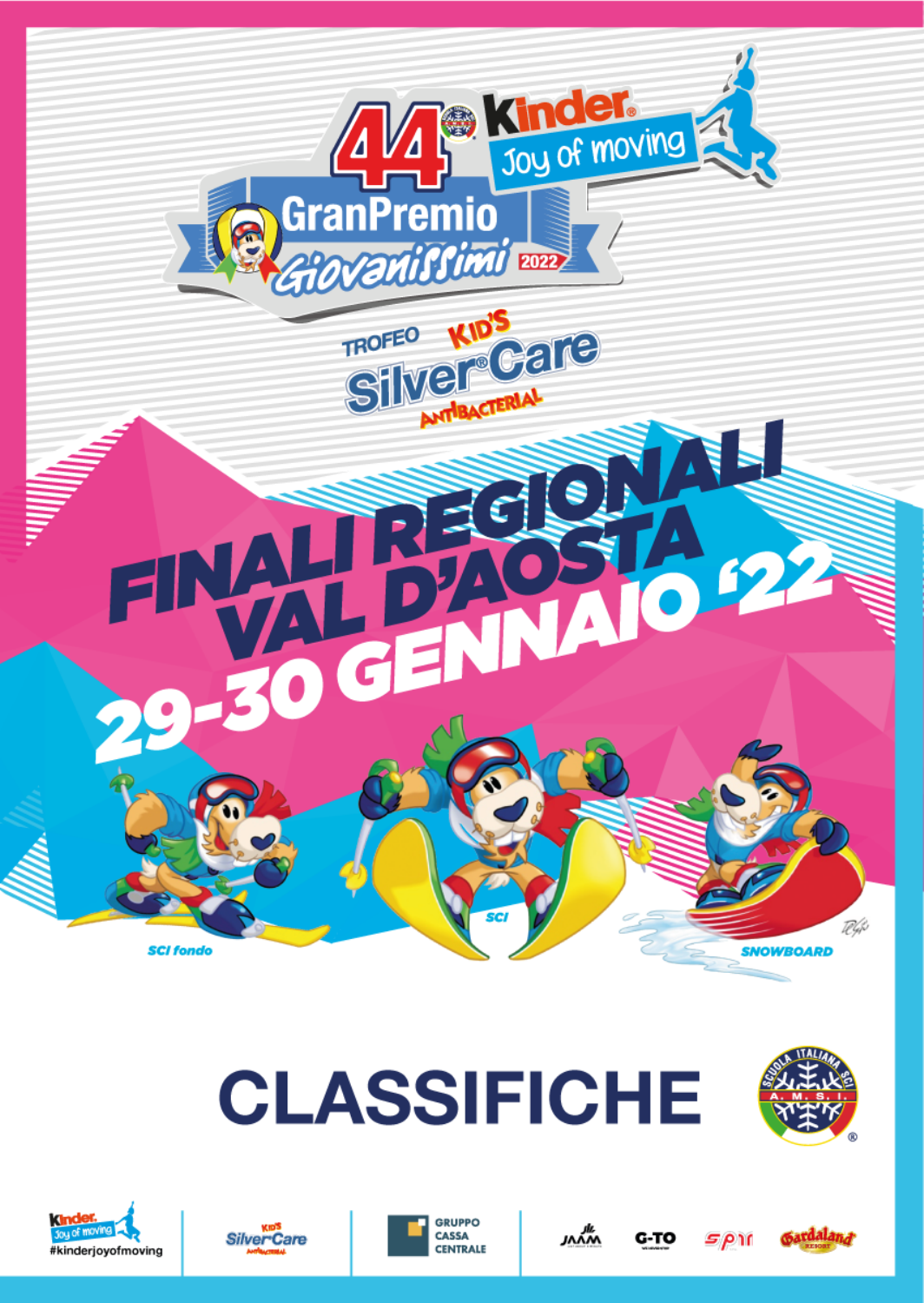

## 4**4° GranPremio Giovanissimi Kinder Joy of Moving**  FASE REGIONALE VALLE D'AOSTA CLASSIFICA UFFICIALE



| COD. ORGANIZZATORI<br>LOCALITA' CHAMPOLUC                                     |                                                     |                                           | NOME SOCIETA' A.V.M.S.<br>DATA                        | 29/<br>1/2022                           |
|-------------------------------------------------------------------------------|-----------------------------------------------------|-------------------------------------------|-------------------------------------------------------|-----------------------------------------|
| <b>GIURIA</b>                                                                 |                                                     |                                           | CARATTERISTICHE TECNICHE                              |                                         |
| DELEGATO TECNICO GRADIZZI<br>ARBITRO<br>DIRETTORE DI GARA<br>GIUDICE PARTENZA | PAGANONE<br><b>NICCO</b><br>$\mathbf{L}$<br>TURCATO | K. 12516<br>D. 31892<br>27902<br>D. 77874 | NOME PISTA<br>PARTENZA<br>ARRIVO<br><b>DISLIVELLO</b> | OSTAFA 2<br>2300 m<br>2155 m<br>$145$ m |
| GIUDICE ARRIVO                                                                | DE LUCIA                                            | C. 19115                                  | N° OMOLOGAZIONE NAZ. 20/024/VA/A                      |                                         |
| TRACCIATORE<br>APRIPISTA<br>- A - BISI<br>- E - RIZZI                         | FAVRF<br>- C - SACCARDI                             | E.<br>N.<br>S.<br>$S_{\cdot}$             | $-B -$<br>$-D -$<br>$-$ F $-$                         |                                         |
| NUMERO DI PORTE<br>ORA DI PARTENZA<br>TEMPO: SERENO/PARZIALM NEVE: COMPATTA   | 22 22<br>10.15                                      |                                           | TEMPERATURA P: -4°C                                   | $-3^{\circ}$ C<br>A:                    |

POS NUM CONCORRENTE TEMPO PUNTI COGNOME e NOME BABY FEMMINILE 2013 1 59 ARTAZ Valerie 2013 SCUOLA SCI CHAMPOLUC 35.56 2 12 BROCCA Ludovica 2013 SCUOLA SCI MONTE BIANCO 36.57 3 8 MOCHET Carolina 2013 SCUOLA SCI MONTE BIANCO 36.65 4 30 MAJER Emma 2013 SCUOLA SCI COURMAYEUR 37.73 5 64 CAMPANILE Rihanna 2013 6 5 RAFFAELLI Nina 2013 SCUOLA SCI MONTE BIANCO 38.23 7 17 CLAVEL Sophie Mahe' 2013 SCUOLA SCI MONTE BIANCO 8 50 BOVIO Margherita 2013 SCUOLA SCI CHAMPORCHER 38.74 1 MANCINELLI Cloe 2013 SCUOLA SCI VALTOURNENCH 10 19 MAJER Clementina 2013 SCUOLA SCI MONTE BIANCO 39.66 11 13 JACQUEMOD Audrey 2013 SCUOLA SCI MONTE BIANCO 39.80 12 9 TESSERA CHIESA Cecilia Silvi 2013 SCUOLA SCI MONTE BIANCO 40.25 13 63 MARESCA Isabelle 2013 SCUOLA SCI CHAMPOLUC 40.27 14 7 ORIANI Emma 2013 SCUOLA SCI MONTE BIANCO 40.60 15 49 LOSA Emma 2013 2013 SCUOLA SCI CHAMOIS 16 6 GANCIA Francesca Carolina 2013 SCUOLA SCI MONTE BIANCO 41.19 17 29 CURCI Maria Vittoria 1990 10013 12013 SCUOLA SCI COURMAYEUR<br>18 21. SPAZZADESCHI Isabella 19013 10013 10014 SCUOLA SCI MONTE BIANCO 18 21 SPAZZADESCHI Isabella 2013 SCUOLA SCI MONTE BIANCO 41.75 SCUOLA SCI MONTE BIANCO 20 18 PERONI Beatrice 2013 SCUOLA SCI MONTE BIANCO 42.02 21 52 GARD Sophie 2013 2013 SCUOLA SCI CHAMPORCHER 42.06<br>22 48 BOTTEON Margherita 2013 2013 SCUOLA SCI CHAMOIS 42.09 22 48 BOTTEON Margherita 2013 SCUOLA SCI CHAMOIS 42.09 23 51 BAZZANI Elena 2013 SCUOLA SCI CHAMPORCHER 42.15 24 27 PIROVANO Giuditta 2013 SCUOLA SCI LA THUILE 42.20 26 BURNENGO Magda Martina 2013 2013 SCUOLA SCI LA THUILE 42.33<br>16 RAHMI Fatima Zahra 2013 2013 SCUOLA SCI TORGNON 42.34 26 46 RAHMI Fatima Zahra 2013 3 SCUOLA SCI TORGNON 27 67 FIRPO Francesca 2013 SCUOLA SCI PILA 43.07 28 58 FINELLI Gaia 2013 2013 SCUOLA SCI CHAMPOLUC<br>29 41 TREMBLANT Véronique 2013 SCUOLA SCI VAL DI RHEP 2013 SCUOLA SCI VAL DI RHEME 43.37 30 61 GRISAFI Olivia 2013 SCUOLA SCI CHAMPOLUC 43.98 31 60 CONTI Matilde 2013 2013 SCUOLA SCI CHAMPOLUC 32 25 RAIMO Arianna 2013 SCUOLA SCI LA THUILE 44.25 2013 5CUOLA SCI TORGNON 34 34 CHANOINE Charlotte 2013 SCUOLA SCI VAL DI RHEME 47.00









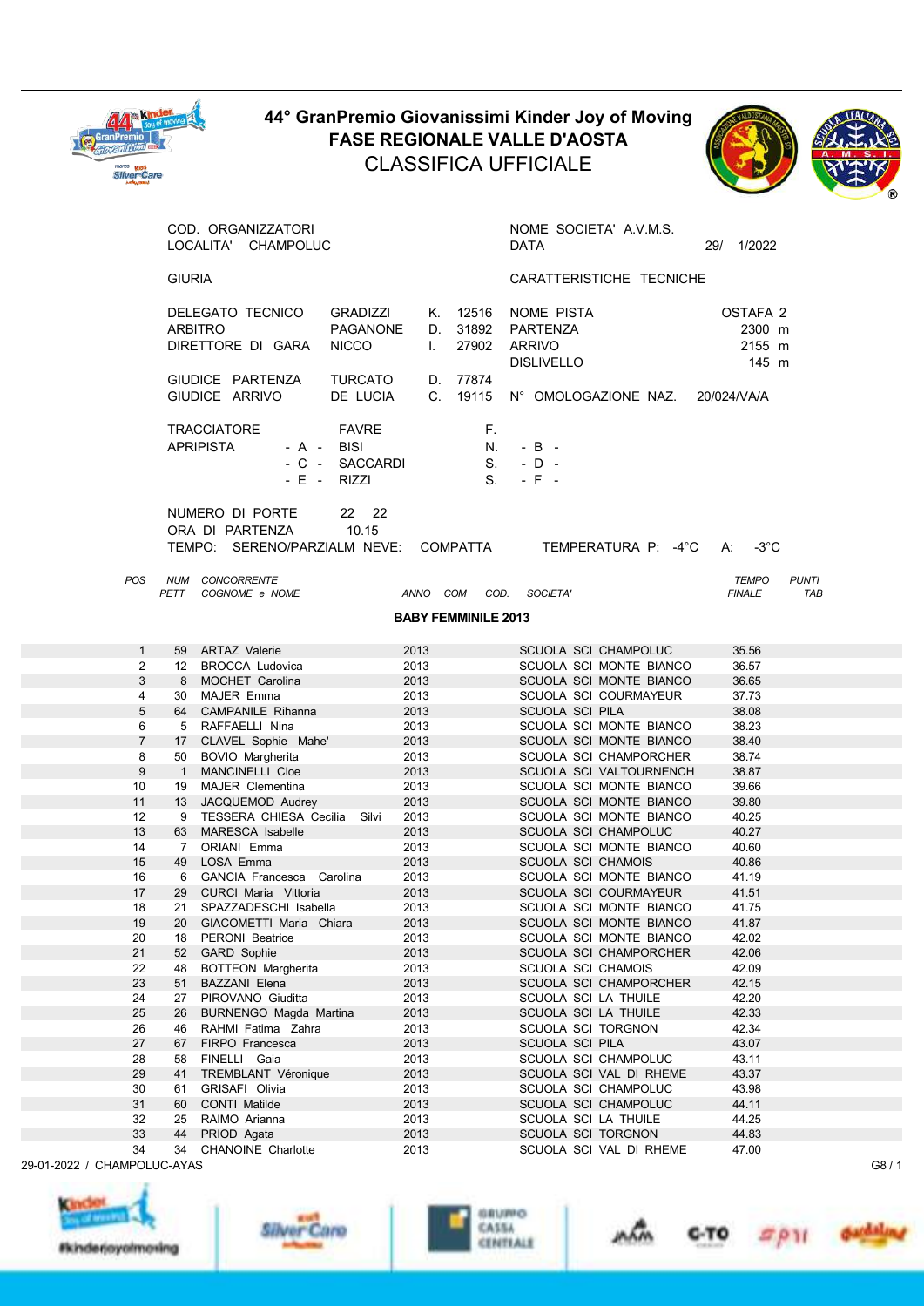|                             | <b>POS</b>          | NUM<br>PETT    | <b>CONCORRENTE</b><br>COGNOME e NOME            | ANNO COM     |                           | COD. | SOCIETA'        |                                                    | <b>TEMPO</b><br><b>FINALE</b> | <b>PUNTI</b><br>TAB |
|-----------------------------|---------------------|----------------|-------------------------------------------------|--------------|---------------------------|------|-----------------|----------------------------------------------------|-------------------------------|---------------------|
|                             |                     |                |                                                 |              |                           |      |                 |                                                    |                               |                     |
|                             | 35                  | 56             | <b>CAMPIRONI Mariasole</b>                      | 2013         |                           |      |                 | SCUOLA SCI GRESSONEY MO                            | 47.40                         |                     |
|                             | 36<br>37            | 28<br>16       | <b>MAIONE</b> Ottavia<br><b>PERRIN Sidonie</b>  | 2013<br>2013 |                           |      |                 | SCUOLA SCI COURMAYEUR<br>SCUOLA SCI MONTE BIANCO   | 47.77<br>48.12                |                     |
|                             | 38                  | 53             | PIOTTO Vanessa                                  | 2013         |                           |      |                 | <b>SCUOLA SCI CHAMPORCHER</b>                      | 48.14                         |                     |
|                             | 39                  | 31             | <b>BACAN Ludovica Bianca</b><br>France          | 2013         |                           |      |                 | SCUOLA SCI COURMAYEUR                              | 48.19                         |                     |
|                             | 40                  |                | 35 APOSTOLO Carlotta                            | 2013         |                           |      |                 | SCUOLA SCI VAL DI RHEME                            | 48.25                         |                     |
|                             | 41                  | 11             | BELLINI Bianca                                  | 2013         |                           |      |                 | SCUOLA SCI MONTE BIANCO                            | 48.65                         |                     |
|                             | 42                  | 68             | SCRIVIO Benedetta                               | 2013         |                           |      |                 | SCUOLA SCI GRAN PARADIS                            | 49.27                         |                     |
|                             | 43<br>44            | 39<br>42       | PROT Linda<br>MENONI Agata                      | 2013<br>2013 |                           |      |                 | SCUOLA SCI VAL DI RHEME<br>SCUOLA SCI VAL DI RHEME | 49.75<br>50.17                |                     |
|                             | 45                  | 3              | SEMERANO Sofia                                  | 2013         |                           |      |                 | SCUOLA SCI VALTOURNENCH                            | 50.28                         |                     |
|                             | 46                  | 10             | CASTOLDI Sofia                                  | 2013         |                           |      |                 | SCUOLA SCI MONTE BIANCO                            | 50.71                         |                     |
|                             | 47                  |                | 23 CAMMARATA Adele                              | 2013         |                           |      |                 | SCUOLA SCI GRESSONEY ST                            | 50.77                         |                     |
|                             | 48                  | 47             | BELLETTI Carlotta                               | 2013         |                           |      |                 | SCUOLA SCI TORGNON                                 | 51.11                         |                     |
|                             | 49                  | 54             | <b>FONTAN TESSAUR Sophie</b>                    | 2013         |                           |      |                 | SCUOLA SCI CHAMPORCHER                             | 51.16                         |                     |
|                             | 50                  | 15             | MANDRACCIO Bianca                               | 2013         |                           |      |                 | SCUOLA SCI MONTE BIANCO                            | 51.44                         |                     |
|                             | 51<br>52            | 36             | 4 TRUFFELLI Ludovica<br>DEIANA Sofia Benedetta  | 2013<br>2013 |                           |      |                 | SCUOLA SCI MONTE BIANCO<br>SCUOLA SCI VAL DI RHEME | 51.92<br>52.65                |                     |
|                             | 53                  | 45             | NASO Ginevra                                    | 2013         |                           |      |                 | <b>SCUOLA SCI TORGNON</b>                          | 52.71                         |                     |
|                             | 54                  |                | 57 FOLINI Micol Maria                           | 2013         |                           |      |                 | SCUOLA SCI GRESSONEY MO                            | 53.98                         |                     |
|                             | 55                  | $\overline{2}$ | <b>MARCHELLI Lara</b>                           | 2013         |                           |      |                 | SCUOLA SCI VALTOURNENCH                            | 55.22                         |                     |
|                             | 56                  | 33             | RAJA Martina                                    | 2013         |                           |      |                 | SCUOLA SCI COURMAYEUR                              | 56.93                         |                     |
|                             | 57                  |                | 22 TAMPAN Mathilde                              | 2013         |                           |      |                 | SCUOLA SCI MONTE BIANCO                            | 58.09                         |                     |
|                             | 58<br>59            |                | 55 TURCO Margherita<br>40 LIPORACE Carmen Maria | 2013<br>2013 |                           |      |                 | SCUOLA SCI GRESSONEY MO<br>SCUOLA SCI VAL DI RHEME | 58.35                         |                     |
|                             |                     |                | NON PARTITI<br>4                                |              |                           |      |                 |                                                    | 1'07.45                       |                     |
|                             |                     |                | 14 PARIONA MENDOZA Chiara                       | 2013         |                           |      |                 | SCUOLA SCI MONTE BIANCO                            |                               |                     |
|                             |                     |                | 38 GATT Desirée                                 | 2013         |                           |      |                 | SCUOLA SCI VAL DI RHEME                            |                               |                     |
|                             |                     |                | 62 LUCICH ROCCHI Rebecca                        | 2013         |                           |      |                 | SCUOLA SCI CHAMPOLUC                               |                               |                     |
|                             |                     |                | 65 GODIOZ Helene Marie                          | 2013         |                           |      | SCUOLA SCI PILA |                                                    |                               |                     |
|                             |                     |                | NON ARRIVATI<br>2                               |              |                           |      |                 |                                                    |                               |                     |
|                             |                     | 24             | <b>GHERSI Martina</b>                           | 2013         |                           |      |                 | SCUOLA SCI LA THUILE                               |                               |                     |
|                             |                     | 66             | <b>BOERO</b> Martina                            | 2013         |                           |      | SCUOLA SCI PILA |                                                    |                               |                     |
|                             |                     |                | SQUALIFICATI<br>2                               |              |                           |      |                 |                                                    |                               |                     |
|                             |                     |                | 32 TACCHIA Camilla                              | 2013         |                           |      |                 | SCUOLA SCI COURMAYEUR PORTA N. 21                  |                               |                     |
|                             |                     |                | 37 JACQUEMOD Nicole                             | 2013         |                           |      |                 | SCUOLA SCI VAL DI RHEME PORTA N. 17                |                               |                     |
|                             |                     |                |                                                 |              | <b>BABY MASCHILE 2013</b> |      |                 |                                                    |                               |                     |
|                             | $\mathbf{1}$        | 108            | <b>BUDELLI Vittorio</b>                         | 2013         |                           |      |                 | SCUOLA SCI VALTOURNENCH                            | 34.43                         |                     |
|                             | 2                   | 93             | COLLI Tobia                                     | 2013         |                           |      |                 | SCUOLA SCI CHAMPOLUC                               | 35.55                         |                     |
|                             | 3                   | 120            | CAPELLAZZI Jacopo                               | 2013         |                           |      |                 | SCUOLA SCI MONTE BIANCO                            | 35.84                         |                     |
|                             | 4                   | 141            | <b>VITALONE Fulvio</b>                          | 2013         |                           |      |                 | SCUOLA SCI LA THUILE                               | 36.14                         |                     |
|                             | 5                   | 109            | SILVA Stefano                                   | 2013         |                           |      |                 | SCUOLA SCI VALTOURNENCH                            | 36.55                         |                     |
|                             | 6                   | 74             | PIACENZA Lorenzo                                | 2013         |                           |      |                 | SCUOLA SCI DEL BREUIL                              | 36.88                         |                     |
|                             | $\overline{7}$<br>8 | 101<br>90      | <b>COLLINS Marcel</b><br><b>MUNARI Giulio</b>   | 2013<br>2013 |                           |      | SCUOLA SCI PILA | SCUOLA SCI CHAMPOLUC                               | 36.90<br>37.11                |                     |
|                             | 9                   | 143            | <b>RESTUCCIA Pietro</b>                         | 2013         |                           |      |                 | <b>SCUOLA SCI COURMAYEUR</b>                       | 37.17                         |                     |
|                             | 10                  | 139            | LACCHIO Leonardo                                | 2013         |                           |      |                 | SCUOLA SCI LA THUILE                               | 37.69                         |                     |
|                             | 11                  | 146            | RIONTINO Giorgio                                | 2013         |                           |      |                 | SCUOLA SCI COURMAYEUR                              | 37.74                         |                     |
|                             | 12                  | 84             | RIZZI Cesare                                    | 2013         |                           |      |                 | SCUOLA SCI CHAMPOLUC                               | 37.78                         |                     |
|                             | 13                  | 127            | BUZIO Leonardo Kenta                            | 2013         |                           |      |                 | SCUOLA SCI MONTE BIANCO                            | 37.81                         |                     |
|                             | 14<br>15            | 122<br>76      | DURANTI Dymas Dean<br><b>BOSONIN Attilio</b>    | 2013<br>2013 |                           |      |                 | SCUOLA SCI MONTE BIANCO                            | 37.84<br>38.02                |                     |
|                             | 16                  | 114            | CUNEAZ Alain                                    | 2013         |                           |      |                 | SCUOLA SCI CHAMPORCHER<br>SCUOLA SCI MONTE BIANCO  | 38.07                         |                     |
|                             | 17                  | 83             | <b>GOLDONI Pietro</b>                           | 2013         |                           |      |                 | SCUOLA SCI GRESSONEY MO                            | 38.20                         |                     |
|                             | 18                  | 106            | ZERBI Federico                                  | 2013         |                           |      |                 | SCUOLA SCI GRAN PARADIS                            | 38.59                         |                     |
|                             | 19                  |                | 132 MOSCA BARBERIS Ben                          | 2013         |                           |      |                 | SCUOLA SCI MONTE BIANCO                            | 38.67                         |                     |
|                             | 20                  | 119            | RONCO MUNICCHI Eugenio                          | 2013         |                           |      |                 | SCUOLA SCI MONTE BIANCO                            | 39.36                         |                     |
|                             | 21                  | 99             | VITI Stefano                                    | 2013         |                           |      | SCUOLA SCI PILA |                                                    | 39.50                         |                     |
|                             | 22                  | 97             | QUAGLINO Marco                                  | 2013         |                           |      | SCUOLA SCI PILA |                                                    | 39.64                         |                     |
| 29-01-2022 / CHAMPOLUC-AYAS |                     |                |                                                 |              |                           |      |                 |                                                    |                               | G8/2                |

Servizio elaborazione dati e cronometraggio a cura della FEDERAZIONE ITALIANA CRONOMETRISTI











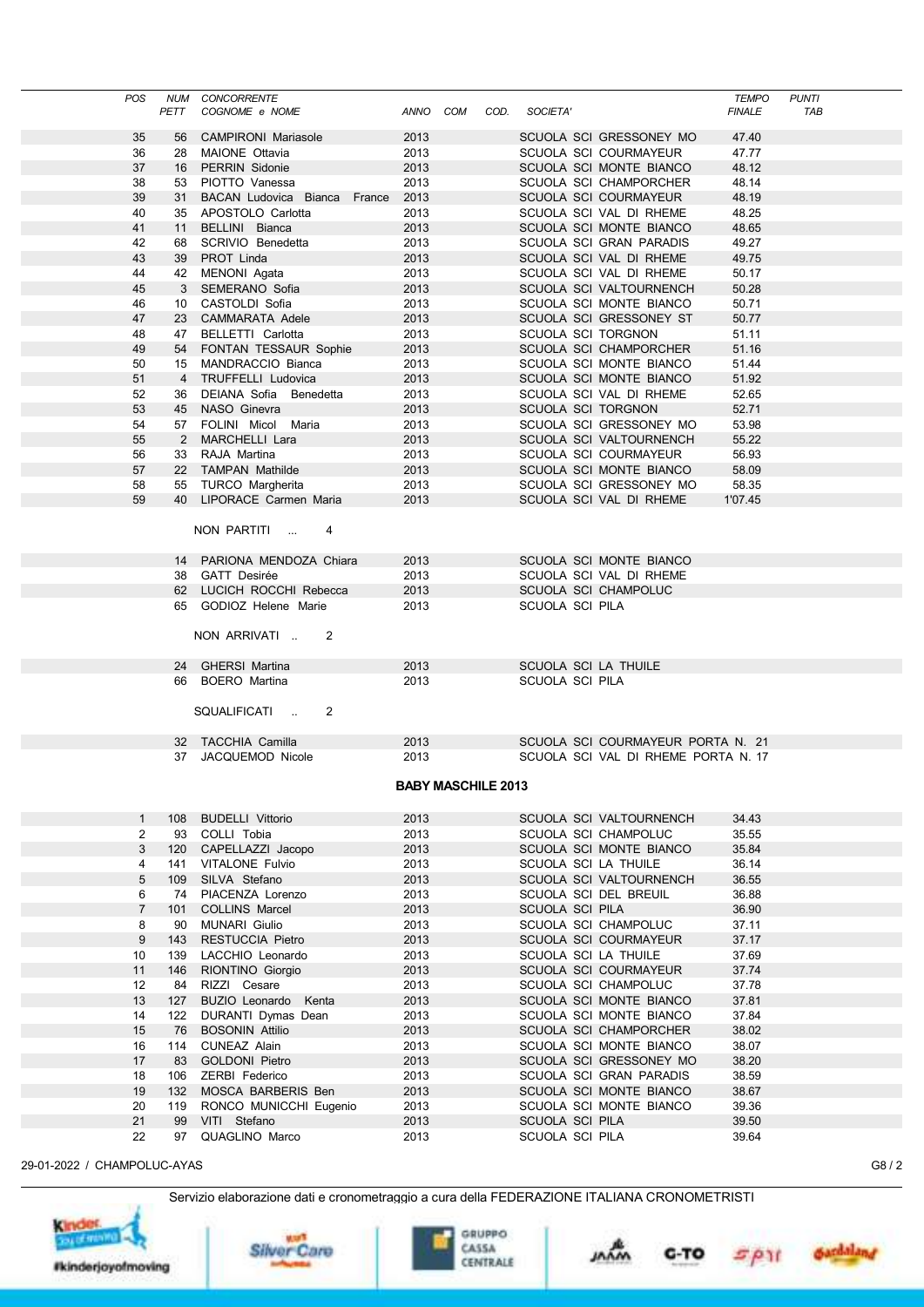|                             | POS      | <b>NUM</b><br>PETT | <b>CONCORRENTE</b><br>COGNOME e NOME           | ANNO COM     | COD. | SOCIETA'               |                                                        | <b>TEMPO</b><br><b>FINALE</b> | <b>PUNTI</b><br>TAB |      |
|-----------------------------|----------|--------------------|------------------------------------------------|--------------|------|------------------------|--------------------------------------------------------|-------------------------------|---------------------|------|
|                             | 23       | 123                | PEINETTI Valerio<br>Ottavio                    | 2013         |      |                        | SCUOLA SCI MONTE BIANCO                                | 39.76                         |                     |      |
|                             | 24       | 85                 | <b>KANG Yue</b>                                | 2013         |      |                        | SCUOLA SCI CHAMPOLUC                                   | 39.96                         |                     |      |
|                             | 25       | 113                | DE MEO Paolo                                   | 2013         |      |                        | SCUOLA SCI MONTE BIANCO                                | 40.00                         |                     |      |
|                             | 26       | 129                | <b>TAMPAN Gabriel</b>                          | 2013         |      |                        | SCUOLA SCI MONTE BIANCO                                | 40.16                         |                     |      |
|                             | 27       | 105                | MARCOZ Didier                                  | 2013         |      | <b>SCUOLA SCI PILA</b> |                                                        | 40.35                         |                     |      |
|                             | 28       | 133                | APRATO Nicolo'                                 | 2013         |      |                        | SCUOLA SCI MONTE BIANCO                                | 40.38                         |                     |      |
|                             | 29       | 121                | MUSAZZI Riccardo                               | 2013         |      |                        | SCUOLA SCI MONTE BIANCO                                | 40.96                         |                     |      |
|                             | 30       | 91                 | MARIETTI Federico                              | 2013         |      |                        | SCUOLA SCI CHAMPOLUC                                   | 41.52                         |                     |      |
|                             | 31       | 70                 | CLARA Yari                                     | 2013         |      |                        | SCUOLA SCI VAL DI RHEME                                | 41.78                         |                     |      |
|                             | 32       | 138                | CIMIOTTA Mattia                                | 2013         |      |                        | SCUOLA SCI LA THUILE                                   | 42.09                         |                     |      |
|                             | 33       | 144                | <b>LIPORACE Michel</b>                         | 2013         |      |                        | SCUOLA SCI COURMAYEUR                                  | 42.10                         |                     |      |
|                             |          | 107                | <b>TRAVAGLINI Vittorio</b>                     | 2013         |      |                        | SCUOLA SCI GRAN PARADIS                                | 42.10                         |                     |      |
|                             | 35       | 147                | <b>GIACHINO Enrico</b>                         | 2013         |      |                        | SCUOLA SCI COURMAYEUR                                  | 42.26                         |                     |      |
|                             |          | 128                | PIACENTINI Alberto<br>Alessandr                | 2013         |      |                        | SCUOLA SCI MONTE BIANCO                                | 42.26                         |                     |      |
|                             | 37       | 110                | DE MARCO Samuele                               | 2013         |      |                        | SCUOLA SCI VALTOURNENCH                                | 42.31                         |                     |      |
|                             | 38       | 80                 | DA PASCALIS Niccolò                            | 2013         |      |                        | SCUOLA SCI GRESSONEY MO                                | 42.39                         |                     |      |
|                             | 39       | 145                | GAVAZZI Gregorio                               | 2013         |      |                        | SCUOLA SCI COURMAYEUR                                  | 42.43                         |                     |      |
|                             |          | 115                | LODI Leonardo Giovanni                         | 2013         |      |                        | SCUOLA SCI MONTE BIANCO                                | 42.43                         |                     |      |
|                             | 41       | 69                 | CHIUDINELLI Joachim                            | 2013         |      |                        | SCUOLA SCI VAL DI RHEME                                | 42.49                         |                     |      |
|                             | 42       | 118                | <b>CARREL Victor</b>                           | 2013         |      |                        | SCUOLA SCI MONTE BIANCO<br><b>SCUOLA SCI CHAMPOLUC</b> | 42.52                         |                     |      |
|                             | 43<br>44 | 86<br>87           | DU CHENE DE VERE Michele<br>RAINONE Gregorio   | 2013<br>2013 |      |                        | <b>SCUOLA SCI CHAMPOLUC</b>                            | 42.68<br>42.73                |                     |      |
|                             | 45       | 135                | PIACENTINI Davide Francesco                    | 2013         |      |                        | SCUOLA SCI MONTE BIANCO                                | 42.75                         |                     |      |
|                             | 46       | 117                | <b>BARMETTLER Giacomo</b>                      | 2013         |      |                        | SCUOLA SCI MONTE BIANCO                                | 42.98                         |                     |      |
|                             | 47       | 102 <sub>2</sub>   | FOGGIATO Matteo                                | 2013         |      | <b>SCUOLA SCI PILA</b> |                                                        | 43.00                         |                     |      |
|                             | 48       | 88                 | GIORI Andrea                                   | 2013         |      |                        | SCUOLA SCI CHAMPOLUC                                   | 43.02                         |                     |      |
|                             | 49       | 137                | LOPES Francesco                                | 2013         |      |                        | SCUOLA SCI LA THUILE                                   | 43.14                         |                     |      |
|                             | 50       | 130                | <b>TRIONTE Martino</b>                         | 2013         |      |                        | SCUOLA SCI MONTE BIANCO                                | 43.20                         |                     |      |
|                             | 51       | 111                | <b>CANZONIERI Giulio</b>                       | 2013         |      |                        | SCUOLA SCI MONTE BIANCO                                | 43.26                         |                     |      |
|                             | 52       | 142                | VAJANI MAGNAGHI Carlo                          | 2013         |      |                        | SCUOLA SCI LA THUILE                                   | 43.27                         |                     |      |
|                             | 53       | 124                | RAMPONI Leone                                  | 2013         |      |                        | SCUOLA SCI MONTE BIANCO                                | 43.75                         |                     |      |
|                             | 54       | 92                 | <b>BEQUET Oliviero</b>                         | 2013         |      |                        | SCUOLA SCI CHAMPOLUC                                   | 44.17                         |                     |      |
|                             | 55       | 73                 | <b>TORTA Filippo</b>                           | 2013         |      |                        | <b>SCUOLA SCI CHAMOIS</b>                              | 44.85                         |                     |      |
|                             | 56       | 89                 | MAZZOLA Eugenio                                | 2013         |      |                        | SCUOLA SCI CHAMPOLUC                                   | 46.42                         |                     |      |
|                             | 57       | 78                 | BECK-PECCOZ Ludovico                           | 2013         |      |                        | SCUOLA SCI GRESSONEY MO                                | 46.50                         |                     |      |
|                             | 58       | 98                 | GAUJOUX Anatole                                | 2013         |      | SCUOLA SCI PILA        |                                                        | 46.53                         |                     |      |
|                             | 59       | 100                | ROSSET Matteo                                  | 2013         |      | SCUOLA SCI PILA        |                                                        | 46.62                         |                     |      |
|                             | 60       | 126                | PAVESI Andrea                                  | 2013         |      |                        | SCUOLA SCI MONTE BIANCO                                | 46.82                         |                     |      |
|                             | 61       | 103                | <b>CASADEI Wilmer</b>                          | 2013         |      | SCUOLA SCI PILA        |                                                        | 47.10                         |                     |      |
|                             | 62       | 136                | LILLIU Alessio                                 | 2013         |      |                        | SCUOLA SCI GRESSONEY ST                                | 47.95                         |                     |      |
|                             | 63       | 72                 | ARTAZ Bryan                                    | 2013         |      |                        | <b>SCUOLA SCI TORGNON</b><br>SCUOLA SCI MONTE BIANCO   | 48.48                         |                     |      |
|                             | 64<br>65 | 116<br>96          | VIGOLUNGO Pietro<br><b>VINCENZETTI Samuele</b> | 2013<br>2013 |      | SCUOLA SCI PILA        |                                                        | 48.80<br>49.27                |                     |      |
|                             | 66       |                    | 71 BOVIO Giacomo                               | 2013         |      |                        | SCUOLA SCI TORGNON                                     | 49.63                         |                     |      |
|                             | 67       |                    | 75 PRIOD Gabriele                              | 2013         |      |                        | <b>SCUOLA SCI CHAMPORCHER</b>                          | 50.13                         |                     |      |
|                             | 68       |                    | 148 PEZONE Luigi Giuseppe                      | 2013         |      |                        | SCUOLA SCI COURMAYEUR                                  | 50.25                         |                     |      |
|                             | 69       |                    | 79 CASTRONINI Tommaso                          | 2013         |      |                        | SCUOLA SCI GRESSONEY MO                                | 50.72                         |                     |      |
|                             | 70       |                    | 81 MERLO Goivanni                              | 2013         |      |                        | SCUOLA SCI GRESSONEY MO                                | 51.63                         |                     |      |
|                             | 71       |                    | 131 PEAQUIN Francesco                          | 2013         |      |                        | SCUOLA SCI MONTE BIANCO                                | 53.10                         |                     |      |
|                             | 72       |                    | 104 DE LUCIA Richard                           | 2013         |      | SCUOLA SCI PILA        |                                                        | 53.37                         |                     |      |
|                             | 73       |                    | 150 CUZZOCREA Leonardo                         | 2013         |      |                        | SCUOLA SCI COURMAYEUR                                  | 54.92                         |                     |      |
|                             |          |                    | NON PARTITI  1                                 |              |      |                        |                                                        |                               |                     |      |
|                             |          |                    | 94 MONTECCHI Andrea                            | 2013         |      |                        | SCUOLA SCI GRAN SAN BER                                |                               |                     |      |
|                             |          |                    | NON ARRIVATI<br>4                              |              |      |                        |                                                        |                               |                     |      |
|                             |          |                    | 95 FOSSON Luca                                 | 2013         |      | SCUOLA SCI PILA        |                                                        |                               |                     |      |
|                             |          |                    | 112 UCELLI Lodovico                            | 2013         |      |                        | SCUOLA SCI MONTE BIANCO                                |                               |                     |      |
|                             |          |                    | 125 BOTTINO Edoardo Carlo                      | 2013         |      |                        | SCUOLA SCI MONTE BIANCO                                |                               |                     |      |
|                             |          |                    | 140 CRIPPA Carlo                               | 2013         |      |                        | SCUOLA SCI LA THUILE                                   |                               |                     |      |
|                             |          |                    | SQUALIFICATI<br>4                              |              |      |                        |                                                        |                               |                     |      |
|                             |          |                    | 77 JACCOND Arnaud                              | 2013         |      |                        | SCUOLA SCI GRESSONEY MO PORTA N22                      |                               |                     |      |
|                             |          |                    | 82 STYLSVIG Matteo                             | 2013         |      |                        | SCUOLA SCI GRESSONEY MO PORTA N21                      |                               |                     |      |
|                             |          |                    | 134 GALIMBERTI Flavio                          | 2013         |      |                        | SCUOLA SCI MONTE BIANCO PORTA N.22                     |                               |                     |      |
| 29-01-2022 / CHAMPOLUC-AYAS |          |                    |                                                |              |      |                        |                                                        |                               |                     | G8/3 |









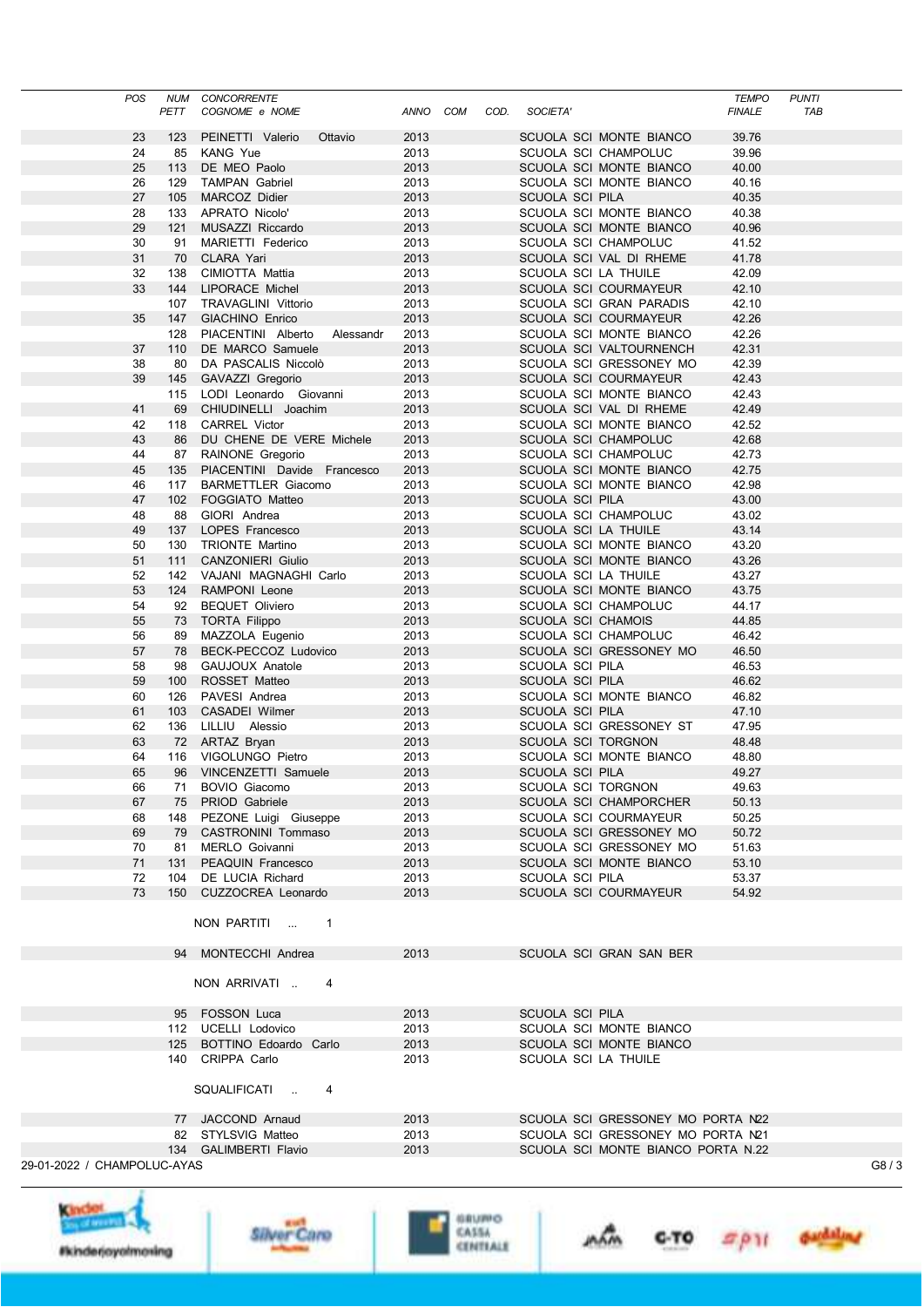| <b>POS</b>     | NUM<br>PETT | CONCORRENTE<br>COGNOME e NOME           | ANNO                       | <b>COM</b> | COD. | SOCIETA'        |                                                    | <b>TEMPO</b><br><b>FINALE</b> | <b>PUNTI</b><br>TAB |  |
|----------------|-------------|-----------------------------------------|----------------------------|------------|------|-----------------|----------------------------------------------------|-------------------------------|---------------------|--|
|                | 149         | SASSI Sebastiano                        | 2013                       |            |      |                 | SCUOLA SCI COURMAYEUR PORTA N. 19                  |                               |                     |  |
|                |             |                                         | <b>BABY FEMMINILE 2012</b> |            |      |                 |                                                    |                               |                     |  |
| $\mathbf{1}$   | 207         | JOYEUSAZ Asia                           | 2012                       |            |      |                 | SCUOLA SCI VALTOURNENCH                            | 34.26                         |                     |  |
| 2              | 212         | LUSTRISSY Maidel                        | 2012                       |            |      |                 | SCUOLA SCI MONTE BIANCO                            | 34.60                         |                     |  |
| 3              | 191         | NICCO Maelie                            | 2012                       |            |      |                 | SCUOLA SCI CHAMPOLUC                               | 35.06                         |                     |  |
| 4              | 206         | MAGGI Sophie                            | 2012                       |            |      |                 | SCUOLA SCI VALTOURNENCH                            | 35.69                         |                     |  |
| 5              | 196         | <b>FOSSON Estelle</b>                   | 2012                       |            |      | SCUOLA SCI PILA |                                                    | 35.76                         |                     |  |
| 6              | 153         | TIRIBELLI Adele Tessa                   | 2012                       |            |      |                 | SCUOLA SCI LA THUILE                               | 35.95                         |                     |  |
| $\overline{7}$ | 187         | RIZZI Bianca                            | 2012                       |            |      |                 | SCUOLA SCI CHAMPOLUC                               | 36.57                         |                     |  |
| 8<br>9         | 189<br>160  | GIANINO Lara<br>DU CHENE DE VERE Giulia | 2012<br>2012               |            |      |                 | SCUOLA SCI CHAMPOLUC<br>SCUOLA SCI LA THUILE       | 36.76<br>36.81                |                     |  |
| 10             | 203         | <b>BRETTO Clarisse</b>                  | 2012                       |            |      | SCUOLA SCI PILA |                                                    | 37.02                         |                     |  |
| 11             | 199         | <b>BARMASSE Sofia</b>                   | 2012                       |            |      | SCUOLA SCI PILA |                                                    | 37.14                         |                     |  |
| 12             | 197         | <b>FABBRI Nathalie</b>                  | 2012                       |            |      | SCUOLA SCI PILA |                                                    | 37.47                         |                     |  |
| 13             | 186         | PALLAVICINI Alice                       | 2012                       |            |      |                 | SCUOLA SCI CHAMPOLUC                               | 37.52                         |                     |  |
| 14             | 178         | PITET Michelle                          | 2012                       |            |      |                 | SCUOLA SCI CHAMPORCHER                             | 37.69                         |                     |  |
| 15             | 219         | <b>MALPENGA Chloe</b>                   | 2012                       |            |      |                 | SCUOLA SCI MONTE BIANCO                            | 37.80                         |                     |  |
| 16             | 175         | <b>MANGIARDI Giulia</b>                 | 2012                       |            |      |                 | SCUOLA SCI VAL DI RHEME                            | 38.06                         |                     |  |
| 17<br>18       | 198<br>159  | SAPIA Martina<br>JACQUEMOD Chloe'       | 2012<br>2012               |            |      | SCUOLA SCI PILA | SCUOLA SCI LA THUILE                               | 38.11<br>38.59                |                     |  |
| 19             | 210         | SANGINETO Chloe                         | 2012                       |            |      |                 | SCUOLA SCI MONTE BIANCO                            | 38.89                         |                     |  |
| 20             | 176         | TRIPODI Giada                           | 2012                       |            |      |                 | SCUOLA SCI VAL DI RHEME                            | 39.16                         |                     |  |
| 21             | 165         | MOLE' Allegra                           | 2012                       |            |      |                 | <b>SCUOLA SCI COURMAYEUR</b>                       | 39.25                         |                     |  |
| 22             | 213         | CHIAPELLO Odilla                        | 2012                       |            |      |                 | SCUOLA SCI MONTE BIANCO                            | 39.55                         |                     |  |
| 23             | 205         | <b>BLANC Sophie</b>                     | 2012                       |            |      | SCUOLA SCI PILA |                                                    | 39.83                         |                     |  |
| 24             | 163         | DI MARCO Emma                           | 2012                       |            |      |                 | SCUOLA SCI COURMAYEUR                              | 39.84                         |                     |  |
| 25<br>26       | 162         | MARCOZ Ottavia                          | 2012                       |            |      |                 | SCUOLA SCI COURMAYEUR                              | 40.03<br>40.07                |                     |  |
| 27             | 151<br>194  | PITTO Allegra<br><b>MEREGALLI Emma</b>  | 2012<br>2012               |            |      |                 | SCUOLA SCI GRESSONEY ST<br>SCUOLA SCI CHAMPOLUC    | 40.40                         |                     |  |
| 28             | 218         | NAVARRETTA Maria                        | 2012                       |            |      |                 | SCUOLA SCI MONTE BIANCO                            | 40.43                         |                     |  |
| 29             | 154         | <b>BOCHE Emily</b>                      | 2012                       |            |      |                 | SCUOLA SCI LA THUILE                               | 40.50                         |                     |  |
| 30             | 155         | SEBASTIANI Clarissa                     | 2012                       |            |      |                 | SCUOLA SCI LA THUILE                               | 40.59                         |                     |  |
| 31             | 177         | <b>MALUSA' Alice</b>                    | 2012                       |            |      |                 | <b>SCUOLA SCI CHAMPORCHER</b>                      | 40.70                         |                     |  |
| 32             | 211         | <b>VENTURI Bianca</b>                   | 2012                       |            |      |                 | SCUOLA SCI MONTE BIANCO                            | 40.80                         |                     |  |
| 33             | 182         | SANDRELLI Laura                         | 2012                       |            |      |                 | SCUOLA SCI GRESSONEY MO<br>SCUOLA SCI GRESSONEY MO | 40.93                         |                     |  |
| 34<br>35       | 183<br>158  | JACCOND Martgot<br>RAIMO Francesca      | 2012<br>2012               |            |      |                 | SCUOLA SCI LA THUILE                               | 41.11<br>41.34                |                     |  |
| 36             | 202         | SALERNO Francesca                       | 2012                       |            |      | SCUOLA SCI PILA |                                                    | 41.46                         |                     |  |
| 37             | 220         | FASSATI Allegra<br>Cecilia              | 2012                       |            |      |                 | SCUOLA SCI MONTE BIANCO                            | 41.51                         |                     |  |
| 38             | 171         | LUDOVICI Elisabetta                     | 2012                       |            |      |                 | SCUOLA SCI COURMAYEUR                              | 41.61                         |                     |  |
| 39             | 167         | <b>ESPOSITO Carlotta</b>                | 2012                       |            |      |                 | SCUOLA SCI COURMAYEUR                              | 41.77                         |                     |  |
| 40             | 190         | <b>BEDUSCHI Elisa</b>                   | 2012                       |            |      |                 | SCUOLA SCI CHAMPOLUC                               | 42.15                         |                     |  |
| 41             | 170         | DI FRESCO Laura                         | 2012                       |            |      |                 | SCUOLA SCI COURMAYEUR                              | 42.50                         |                     |  |
| 42<br>43       | 174<br>193  | TACCHELLA Chloé<br>ROMANI Stella        | 2012<br>2012               |            |      |                 | SCUOLA SCI VAL DI RHEME<br>SCUOLA SCI CHAMPOLUC    | 42.75<br>42.76                |                     |  |
| 44             | 185         | COLICCHIO Caterina                      | 2012                       |            |      |                 | SCUOLA SCI CHAMPOLUC                               | 42.89                         |                     |  |
| 45             | 184         | CASOLO Bianca                           | 2012                       |            |      |                 | SCUOLA SCI GRESSONEY MO                            | 42.98                         |                     |  |
| 46             | 214         | <b>BERTHOD Odette</b>                   | 2012                       |            |      |                 | SCUOLA SCI MONTE BIANCO                            | 43.02                         |                     |  |
| 47             | 169         | CARDILLI Livia                          | 2012                       |            |      |                 | SCUOLA SCI COURMAYEUR                              | 43.03                         |                     |  |
| 48             | 156         | MAGNANI Vittoria                        | 2012                       |            |      |                 | SCUOLA SCI LA THUILE                               | 44.02                         |                     |  |
| 49             | 157         | LUONG TRONG VAN Coraie                  | 2012                       |            |      |                 | SCUOLA SCI LA THUILE                               | 44.14                         |                     |  |
| 50<br>51       | 161<br>166  | ROSSOMANDO Anita<br>DELLA VALLE Lorenza | 2012<br>2012               |            |      |                 | SCUOLA SCI COURMAYEUR<br>SCUOLA SCI COURMAYEUR     | 44.15<br>44.27                |                     |  |
| 52             | 173         | MARCHETTO Asia                          | 2012                       |            |      |                 | SCUOLA SCI VAL DI RHEME                            | 44.44                         |                     |  |
| 53             | 195         | <b>ANDREOLI Maude</b>                   | 2012                       |            |      |                 | SCUOLA SCI CHAMPOLUC                               | 44.53                         |                     |  |
| 54             | 168         | MUSARRA Virginia                        | 2012                       |            |      |                 | SCUOLA SCI COURMAYEUR                              | 44.55                         |                     |  |
| 55             | 217         | COPPOLA Noemi                           | 2012                       |            |      |                 | SCUOLA SCI MONTE BIANCO                            | 45.31                         |                     |  |
| 56             | 181         | PELLICAN <sub>Ò</sub> Alessia           | 2012                       |            |      |                 | SCUOLA SCI CHAMPORCHER                             | 45.39                         |                     |  |
| 57             | 164         | SALVANESCHI Sara                        | 2012                       |            |      |                 | SCUOLA SCI COURMAYEUR                              | 45.60                         |                     |  |
| 58<br>59       | 180<br>215  | STANCA Anna<br>PESCARMONA Gisella       | 2012<br>2012               |            |      |                 | SCUOLA SCI CHAMPORCHER<br>SCUOLA SCI MONTE BIANCO  | 45.63<br>45.67                |                     |  |
| 60             | 172         | BéTHAZ Charlotte                        | 2012                       |            |      |                 | SCUOLA SCI VAL DI RHEME                            | 46.67                         |                     |  |
| 61             | 179         | PERONO Celeste                          | 2012                       |            |      |                 | SCUOLA SCI CHAMPORCHER                             | 47.27                         |                     |  |
| 62             | 200         | FERRANDO Margherita                     | 2012                       |            |      | SCUOLA SCI PILA |                                                    | 47.30                         |                     |  |
| 63             | 188         | DE CAROLIS Beatrice                     | 2012                       |            |      |                 | SCUOLA SCI CHAMPOLUC                               | 48.06                         |                     |  |
|                |             |                                         |                            |            |      |                 |                                                    |                               |                     |  |











 $5.011$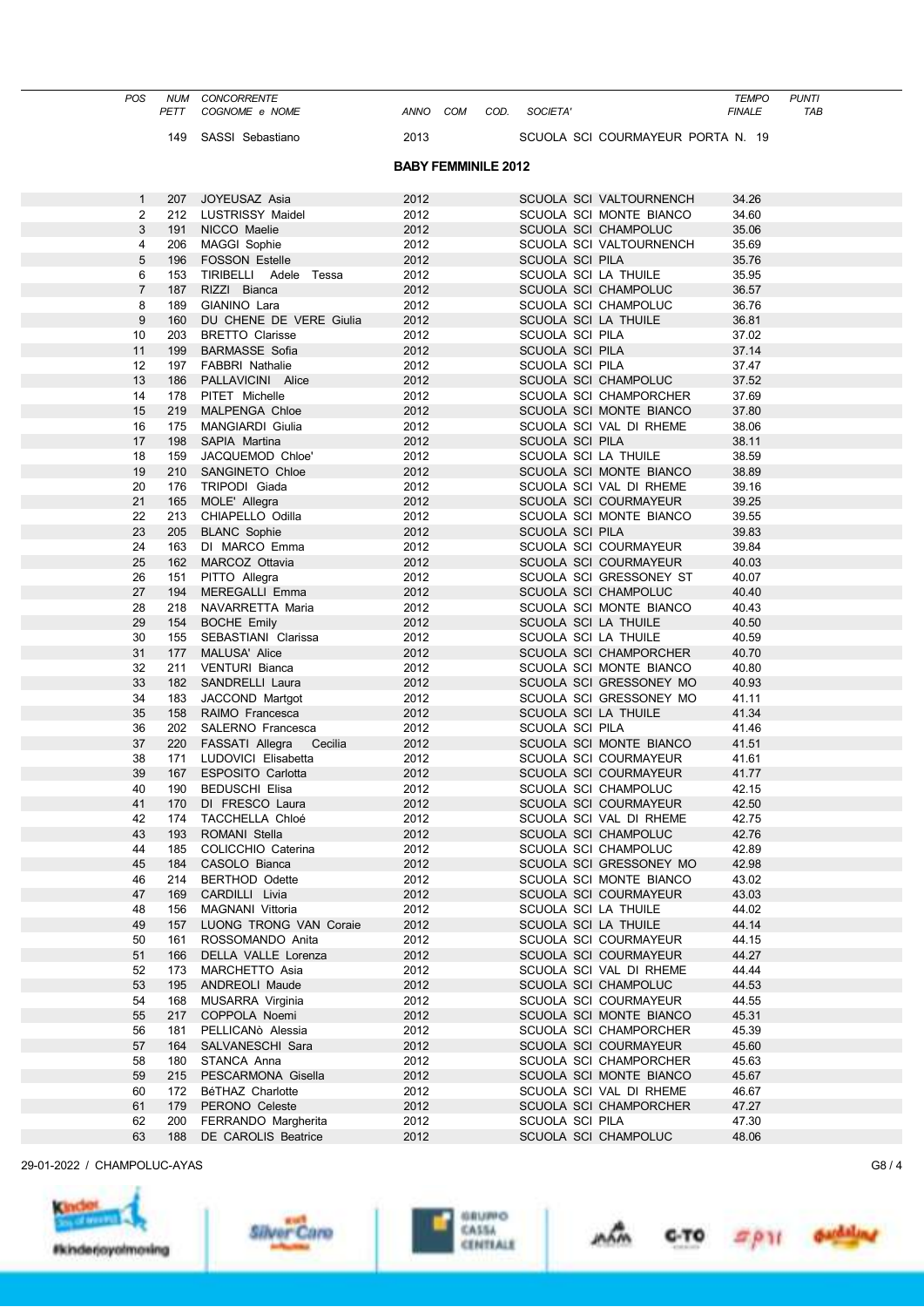| POS.           | PETT       | NUM CONCORRENTE<br>COGNOME e NOME | ANNO                      | COM | COD. | SOCIETA'                                     |                                    | <b>TEMPO</b><br><b>FINALE</b> | <b>PUNTI</b><br><b>TAB</b> |
|----------------|------------|-----------------------------------|---------------------------|-----|------|----------------------------------------------|------------------------------------|-------------------------------|----------------------------|
|                |            |                                   |                           |     |      |                                              |                                    | 49.97                         |                            |
| 64<br>65       | 43<br>201  | VOIVODA Ravisha Anna              | 2012                      |     |      | SCUOLA SCI TORGNON<br><b>SCUOLA SCI PILA</b> |                                    |                               |                            |
| 66             | 152        | GAUJOUX Dafne<br>ALBANO Aurora    | 2012<br>2012              |     |      |                                              | SCUOLA SCI GRESSONEY ST            | 50.94<br>54.73                |                            |
| 67             |            | 209 BORSA Beatrice                | 2012                      |     |      |                                              | SCUOLA SCI VALTOURNENCH            | 57.30                         |                            |
|                |            |                                   |                           |     |      |                                              |                                    |                               |                            |
|                |            | 2<br>NON PARTITI                  |                           |     |      |                                              |                                    |                               |                            |
|                | 204        | NIEROZ Anna                       | 2012                      |     |      | <b>SCUOLA SCI PILA</b>                       |                                    |                               |                            |
|                |            | 208 SABOLO Celeste                | 2012                      |     |      |                                              | SCUOLA SCI VALTOURNENCH            |                               |                            |
|                |            |                                   |                           |     |      |                                              |                                    |                               |                            |
|                |            | NON ARRIVATI<br>$\mathbf{1}$      |                           |     |      |                                              |                                    |                               |                            |
|                |            | 221 DELLEPIANE Margherita         | 2012                      |     |      |                                              | SCUOLA SCI MONTE BIANCO            |                               |                            |
|                |            | SQUALIFICATI<br>2<br>$\sim$       |                           |     |      |                                              |                                    |                               |                            |
|                |            | 192 NARDELLA Virginia             | 2012                      |     |      |                                              | SCUOLA SCI CHAMPOLUC PORTA N. 17   |                               |                            |
|                |            | 216 CIGNOLI Isotta                | 2012                      |     |      |                                              | SCUOLA SCI MONTE BIANCO PORTA N.11 |                               |                            |
|                |            |                                   |                           |     |      |                                              |                                    |                               |                            |
|                |            |                                   | <b>BABY MASCHILE 2012</b> |     |      |                                              |                                    |                               |                            |
| $\mathbf{1}$   | 235        | PEDOJA MASO Mattia                | 2012                      |     |      |                                              | SCUOLA SCI MONTE BIANCO            | 33.83                         |                            |
| 2              | 314        | DEMATTE' Diego                    | 2012                      |     |      | <b>SCUOLA SCI CHAMOIS</b>                    |                                    | 35.04                         |                            |
| 3              | 241        | COLOMBO Lorenzo                   | 2012                      |     |      |                                              | SCUOLA SCI MONTE BIANCO            | 35.38                         |                            |
| 4              | 286        | PICCIONI ZUNCHEDDU Carlo          | 2012                      |     |      | SCUOLA SCI LA THUILE                         |                                    | 35.51                         |                            |
| 5              | 269        | <b>BERGONZI Matteo</b>            | 2012                      |     |      |                                              | <b>SCUOLA SCI CHAMPOLUC</b>        | 35.92                         |                            |
| 6              | 294        | NEGRO Tommaso                     | 2012                      |     |      |                                              | SCUOLA SCI COURMAYEUR              | 36.02                         |                            |
| $\overline{7}$ | 223        | TADOLINI Gregorio                 | 2012                      |     |      |                                              | SCUOLA SCI MONTE BIANCO            | 36.48                         |                            |
| 8              | 264        | RUBINI Riccardo<br>Cesare         | 2012                      |     |      |                                              | SCUOLA SCI CHAMPOLUC               | 36.79                         |                            |
| 9              | 230        | CONTRI Andrea                     | 2012                      |     |      |                                              | SCUOLA SCI MONTE BIANCO            | 36.87                         |                            |
| 10             | 276        | <b>ANGSTER Mathias</b>            | 2012                      |     |      |                                              | SCUOLA SCI GRESSONEY ST            | 37.17                         |                            |
| 11             | 299        | COLLINO Luca                      | 2012                      |     |      |                                              | SCUOLA SCI COURMAYEUR              | 37.30                         |                            |
| 12             | 238        | <b>BRUNETTI Lorenzo</b>           | 2012                      |     |      |                                              | SCUOLA SCI MONTE BIANCO            | 37.31                         |                            |
| 13             | 270        | POLESE Tobia                      | 2012                      |     |      |                                              | SCUOLA SCI GRESSONEY MO            | 37.90                         |                            |
| 14             | 228        | AZZOLINI Tommaso Patrizio         | 2012                      |     |      |                                              | SCUOLA SCI MONTE BIANCO            | 37.95                         |                            |
| 15             | 261        | <b>BOSATRA Mattia</b>             | 2012                      |     |      |                                              | SCUOLA SCI CHAMPOLUC               | 37.97                         |                            |
| 16             | 246        | CAROTENUTO Filippo                | 2012                      |     |      |                                              | SCUOLA SCI MONTE BIANCO            | 38.34                         |                            |
| 17             | 226        | FANTINI Luca                      | 2012                      |     |      |                                              | SCUOLA SCI MONTE BIANCO            | 38.59                         |                            |
| 18             | 254        | COTABA Luca                       | 2012                      |     |      | <b>SCUOLA SCI PILA</b>                       |                                    | 38.81                         |                            |
| 19             | 253        | <b>BOLLON Mael</b>                | 2012                      |     |      | SCUOLA SCI PILA                              |                                    | 38.91                         |                            |
| 20             | 266        | ANTICHI Achille                   | 2012                      |     |      |                                              | SCUOLA SCI CHAMPOLUC               | 39.07                         |                            |
| 21<br>22       | 250<br>256 | NDRECA Bryan<br>ANDRETTA Nicolo'  | 2012<br>2012              |     |      | SCUOLA SCI PILA                              | SCUOLA SCI VALTOURNENCH            | 39.15<br>39.30                |                            |
| 23             | 255        | BERGAMIN Leonardo                 | 2012                      |     |      | SCUOLA SCI PILA                              |                                    | 39.35                         |                            |
| 24             | 242        | <b>BOCK Brando</b>                | 2012                      |     |      |                                              | SCUOLA SCI MONTE BIANCO            | 39.40                         |                            |
| 25             | 248        | <b>BAILO Pietro</b>               | 2012                      |     |      |                                              | SCUOLA SCI DEL CERVINO             | 39.50                         |                            |
| 26             | 319        | <b>AVALLONE Marcel</b>            | 2012                      |     |      |                                              | SCUOLA SCI VAL DI RHEME            | 39.62                         |                            |
|                | 284        | ORIOLI Federico                   | 2012                      |     |      | SCUOLA SCI LA THUILE                         |                                    | 39.62                         |                            |
| 28             | 243        | <b>BORRONI Riccardo</b>           | 2012                      |     |      |                                              | SCUOLA SCI MONTE BIANCO            | 39.85                         |                            |
| 29             | 247        | MOROSI Francesco                  | 2012                      |     |      |                                              | SCUOLA SCI DEL CERVINO             | 39.86                         |                            |
| 30             | 227        | <b>LURY Emanuele</b>              | 2012                      |     |      |                                              | SCUOLA SCI MONTE BIANCO            | 39.94                         |                            |
| 31             | 320        | PANICO Michele                    | 2012                      |     |      | SCUOLA SCI TORGNON                           |                                    | 40.08                         |                            |
| 32             | 305        | CAPUZZO Arturo                    | 2012                      |     |      |                                              | SCUOLA SCI COURMAYEUR              | 40.19                         |                            |
| 33             | 301        | CIATTAGLIA Matteo                 | 2012                      |     |      |                                              | SCUOLA SCI COURMAYEUR              | 40.25                         |                            |
|                | 249        | SOLBIATI Pietro<br>Luigi          | 2012                      |     |      |                                              | SCUOLA SCI VALTOURNENCH            | 40.25                         |                            |
| 35             | 234        | POLLONI Giacomo                   | 2012                      |     |      |                                              | SCUOLA SCI MONTE BIANCO            | 40.45                         |                            |
| 36             | 289        | FALASCHI Alessandro               | 2012                      |     |      | SCUOLA SCI DEL BREUIL                        |                                    | 40.51                         |                            |
| 37             | 317        | NOTARI Nicholas                   | 2012                      |     |      |                                              | SCUOLA SCI VAL DI RHEME            | 40.55                         |                            |
| 38             | 300        | RAVAZZOLI Federico                | 2012                      |     |      |                                              | SCUOLA SCI COURMAYEUR              | 40.60                         |                            |
|                | 280        | <b>BORDET Stefano</b>             | 2012                      |     |      |                                              | SCUOLA SCI CHAMPORCHER             | 40.60                         |                            |
| 40             | 297        | PESATI Leonardo                   | 2012                      |     |      |                                              | SCUOLA SCI COURMAYEUR              | 40.88                         |                            |
| 41             | 252        | BENZI Alberto                     | 2012                      |     |      | SCUOLA SCI PILA                              |                                    | 40.95                         |                            |
| 42             | 303        | CAPUZZO Edoardo                   | 2012                      |     |      |                                              | SCUOLA SCI COURMAYEUR              | 41.24                         |                            |
| 43             | 222        | CONTE Filippo                     | 2012                      |     |      |                                              | SCUOLA SCI MONTE BIANCO            | 41.42                         |                            |
| 44             | 251        | DONDEYNAZ Mathieu                 | 2012                      |     |      | SCUOLA SCI PILA                              |                                    | 41.43                         |                            |
| 45             | 281        | <b>GARAVETTI Julien</b>           | 2012                      |     |      |                                              | SCUOLA SCI CHAMPORCHER             | 41.52                         |                            |
| 46             | 277        | BIELER AndrÉe'                    | 2012                      |     |      |                                              | SCUOLA SCI GRESSONEY ST            | 41.75                         |                            |







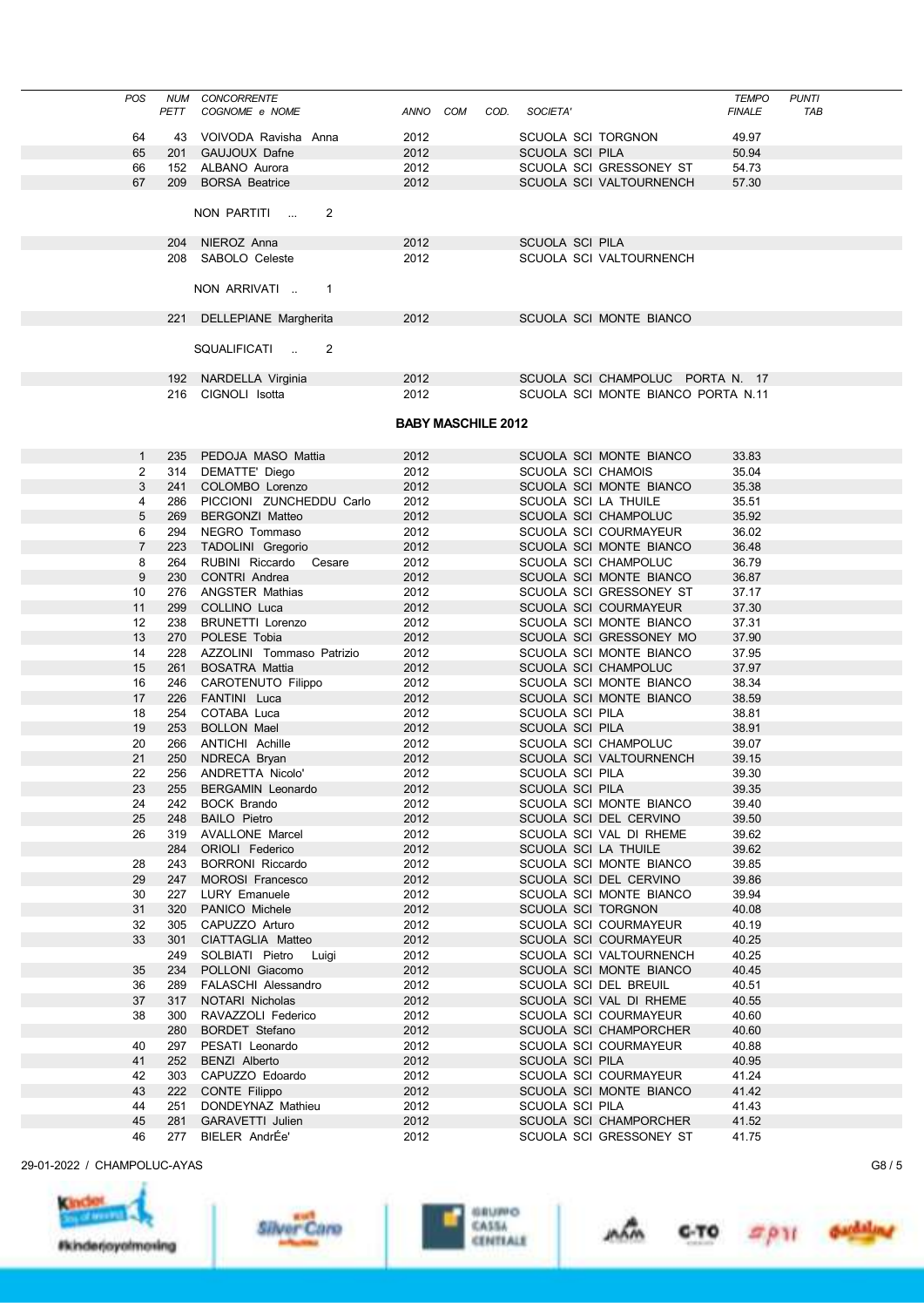| <b>POS</b> | NUM  | CONCORRENTE                           |          |      |                 |                                     | <b>TEMPO</b>  | <b>PUNTI</b> |
|------------|------|---------------------------------------|----------|------|-----------------|-------------------------------------|---------------|--------------|
|            | PETT | COGNOME e NOME                        | ANNO COM | COD. | SOCIETA'        |                                     | <b>FINALE</b> | TAB          |
|            |      |                                       |          |      |                 |                                     |               |              |
| 47         | 293  | <b>FRAMARIN Luca</b>                  | 2012     |      |                 | SCUOLA SCI COURMAYEUR               | 41.92         |              |
| 48         | 291  | LUDOVICI Gregorio                     | 2012     |      |                 | SCUOLA SCI COURMAYEUR               | 42.07         |              |
| 49         | 273  | <b>CRESTA Pietro</b>                  | 2012     |      |                 | SCUOLA SCI GRESSONEY MO             | 42.29         |              |
| 50         | 240  | FABBRO Alfredo                        | 2012     |      |                 | SCUOLA SCI MONTE BIANCO             | 42.43         |              |
|            |      |                                       |          |      |                 |                                     |               |              |
| 51         | 245  | CORNACCHIA Matteo                     | 2012     |      |                 | SCUOLA SCI MONTE BIANCO             | 42.87         |              |
| 52         | 285  | <b>TIRINATO Giulio</b>                | 2012     |      |                 | SCUOLA SCI LA THUILE                | 42.95         |              |
| 53         | 315  | CARUSO Leonardo                       | 2012     |      |                 | SCUOLA SCI VAL DI RHEME             | 42.98         |              |
|            | 292  | BESSO Alberto Maria                   | 2012     |      |                 | SCUOLA SCI COURMAYEUR               | 42.98         |              |
| 55         | 267  | PAESOTTO Leonardo                     | 2012     |      |                 | SCUOLA SCI CHAMPOLUC                | 43.15         |              |
| 56         | 274  | <b>BALLURIO Carlo</b>                 | 2012     |      |                 | SCUOLA SCI GRESSONEY ST             | 43.31         |              |
| 57         | 244  | <b>CHAMPION Yannick</b>               | 2012     |      |                 | SCUOLA SCI MONTE BIANCO             | 43.33         |              |
|            |      | DE FALCO Tommaso Maria                |          |      |                 | SCUOLA SCI MONTE BIANCO             |               |              |
| 58         | 239  |                                       | 2012     |      |                 |                                     | 43.47         |              |
| 59         | 322  | FONTANELLA Matteo                     | 2012     |      |                 | SCUOLA SCI TORGNON                  | 43.68         |              |
| 60         | 271  | <b>TORELLI Antonio</b>                | 2012     |      |                 | SCUOLA SCI GRESSONEY MO             | 43.72         |              |
| 61         | 272  | CAVALLERONI Vittorio                  | 2012     |      |                 | SCUOLA SCI GRESSONEY MO             | 43.97         |              |
| 62         | 304  | BELLUCO Tommaso                       | 2012     |      |                 | SCUOLA SCI COURMAYEUR               | 44.61         |              |
| 63         | 302  | DI GREGORIO Alessandro                | 2012     |      |                 | SCUOLA SCI COURMAYEUR               | 44.79         |              |
| 64         | 306  | NOBILE Alberto                        | 2012     |      |                 | SCUOLA SCI COURMAYEUR               | 44.80         |              |
| 65         | 233  | SUPERINA Alessandro                   | 2012     |      |                 | SCUOLA SCI MONTE BIANCO             | 44.93         |              |
|            |      |                                       |          |      |                 |                                     |               |              |
| 66         | 287  | BOTTO POALA Lorenzo                   | 2012     |      |                 | SCUOLA SCI DEL BREUIL               | 45.37         |              |
| 67         | 290  | RAVA' Alberto                         | 2012     |      |                 | SCUOLA SCI COURMAYEUR               | 45.50         |              |
| 68         | 224  | GEX Diego Maria                       | 2012     |      |                 | SCUOLA SCI MONTE BIANCO             | 45.91         |              |
| 69         | 275  | PRIMO Federico                        | 2012     |      |                 | SCUOLA SCI GRESSONEY ST             | 46.56         |              |
| 70         | 313  | <b>BONZANO Carlo</b>                  | 2012     |      |                 | SCUOLA SCI COURMAYEUR               | 46.78         |              |
| 71         | 312  | PALLADINI Valentino                   | 2012     |      |                 | SCUOLA SCI COURMAYEUR               | 47.16         |              |
| 72         | 308  | BARBAGELATA Pietro Maria              | 2012     |      |                 | SCUOLA SCI COURMAYEUR               | 48.25         |              |
|            |      |                                       |          |      |                 |                                     |               |              |
| 73         | 288  | MOSCHINO Mattia                       | 2012     |      |                 | SCUOLA SCI DEL BREUIL               | 48.62         |              |
| 74         | 260  | <b>ARTAZ Cedrick</b>                  | 2012     |      |                 | SCUOLA SCI GRAN SAN BER             | 48.75         |              |
| 75         | 229  | <b>PERRONE Federico</b>               | 2012     |      |                 | SCUOLA SCI MONTE BIANCO             | 50.20         |              |
| 76         | 259  | LUBOZ Emanuele                        | 2012     |      |                 | SCUOLA SCI GRAN SAN BER             | 50.22         |              |
| 77         | 321  | ALTAMURA Davide                       | 2012     |      |                 | SCUOLA SCI TORGNON                  | 50.47         |              |
| 78         | 298  | LOIACONO Vittorio                     | 2012     |      |                 | SCUOLA SCI COURMAYEUR               | 50.54         |              |
| 79         | 278  | MASSIMELLI Leonardo                   | 2012     |      |                 | SCUOLA SCI GRESSONEY ST             | 50.58         |              |
| 80         | 310  | CORTESI Luca                          | 2012     |      |                 | SCUOLA SCI COURMAYEUR               | 51.05         |              |
|            |      |                                       |          |      |                 |                                     |               |              |
| 81         | 282  | PESSI Mathieu Mario                   | 2012     |      |                 | SCUOLA SCI CHAMPORCHER              | 53.47         |              |
|            |      |                                       |          |      |                 |                                     |               |              |
|            |      | NON PARTITI<br>9                      |          |      |                 |                                     |               |              |
|            |      |                                       |          |      |                 |                                     |               |              |
|            |      | 225 LETEY Etienne                     | 2012     |      |                 | SCUOLA SCI MONTE BIANCO             |               |              |
|            |      | 236 PALLAVICINI Marco                 | 2012     |      |                 | SCUOLA SCI MONTE BIANCO             |               |              |
|            |      | 257 FIRPO Lorenzo                     | 2012     |      | SCUOLA SCI PILA |                                     |               |              |
|            |      |                                       |          |      |                 |                                     |               |              |
|            | 258  | <b>DHERIN Pietro</b>                  | 2012     |      | SCUOLA SCI PILA |                                     |               |              |
|            | 279  | <b>GRAMATICA Edoardo</b>              | 2012     |      |                 | SCUOLA SCI CHAMPORCHER              |               |              |
|            |      | 307 ROSSINI Leonardo                  | 2012     |      |                 | SCUOLA SCI COURMAYEUR               |               |              |
|            |      | 309 MARZI Riccardo Maria              | 2012     |      |                 | SCUOLA SCI COURMAYEUR               |               |              |
|            |      | 311 REVELLI Daniele                   | 2012     |      |                 | SCUOLA SCI COURMAYEUR               |               |              |
|            |      | 318 SAVI Martin                       | 2012     |      |                 | SCUOLA SCI VAL DI RHEME             |               |              |
|            |      |                                       |          |      |                 |                                     |               |              |
|            |      |                                       |          |      |                 |                                     |               |              |
|            |      | NON ARRIVATI  7                       |          |      |                 |                                     |               |              |
|            |      |                                       |          |      |                 |                                     |               |              |
|            | 231  | D'ADDOSIO Andrea Antonio              | 2012     |      |                 | SCUOLA SCI MONTE BIANCO             |               |              |
|            |      | 232 BIASONI Edoardo Maria             | 2012     |      |                 | SCUOLA SCI MONTE BIANCO             |               |              |
|            |      | 237 MOCHET Simone                     | 2012     |      |                 | SCUOLA SCI MONTE BIANCO             |               |              |
|            |      | 263 PALMARINI Leon                    | 2012     |      |                 | SCUOLA SCI CHAMPOLUC                |               |              |
|            |      | 265 CAMPELLONE Giorgio                | 2012     |      |                 | SCUOLA SCI CHAMPOLUC                |               |              |
|            |      |                                       |          |      |                 |                                     |               |              |
|            |      | 268 AZZOLINA Leonardo                 | 2012     |      |                 | SCUOLA SCI CHAMPOLUC                |               |              |
|            |      | 296 MARANGONI Maxwell                 | 2012     |      |                 | SCUOLA SCI COURMAYEUR               |               |              |
|            |      |                                       |          |      |                 |                                     |               |              |
|            |      | SQUALIFICATI  4                       |          |      |                 |                                     |               |              |
|            |      |                                       |          |      |                 |                                     |               |              |
|            |      | 262 FORMICA Joseph                    | 2012     |      |                 | SCUOLA SCI CHAMPOLUC PORTA N. 17    |               |              |
|            |      | 283 MICHELETTO Luca                   | 2012     |      |                 | SCUOLA SCI CHAMPORCHER PORTA N.19   |               |              |
|            |      |                                       |          |      |                 |                                     |               |              |
|            |      | 295 BUSALACCHI E GONZALEZ Leonar 2012 |          |      |                 | SCUOLA SCI COURMAYEUR PORTA N. 22   |               |              |
|            |      | 316 BéTHAZ Yannick                    | 2012     |      |                 | SCUOLA SCI VAL DI RHEME PORTA N. 15 |               |              |
|            |      |                                       |          |      |                 |                                     |               |              |
|            |      |                                       |          |      |                 |                                     |               |              |
|            |      |                                       |          |      |                 |                                     |               |              |

29-01-2022 / CHAMPOLUC-AYAS CB CONTINUES ONE. NOLLO CHAMPOLUC-AYAS GB / 6

ESPOSTA ALLE ORE: 13.20 LA GIURIA









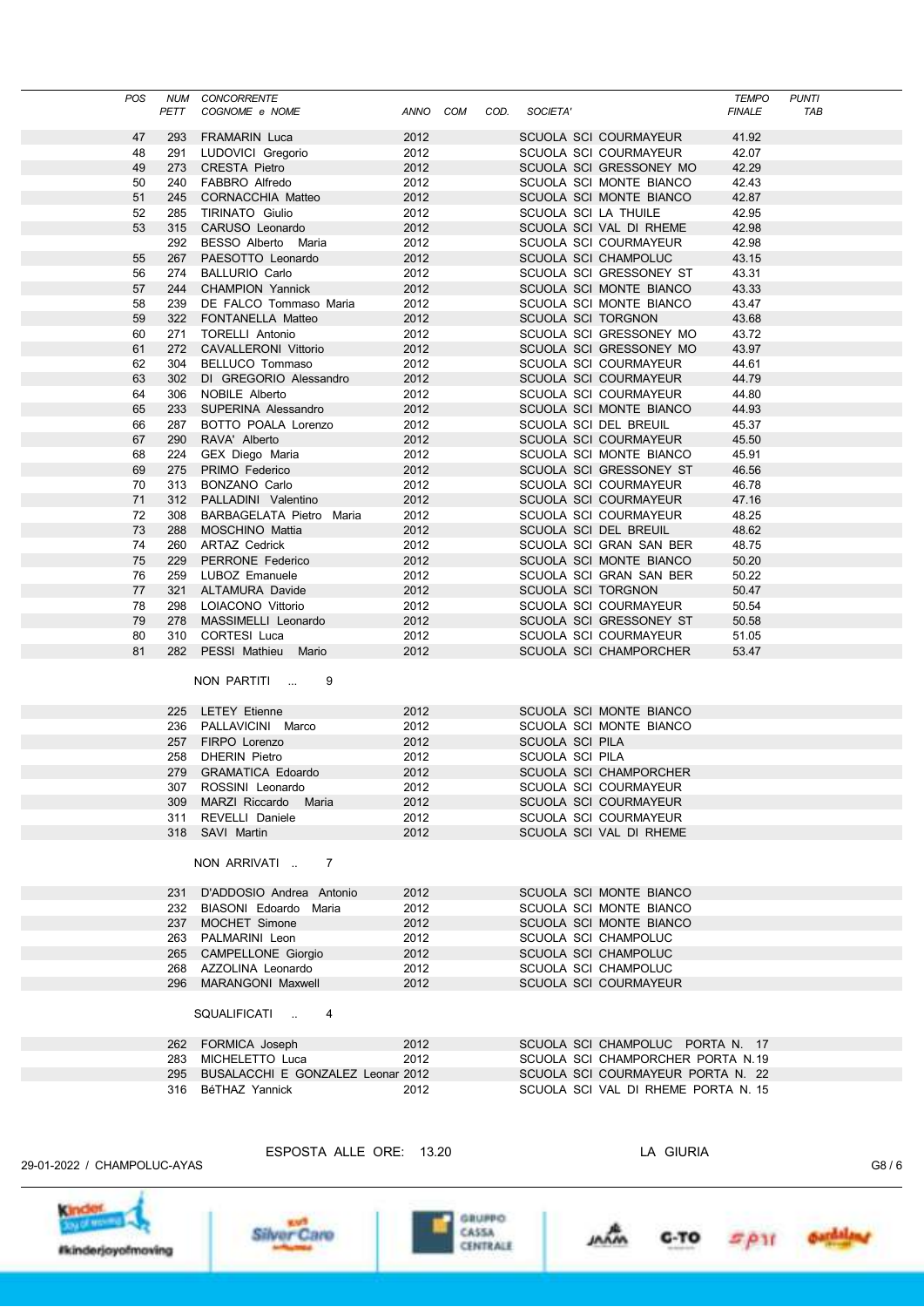

## 44\_ GRAN PREMIO GIOVANISSIMI FASE REGIONALE VALLE D'AOSTA TROFEO SILVERCARE ANNO 2022



CLASSIFICA SOCIETA' PER SOMMA PUNTI TABELLA

| <b>POS</b>        | NUM<br>PETT            | <b>CONCORRENTE</b><br>COGNOME e NOME             | ANNO SOCIETA'                                                |  |      | TEMPO<br><b>FINALE</b> | <b>TOTALE</b><br><b>PUNTI</b> |  |
|-------------------|------------------------|--------------------------------------------------|--------------------------------------------------------------|--|------|------------------------|-------------------------------|--|
|                   |                        | 1<br><b>SCUOLA SCI MONTE BIANCO</b>              |                                                              |  | 2858 |                        |                               |  |
| 1                 | 235                    | PEDOJA MASO Mattia                               | 2012 SCUOLA SCI MONTE BIANCO                                 |  |      | 33.83                  | 81                            |  |
| 3                 | 241                    | COLOMBO Lorenzo                                  | 2012 SCUOLA SCI MONTE BIANCO                                 |  |      | 35.38                  | 79                            |  |
| $\overline{7}$    | 223                    | TADOLINI Gregorio                                | 2012 SCUOLA SCI MONTE BIANCO                                 |  |      | 36.48                  | 75                            |  |
| 9                 | 230                    | CONTRI Andrea                                    | 2012 SCUOLA SCI MONTE BIANCO                                 |  |      | 36.87                  | 73                            |  |
| 3                 | 120                    | CAPELLAZZI Jacopo                                | 2013 SCUOLA SCI MONTE BIANCO                                 |  |      | 35.84                  | 71                            |  |
| $12 \overline{ }$ | 238                    | <b>BRUNETTI Lorenzo</b>                          | 2012 SCUOLA SCI MONTE BIANCO                                 |  |      | 37.31                  | 70                            |  |
| 14                | 228                    | AZZOLINI Tommaso Patrizio                        | 2012 SCUOLA SCI MONTE BIANCO                                 |  |      | 37.95                  | 68                            |  |
| 2                 | 212                    | <b>LUSTRISSY Maidel</b>                          | 2012 SCUOLA SCI MONTE BIANCO                                 |  |      | 34.60                  | 66                            |  |
| 16                | 246                    | CAROTENUTO Filippo                               | 2012 SCUOLA SCI MONTE BIANCO                                 |  |      | 38.34                  | 66                            |  |
| 17                | 226                    | FANTINI Luca                                     | 2012 SCUOLA SCI MONTE BIANCO                                 |  |      | 38.59                  | 65                            |  |
| 13                | 127                    | BUZIO Leonardo Kenta                             | 2013 SCUOLA SCI MONTE BIANCO                                 |  |      | 37.81                  | 61                            |  |
| 14<br>16          | 122                    | DURANTI Dymas Dean                               | 2013 SCUOLA SCI MONTE BIANCO                                 |  |      | 37.84                  | 60<br>58                      |  |
| $\overline{2}$    | 114<br>12 <sup>2</sup> | <b>CUNEAZ Alain</b><br><b>BROCCA Ludovica</b>    | 2013 SCUOLA SCI MONTE BIANCO<br>2013 SCUOLA SCI MONTE BIANCO |  |      | 38.07<br>36.57         | 58                            |  |
| 24                | 242                    | <b>BOCK Brando</b>                               | 2012 SCUOLA SCI MONTE BIANCO                                 |  |      | 39.40                  | 58                            |  |
| 3                 | 8                      | MOCHET Carolina                                  | 2013 SCUOLA SCI MONTE BIANCO                                 |  |      | 36.65                  | 57                            |  |
| 19                | 132                    | MOSCA BARBERIS Ben                               | 2013 SCUOLA SCI MONTE BIANCO                                 |  |      | 38.67                  | 55                            |  |
| 20                | 119                    | RONCO MUNICCHI Eugenio                           | 2013 SCUOLA SCI MONTE BIANCO                                 |  |      | 39.36                  | 54                            |  |
| 6                 | 5                      | RAFFAELLI Nina                                   | 2013 SCUOLA SCI MONTE BIANCO                                 |  |      | 38.23                  | 54                            |  |
| 28                | 243                    | <b>BORRONI Riccardo</b>                          | 2012 SCUOLA SCI MONTE BIANCO                                 |  |      | 39.85                  | 54                            |  |
| 15                | 219                    | MALPENGA Chloe                                   | 2012 SCUOLA SCI MONTE BIANCO                                 |  |      | 37.80                  | 53                            |  |
| $\overline{7}$    | 17                     | CLAVEL Sophie Mahe'                              | 2013 SCUOLA SCI MONTE BIANCO                                 |  |      | 38.40                  | 53                            |  |
| 30                | 227                    | <b>LURY Emanuele</b>                             | 2012 SCUOLA SCI MONTE BIANCO                                 |  |      | 39.94                  | 52                            |  |
| 23                | 123                    | PEINETTI Valerio<br>Ottavio                      | 2013 SCUOLA SCI MONTE BIANCO                                 |  |      | 39.76                  | 51                            |  |
| 10                | 19                     | <b>MAJER Clementina</b>                          | 2013 SCUOLA SCI MONTE BIANCO                                 |  |      | 39.66                  | 50                            |  |
| 25                | 113                    | DE MEO Paolo                                     | 2013 SCUOLA SCI MONTE BIANCO                                 |  |      | 40.00                  | 49                            |  |
| 19                | 210                    | SANGINETO Chloe                                  | 2012 SCUOLA SCI MONTE BIANCO                                 |  |      | 38.89                  | 49                            |  |
| 11                | 13                     | JACQUEMOD Audrey                                 | 2013 SCUOLA SCI MONTE BIANCO                                 |  |      | 39.80                  | 49                            |  |
| 26                | 129                    | <b>TAMPAN Gabriel</b>                            | 2013 SCUOLA SCI MONTE BIANCO                                 |  |      | 40.16                  | 48                            |  |
| 12                | 9                      | TESSERA CHIESA Cecilia Silvi                     | 2013 SCUOLA SCI MONTE BIANCO                                 |  |      | 40.25                  | 48                            |  |
| 35                | 234                    | POLLONI Giacomo                                  | 2012 SCUOLA SCI MONTE BIANCO                                 |  |      | 40.45                  | 47                            |  |
| 14                | $7^{\circ}$            | ORIANI Emma                                      | 2013 SCUOLA SCI MONTE BIANCO                                 |  |      | 40.60                  | 46                            |  |
| 22                | 213                    | CHIAPELLO Odilla                                 | 2012 SCUOLA SCI MONTE BIANCO                                 |  |      | 39.55                  | 46                            |  |
| 28                | 133                    | APRATO Nicolo'                                   | 2013 SCUOLA SCI MONTE BIANCO                                 |  |      | 40.38                  | 46                            |  |
| 29                | 121                    | MUSAZZI Riccardo                                 | 2013 SCUOLA SCI MONTE BIANCO                                 |  |      | 40.96                  | 45                            |  |
| 16                | 6                      | GANCIA Francesca Carolina                        | 2013 SCUOLA SCI MONTE BIANCO                                 |  |      | 41.19                  | 44                            |  |
| 18                | 21                     | SPAZZADESCHI Isabella                            | 2013 SCUOLA SCI MONTE BIANCO                                 |  |      | 41.75                  | 42                            |  |
| 19                | 20                     | GIACOMETTI Maria Chiara                          | 2013 SCUOLA SCI MONTE BIANCO                                 |  |      | 41.87                  | 41                            |  |
| 20                | 18                     | <b>PERONI Beatrice</b>                           | 2013 SCUOLA SCI MONTE BIANCO                                 |  |      | 42.02                  | 40                            |  |
| 28                | 218                    | NAVARRETTA Maria                                 | 2012 SCUOLA SCI MONTE BIANCO                                 |  |      | 40.43                  | 40                            |  |
| 35                | 128                    | PIACENTINI Alberto<br>Alessandr                  | 2013 SCUOLA SCI MONTE BIANCO                                 |  |      | 42.26                  | 39                            |  |
| 43                | 222                    | CONTE Filippo                                    | 2012 SCUOLA SCI MONTE BIANCO                                 |  |      | 41.42                  | 39                            |  |
| 32                |                        | 211 VENTURI Bianca                               | 2012 SCUOLA SCI MONTE BIANCO                                 |  |      | 40.80                  | 36                            |  |
| 39                | 115                    | LODI Leonardo Giovanni                           | 2013 SCUOLA SCI MONTE BIANCO                                 |  |      | 42.43                  | 35                            |  |
| 42                | 118                    | <b>CARREL Victor</b>                             | 2013 SCUOLA SCI MONTE BIANCO                                 |  |      | 42.52                  | 32                            |  |
| 50<br>37          | 240                    | FABBRO Alfredo                                   | 2012 SCUOLA SCI MONTE BIANCO<br>2012 SCUOLA SCI MONTE BIANCO |  |      | 42.43<br>41.51         | 32<br>31                      |  |
| 51                | 220<br>245             | FASSATI Allegra<br>Cecilia                       |                                                              |  |      |                        | 31                            |  |
| 45                | 135                    | CORNACCHIA Matteo<br>PIACENTINI Davide Francesco | 2012 SCUOLA SCI MONTE BIANCO<br>2013 SCUOLA SCI MONTE BIANCO |  |      | 42.87<br>42.75         | 29                            |  |
| 46                | 117                    | <b>BARMETTLER Giacomo</b>                        | 2013 SCUOLA SCI MONTE BIANCO                                 |  |      | 42.98                  | 28                            |  |
| 57                | 244                    | <b>CHAMPION Yannick</b>                          | 2012 SCUOLA SCI MONTE BIANCO                                 |  |      | 43.33                  | 25                            |  |
| 50                | 130                    | <b>TRIONTE Martino</b>                           | 2013 SCUOLA SCI MONTE BIANCO                                 |  |      | 43.20                  | 24                            |  |
| 58                | 239                    | DE FALCO Tommaso Maria                           | 2012 SCUOLA SCI MONTE BIANCO                                 |  |      | 43.47                  | 24                            |  |
| 37                | 16                     | PERRIN Sidonie                                   | 2013 SCUOLA SCI MONTE BIANCO                                 |  |      | 48.12                  | 23                            |  |
| 51                | 111                    | <b>CANZONIERI Giulio</b>                         | 2013 SCUOLA SCI MONTE BIANCO                                 |  |      | 43.26                  | 23                            |  |
| 46                | 214                    | <b>BERTHOD Odette</b>                            | 2012 SCUOLA SCI MONTE BIANCO                                 |  |      | 43.02                  | 22                            |  |
| 53                | 124                    | RAMPONI Leone                                    | 2013 SCUOLA SCI MONTE BIANCO                                 |  |      | 43.75                  | 21                            |  |
| 41                | 11                     | BELLINI Bianca                                   | 2013 SCUOLA SCI MONTE BIANCO                                 |  |      | 48.65                  | 19                            |  |
| 65                | 233                    | SUPERINA Alessandro                              | 2012 SCUOLA SCI MONTE BIANCO                                 |  |      | 44.93                  | 17                            |  |
| 60                | 126                    | PAVESI Andrea                                    | 2013 SCUOLA SCI MONTE BIANCO                                 |  |      | 46.82                  | 14                            |  |
| 46                | 10 <sup>°</sup>        | CASTOLDI Sofia                                   | 2013 SCUOLA SCI MONTE BIANCO                                 |  |      | 50.71                  | 14                            |  |
| 68                | 224                    | GEX Diego Maria                                  | 2012 SCUOLA SCI MONTE BIANCO                                 |  |      | 45.91                  | 14                            |  |









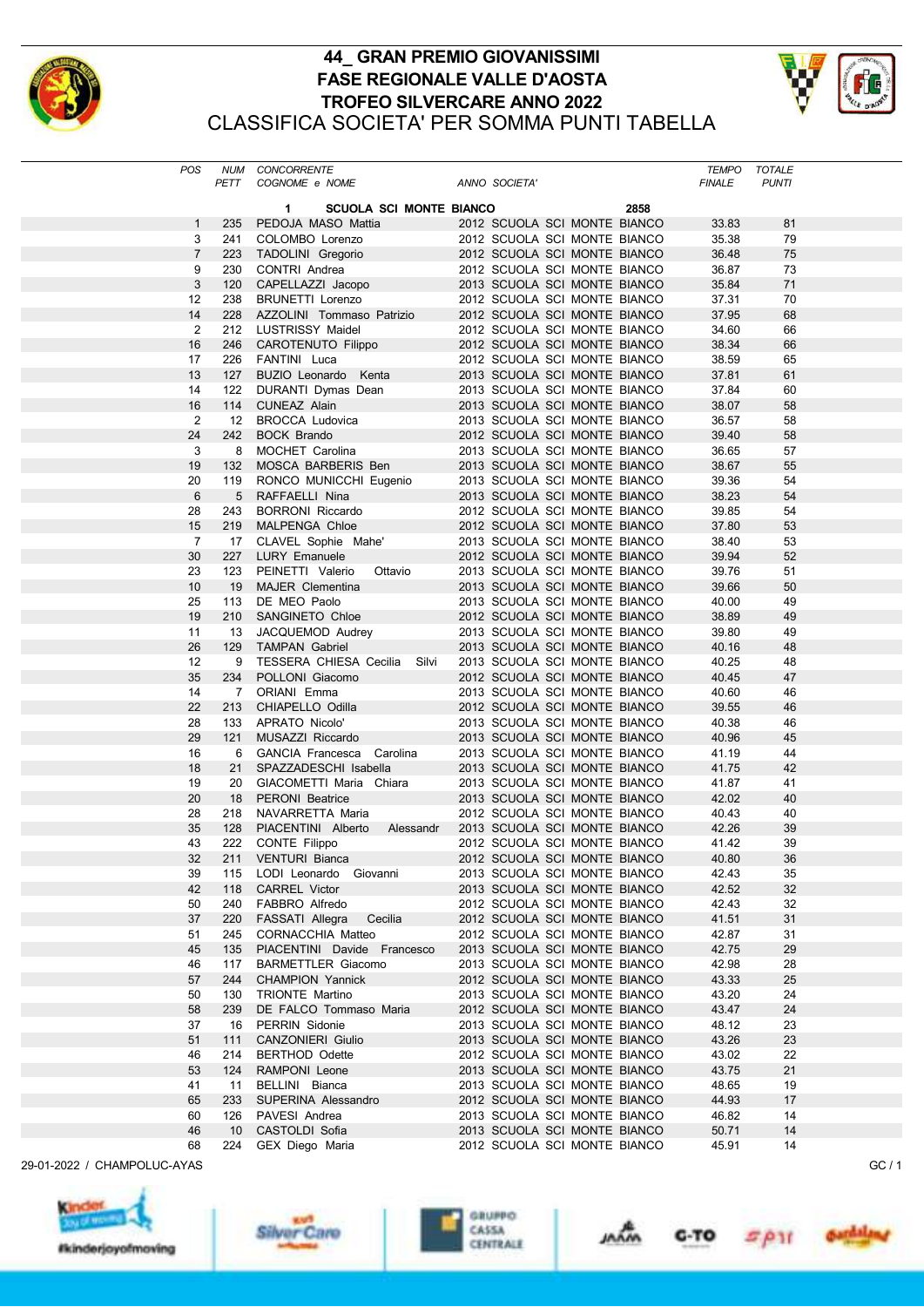| <b>POS</b>     | <b>NUM</b>     | <b>CONCORRENTE</b>                           |                                                        | <b>TEMPO</b>   | <b>TOTALE</b> |  |
|----------------|----------------|----------------------------------------------|--------------------------------------------------------|----------------|---------------|--|
|                | PETT           | COGNOME e NOME                               | ANNO SOCIETA'                                          | <b>FINALE</b>  | <b>PUNTI</b>  |  |
| 55             | 217            | COPPOLA Noemi                                | 2012 SCUOLA SCI MONTE BIANCO                           | 45.31          | 13            |  |
| 50             | 15             | MANDRACCIO Bianca                            | 2013 SCUOLA SCI MONTE BIANCO                           | 51.44          | 10            |  |
| 64             | 116            | VIGOLUNGO Pietro                             | 2013 SCUOLA SCI MONTE BIANCO                           | 48.80          | 10            |  |
| 59             | 215            | PESCARMONA Gisella                           | 2012 SCUOLA SCI MONTE BIANCO                           | 45.67          | 9             |  |
| 51             | $\overline{4}$ | <b>TRUFFELLI Ludovica</b>                    | 2013 SCUOLA SCI MONTE BIANCO                           | 51.92          | 9             |  |
| 75             | 229            | PERRONE Federico                             | 2012 SCUOLA SCI MONTE BIANCO                           | 50.20          | 7             |  |
| 71             | 131            | PEAQUIN Francesco                            | 2013 SCUOLA SCI MONTE BIANCO                           | 53.10          | 3             |  |
| 57             | 22             | <b>TAMPAN Mathilde</b>                       | 2013 SCUOLA SCI MONTE BIANCO                           | 58.09          | 3             |  |
|                |                |                                              |                                                        |                |               |  |
|                |                | 2<br><b>SCUOLA SCI CHAMPOLUC</b>             | 1302                                                   |                |               |  |
| 5              | 269            | <b>BERGONZI Matteo</b>                       | 2012 SCUOLA SCI CHAMPOLUC                              | 35.92          | 77            |  |
| 8              | 264            | RUBINI Riccardo<br>Cesare                    | 2012 SCUOLA SCI CHAMPOLUC                              | 36.79          | 74            |  |
| 2              | 93             | COLLI Tobia                                  | 2013 SCUOLA SCI CHAMPOLUC                              | 35.55          | 72            |  |
| 15             | 261            | <b>BOSATRA Mattia</b>                        | 2012 SCUOLA SCI CHAMPOLUC                              | 37.97          | 67            |  |
| 8              | 90             | <b>MUNARI Giulio</b>                         | 2013 SCUOLA SCI CHAMPOLUC                              | 37.11          | 66            |  |
| 3              | 191            | NICCO Maelie                                 | 2012 SCUOLA SCI CHAMPOLUC                              | 35.06          | 65            |  |
| 12             | 84             | RIZZI Cesare                                 | 2013 SCUOLA SCI CHAMPOLUC                              | 37.78          | 62            |  |
| 20             | 266            | ANTICHI Achille                              | 2012 SCUOLA SCI CHAMPOLUC                              | 39.07          | 62            |  |
| $\overline{7}$ | 187            | RIZZI Bianca                                 | 2012 SCUOLA SCI CHAMPOLUC                              | 36.57          | 61            |  |
| 8              | 189            | GIANINO Lara                                 | 2012 SCUOLA SCI CHAMPOLUC                              | 36.76          | 60            |  |
| $\mathbf{1}$   | 59             | <b>ARTAZ Valerie</b>                         | 2013 SCUOLA SCI CHAMPOLUC                              | 35.56          | 59            |  |
| 13             | 186            | PALLAVICINI Alice                            | 2012 SCUOLA SCI CHAMPOLUC                              | 37.52          | 55            |  |
| 24             | 85             | <b>KANG Yue</b>                              | 2013 SCUOLA SCI CHAMPOLUC                              | 39.96          | 50            |  |
| 13             | 63             | MARESCA Isabelle                             | 2013 SCUOLA SCI CHAMPOLUC                              | 40.27          | 47            |  |
| 30             | 91             | MARIETTI Federico                            | 2013 SCUOLA SCI CHAMPOLUC                              | 41.52          | 44            |  |
| 27             | 194            | MEREGALLI Emma                               | 2012 SCUOLA SCI CHAMPOLUC                              | 40.40          | 41            |  |
| 28             | 58             | FINELLI Gaia                                 | 2013 SCUOLA SCI CHAMPOLUC                              | 43.11          | 32            |  |
| 43             | 86             | DU CHENE DE VERE Michele                     | 2013 SCUOLA SCI CHAMPOLUC                              | 42.68          | 31            |  |
| 44             | 87             | RAINONE Gregorio                             | 2013 SCUOLA SCI CHAMPOLUC                              | 42.73          | 30            |  |
| 30             | 61             | GRISAFI Olivia                               | 2013 SCUOLA SCI CHAMPOLUC                              | 43.98          | 30            |  |
| 31             | 60             | <b>CONTI Matilde</b>                         | 2013 SCUOLA SCI CHAMPOLUC                              | 44.11          | 29            |  |
| 40             | 190            | <b>BEDUSCHI Elisa</b>                        | 2012 SCUOLA SCI CHAMPOLUC                              | 42.15          | 28            |  |
| 55             | 267            | PAESOTTO Leonardo                            | 2012 SCUOLA SCI CHAMPOLUC                              | 43.15          | 27            |  |
| 48<br>43       | 88             | GIORI Andrea                                 | 2013 SCUOLA SCI CHAMPOLUC                              | 43.02          | 26<br>25      |  |
| 44             | 193            | ROMANI Stella                                | 2012 SCUOLA SCI CHAMPOLUC<br>2012 SCUOLA SCI CHAMPOLUC | 42.76          | 24            |  |
| 54             | 185<br>92      | COLICCHIO Caterina<br><b>BEQUET Oliviero</b> | 2013 SCUOLA SCI CHAMPOLUC                              | 42.89<br>44.17 | 20            |  |
| 56             | 89             | MAZZOLA Eugenio                              | 2013 SCUOLA SCI CHAMPOLUC                              | 46.42          | 18            |  |
| 53             | 195            | <b>ANDREOLI Maude</b>                        | 2012 SCUOLA SCI CHAMPOLUC                              | 44.53          | 15            |  |
| 63             | 188            | DE CAROLIS Beatrice                          | 2012 SCUOLA SCI CHAMPOLUC                              | 48.06          | 5             |  |
|                |                |                                              |                                                        |                |               |  |
|                |                | 3<br><b>SCUOLA SCI COURMAYEUR</b>            | 1280                                                   |                |               |  |
| 6              | 294            | NEGRO Tommaso                                | 2012 SCUOLA SCI COURMAYEUR                             | 36.02          | 76            |  |
| 11             | 299            | COLLINO Luca                                 | 2012 SCUOLA SCI COURMAYEUR                             | 37.30          | 71            |  |
| 9              | 143            | <b>RESTUCCIA Pietro</b>                      | 2013 SCUOLA SCI COURMAYEUR                             | 37.17          | 65            |  |
| 11             | 146            | RIONTINO Giorgio                             | 2013 SCUOLA SCI COURMAYEUR                             | 37.74          | 63            |  |
| 4              | 30             | MAJER Emma                                   | 2013 SCUOLA SCI COURMAYEUR                             | 37.73          | 56            |  |
| 32             | 305            | CAPUZZO Arturo                               | 2012 SCUOLA SCI COURMAYEUR                             | 40.19          | 50            |  |
| 33             | 301            | CIATTAGLIA Matteo                            | 2012 SCUOLA SCI COURMAYEUR                             | 40.25          | 49            |  |
| 21             | 165            | MOLE' Allegra                                | 2012 SCUOLA SCI COURMAYEUR                             | 39.25          | 47            |  |
| 24             | 163            | DI MARCO Emma                                | 2012 SCUOLA SCI COURMAYEUR                             | 39.84          | 44            |  |
| 38             | 300            | RAVAZZOLI Federico                           | 2012 SCUOLA SCI COURMAYEUR                             | 40.60          | 44            |  |
| 25             | 162            | MARCOZ Ottavia                               | 2012 SCUOLA SCI COURMAYEUR                             | 40.03          | 43            |  |
| 17             | 29             | CURCI Maria Vittoria                         | 2013 SCUOLA SCI COURMAYEUR                             | 41.51          | 43            |  |
| 40             | 297            | PESATI Leonardo                              | 2012 SCUOLA SCI COURMAYEUR                             | 40.88          | 42            |  |
| 33             | 144            | LIPORACE Michel                              | 2013 SCUOLA SCI COURMAYEUR                             | 42.10          | 41            |  |
| 42             | 303            | CAPUZZO Edoardo                              | 2012 SCUOLA SCI COURMAYEUR                             | 41.24          | 40            |  |
| 35             | 147            | GIACHINO Enrico                              | 2013 SCUOLA SCI COURMAYEUR                             | 42.26          | 39            |  |
| 39             | 145            | GAVAZZI Gregorio                             | 2013 SCUOLA SCI COURMAYEUR                             | 42.43          | 35            |  |
| 47             | 293            | <b>FRAMARIN Luca</b>                         | 2012 SCUOLA SCI COURMAYEUR                             | 41.92          | 35            |  |
| 48             | 291            | LUDOVICI Gregorio                            | 2012 SCUOLA SCI COURMAYEUR                             | 42.07          | 34            |  |
| 38             | 171            | LUDOVICI Elisabetta                          | 2012 SCUOLA SCI COURMAYEUR                             | 41.61          | 30            |  |
| 39             | 167            | ESPOSITO Carlotta                            | 2012 SCUOLA SCI COURMAYEUR                             | 41.77          | 29            |  |
| 53             | 292            | BESSO Alberto Maria                          | 2012 SCUOLA SCI COURMAYEUR                             | 42.98          | 29            |  |
| 41             | 170            | DI FRESCO Laura                              | 2012 SCUOLA SCI COURMAYEUR                             | 42.50          | 27            |  |
| 36             | 28             | MAIONE Ottavia                               | 2013 SCUOLA SCI COURMAYEUR                             | 47.77          | 24            |  |
| 39             | 31             | BACAN Ludovica Bianca<br>France              | 2013 SCUOLA SCI COURMAYEUR                             | 48.19          | 21            |  |
| 47             | 169            | CARDILLI Livia                               | 2012 SCUOLA SCI COURMAYEUR                             | 43.03          | 21            |  |
| 62             | 304            | BELLUCO Tommaso                              | 2012 SCUOLA SCI COURMAYEUR                             | 44.61          | 20            |  |
| 63             | 302            | DI GREGORIO Alessandro                       | 2012 SCUOLA SCI COURMAYEUR                             | 44.79          | 19            |  |
|                |                |                                              |                                                        |                |               |  |







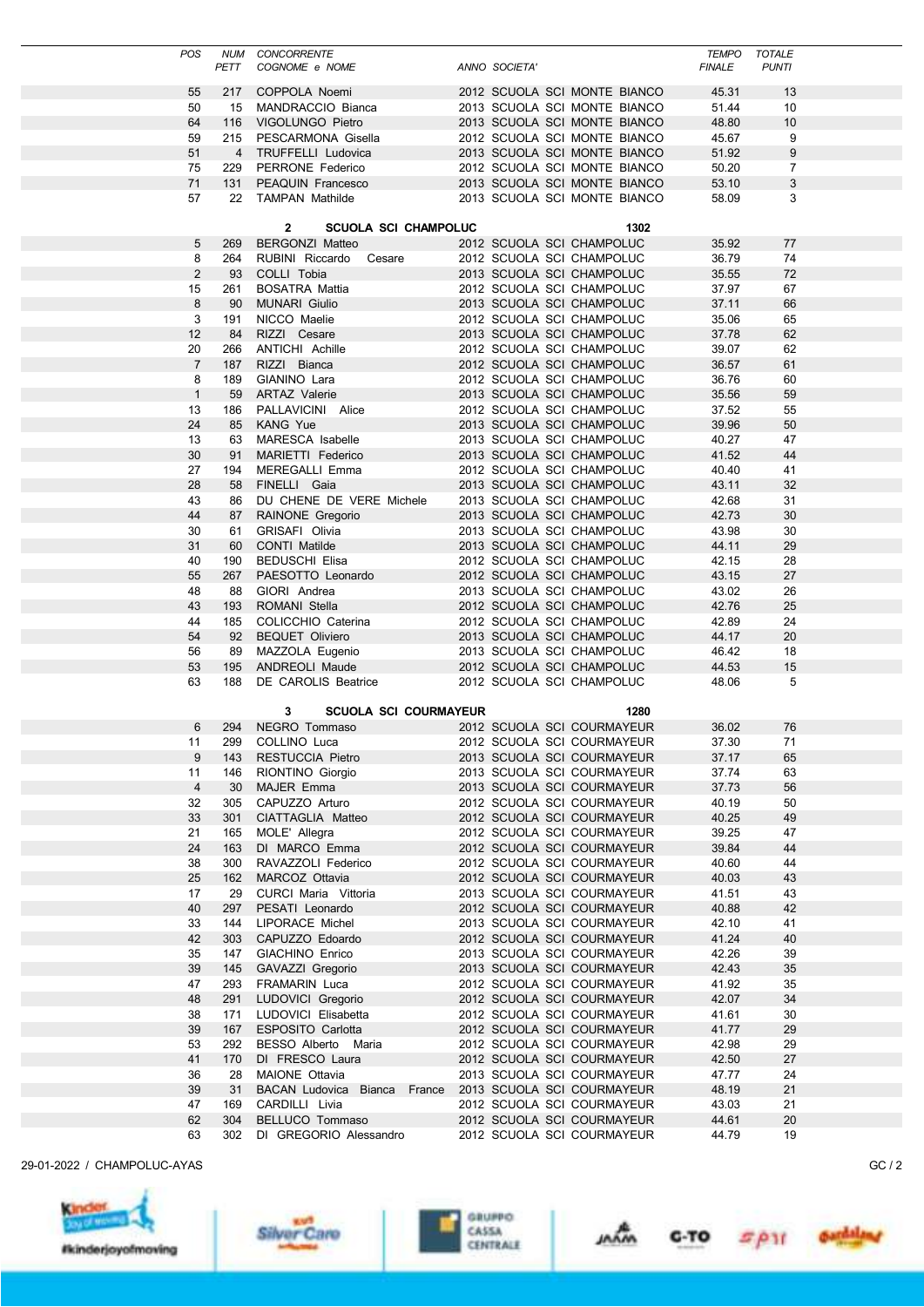| <b>POS</b>      | NUM  | <b>CONCORRENTE</b>           |                           |                              | <b>TEMPO</b>  | <b>TOTALE</b>  |  |
|-----------------|------|------------------------------|---------------------------|------------------------------|---------------|----------------|--|
|                 | PETT | COGNOME e NOME               | ANNO SOCIETA'             |                              | <b>FINALE</b> | <b>PUNTI</b>   |  |
|                 |      |                              |                           |                              |               |                |  |
| 50              | 161  | ROSSOMANDO Anita             |                           | 2012 SCUOLA SCI COURMAYEUR   | 44.15         | 18             |  |
| 64              | 306  | NOBILE Alberto               |                           | 2012 SCUOLA SCI COURMAYEUR   | 44.80         | 18             |  |
| 51              |      | 166 DELLA VALLE Lorenza      |                           | 2012 SCUOLA SCI COURMAYEUR   | 44.27         | 17             |  |
| 67              | 290  | RAVA' Alberto                |                           | 2012 SCUOLA SCI COURMAYEUR   | 45.50         | 15             |  |
| 54              | 168  | MUSARRA Virginia             |                           | 2012 SCUOLA SCI COURMAYEUR   | 44.55         | 14             |  |
|                 |      |                              |                           |                              |               |                |  |
| 70              | 313  | <b>BONZANO Carlo</b>         |                           | 2012 SCUOLA SCI COURMAYEUR   | 46.78         | 12             |  |
| 57              | 164  | SALVANESCHI Sara             |                           | 2012 SCUOLA SCI COURMAYEUR   | 45.60         | 11             |  |
| 71              |      | 312 PALLADINI Valentino      |                           | 2012 SCUOLA SCI COURMAYEUR   | 47.16         | 11             |  |
| 72              | 308  | BARBAGELATA Pietro Maria     |                           | 2012 SCUOLA SCI COURMAYEUR   | 48.25         | 10             |  |
| 68              | 148  | PEZONE Luigi Giuseppe        |                           | 2013 SCUOLA SCI COURMAYEUR   | 50.25         | 6              |  |
| 56              |      |                              |                           |                              | 56.93         | $\overline{4}$ |  |
|                 |      | 33 RAJA Martina              |                           | 2013 SCUOLA SCI COURMAYEUR   |               |                |  |
| 78              | 298  | LOIACONO Vittorio            |                           | 2012 SCUOLA SCI COURMAYEUR   | 50.54         | 4              |  |
| 80              | 310  | <b>CORTESI Luca</b>          |                           | 2012 SCUOLA SCI COURMAYEUR   | 51.05         | $\overline{2}$ |  |
| 73              | 150  | CUZZOCREA Leonardo           |                           | 2013 SCUOLA SCI COURMAYEUR   | 54.92         | $\mathbf{1}$   |  |
|                 |      |                              |                           |                              |               |                |  |
|                 |      | <b>SCUOLA SCI PILA</b><br>4  |                           | 1085                         |               |                |  |
|                 |      |                              |                           |                              |               |                |  |
| 7               | 101  | <b>COLLINS Marcel</b>        | 2013 SCUOLA SCI PILA      |                              | 36.90         | 67             |  |
| 18              | 254  | COTABA Luca                  | 2012 SCUOLA SCI PILA      |                              | 38.81         | 64             |  |
| $5\phantom{.0}$ |      | 196 FOSSON Estelle           | 2012 SCUOLA SCI PILA      |                              | 35.76         | 63             |  |
| 19              | 253  | <b>BOLLON Mael</b>           | 2012 SCUOLA SCI PILA      |                              | 38.91         | 63             |  |
| 22              |      |                              |                           |                              |               | 60             |  |
|                 | 256  | ANDRETTA Nicolo'             | 2012 SCUOLA SCI PILA      |                              | 39.30         |                |  |
| 23              | 255  | <b>BERGAMIN Leonardo</b>     | 2012 SCUOLA SCI PILA      |                              | 39.35         | 59             |  |
| 10 <sup>1</sup> | 203  | <b>BRETTO Clarisse</b>       | 2012 SCUOLA SCI PILA      |                              | 37.02         | 58             |  |
| 11              | 199  | <b>BARMASSE Sofia</b>        | 2012 SCUOLA SCI PILA      |                              | 37.14         | 57             |  |
| 12              | 197  | <b>FABBRI Nathalie</b>       | 2012 SCUOLA SCI PILA      |                              | 37.47         | 56             |  |
|                 |      |                              |                           |                              | 38.08         |                |  |
| 5               | 64   | <b>CAMPANILE Rihanna</b>     | 2013 SCUOLA SCI PILA      |                              |               | 55             |  |
| 21              | 99   | VITI Stefano                 | 2013 SCUOLA SCI PILA      |                              | 39.50         | 53             |  |
| 22              | 97   | QUAGLINO Marco               | 2013 SCUOLA SCI PILA      |                              | 39.64         | 52             |  |
| 17              | 198  | SAPIA Martina                | 2012 SCUOLA SCI PILA      |                              | 38.11         | 51             |  |
| 27              | 105  | <b>MARCOZ Didier</b>         | 2013 SCUOLA SCI PILA      |                              | 40.35         | 47             |  |
|                 |      |                              |                           |                              |               |                |  |
| 23              | 205  | <b>BLANC Sophie</b>          | 2012 SCUOLA SCI PILA      |                              | 39.83         | 45             |  |
| 41              | 252  | <b>BENZI Alberto</b>         | 2012 SCUOLA SCI PILA      |                              | 40.95         | 41             |  |
| 44              | 251  | DONDEYNAZ Mathieu            | 2012 SCUOLA SCI PILA      |                              | 41.43         | 38             |  |
| 27              | 67   | FIRPO Francesca              | 2013 SCUOLA SCI PILA      |                              | 43.07         | 33             |  |
|                 | 202  |                              |                           |                              | 41.46         | 32             |  |
| 36              |      | SALERNO Francesca            | 2012 SCUOLA SCI PILA      |                              |               |                |  |
| 47              | 102  | FOGGIATO Matteo              | 2013 SCUOLA SCI PILA      |                              | 43.00         | 27             |  |
| 58              | 98   | GAUJOUX Anatole              | 2013 SCUOLA SCI PILA      |                              | 46.53         | 16             |  |
| 59              | 100  | ROSSET Matteo                | 2013 SCUOLA SCI PILA      |                              | 46.62         | 15             |  |
| 61              | 103  | <b>CASADEI Wilmer</b>        | 2013 SCUOLA SCI PILA      |                              | 47.10         | 13             |  |
| 65              |      |                              |                           |                              | 49.27         |                |  |
|                 |      | 96 VINCENZETTI Samuele       | 2013 SCUOLA SCI PILA      |                              |               | 9              |  |
| 62              | 200  | FERRANDO Margherita          | 2012 SCUOLA SCI PILA      |                              | 47.30         | $\,6$          |  |
| 65              | 201  | GAUJOUX Dafne                | 2012 SCUOLA SCI PILA      |                              | 50.94         | 3              |  |
| 72              | 104  | <b>DE LUCIA Richard</b>      | 2013 SCUOLA SCI PILA      |                              | 53.37         | $\overline{2}$ |  |
|                 |      |                              |                           |                              |               |                |  |
|                 |      | 5<br>SCUOLA SCI LA THUILE    |                           | 806                          |               |                |  |
|                 |      |                              |                           |                              |               |                |  |
| 4               | 286  | PICCIONI ZUNCHEDDU Carlo     | 2012 SCUOLA SCI LA THUILE |                              | 35.51         | 78             |  |
| 4               | 141  | <b>VITALONE Fulvio</b>       | 2013 SCUOLA SCI LA THUILE |                              | 36.14         | 70             |  |
| 10              | 139  | LACCHIO Leonardo             | 2013 SCUOLA SCI LA THUILE |                              | 37.69         | 64             |  |
| 6               | 153  | TIRIBELLI Adele Tessa        | 2012 SCUOLA SCI LA THUILE |                              | 35.95         | 62             |  |
| 9               | 160  | DU CHENE DE VERE Giulia      | 2012 SCUOLA SCI LA THUILE |                              | 36.81         | 59             |  |
|                 |      |                              |                           |                              |               |                |  |
| 26              | 284  | ORIOLI Federico              | 2012 SCUOLA SCI LA THUILE |                              | 39.62         | 56             |  |
| 18              | 159  | JACQUEMOD Chloe'             | 2012 SCUOLA SCI LA THUILE |                              | 38.59         | 50             |  |
| 32              | 138  | CIMIOTTA Mattia              | 2013 SCUOLA SCI LA THUILE |                              | 42.09         | 42             |  |
| 29              | 154  | <b>BOCHE Emily</b>           | 2012 SCUOLA SCI LA THUILE |                              | 40.50         | 39             |  |
| 30              | 155  | SEBASTIANI Clarissa          | 2012 SCUOLA SCI LA THUILE |                              | 40.59         | 38             |  |
|                 |      |                              |                           |                              |               |                |  |
| 24              | 27   | PIROVANO Giuditta            | 2013 SCUOLA SCI LA THUILE |                              | 42.20         | 36             |  |
| 25              | 26   | BURNENGO Magda Martina       | 2013 SCUOLA SCI LA THUILE |                              | 42.33         | 35             |  |
| 35              | 158  | RAIMO Francesca              | 2012 SCUOLA SCI LA THUILE |                              | 41.34         | 33             |  |
| 52              | 285  | TIRINATO Giulio              | 2012 SCUOLA SCI LA THUILE |                              | 42.95         | 30             |  |
| 32              | 25   | RAIMO Arianna                | 2013 SCUOLA SCI LA THUILE |                              | 44.25         | 28             |  |
|                 |      |                              |                           |                              |               |                |  |
| 49              | 137  | LOPES Francesco              | 2013 SCUOLA SCI LA THUILE |                              | 43.14         | 25             |  |
| 52              | 142  | VAJANI MAGNAGHI Carlo        | 2013 SCUOLA SCI LA THUILE |                              | 43.27         | 22             |  |
| 48              | 156  | MAGNANI Vittoria             | 2012 SCUOLA SCI LA THUILE |                              | 44.02         | 20             |  |
| 49              |      | 157 LUONG TRONG VAN Coraie   | 2012 SCUOLA SCI LA THUILE |                              | 44.14         | 19             |  |
|                 |      |                              |                           |                              |               |                |  |
|                 |      |                              |                           |                              |               |                |  |
|                 |      | 6<br>SCUOLA SCI VAL DI VALTO |                           | 492                          |               |                |  |
| $\mathbf{1}$    | 108  | <b>BUDELLI Vittorio</b>      |                           | 2013 SCUOLA SCI VAL DI VALTO | 34.43         | 73             |  |
| 5               | 109  | SILVA Stefano                |                           | 2013 SCUOLA SCI VAL DI VALTO | 36.55         | 69             |  |
| $\mathbf{1}$    | 207  | JOYEUSAZ Asia                |                           | 2012 SCUOLA SCI VAL DI VALTO | 34.26         | 67             |  |
| 4               | 206  | MAGGI Sophie                 |                           | 2012 SCUOLA SCI VAL DI VALTO | 35.69         | 64             |  |
|                 |      |                              |                           |                              |               |                |  |











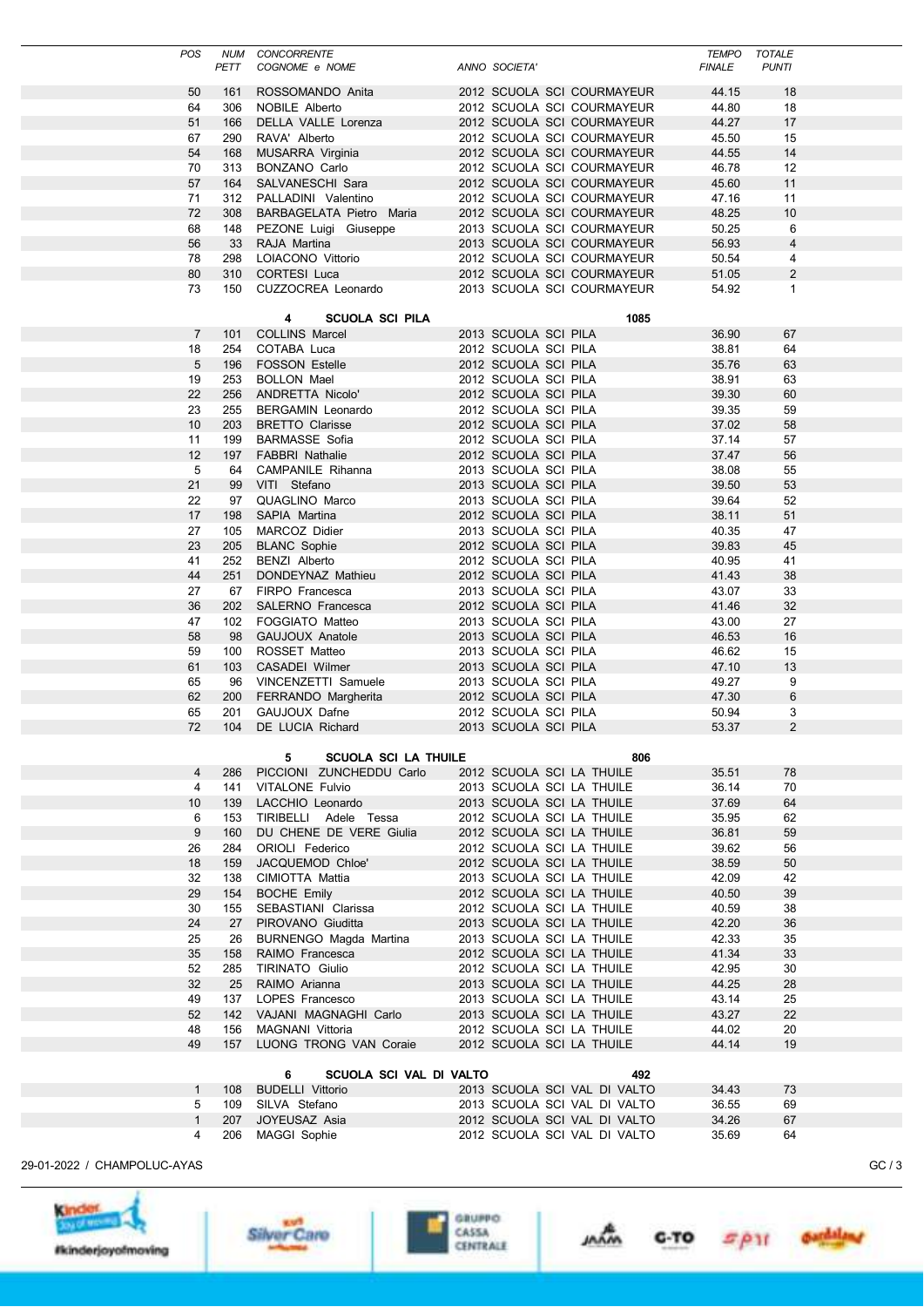|                             | <b>POS</b> |                | NUM CONCORRENTE                           |                              | <b>TEMPO</b>  | TOTALE         |      |
|-----------------------------|------------|----------------|-------------------------------------------|------------------------------|---------------|----------------|------|
|                             |            | PETT           | COGNOME e NOME                            | ANNO SOCIETA'                | <b>FINALE</b> | <b>PUNTI</b>   |      |
|                             |            |                |                                           |                              |               |                |      |
|                             | 21         | 250            | NDRECA Bryan                              | 2012 SCUOLA SCI VAL DI VALTO | 39.15         | 61             |      |
|                             | 9          | $\overline{1}$ | MANCINELLI Cloe                           | 2013 SCUOLA SCI VAL DI VALTO | 38.87         | 51             |      |
|                             | 33         | 249            | SOLBIATI Pietro<br>Luigi                  | 2012 SCUOLA SCI VAL DI VALTO | 40.25         | 49             |      |
|                             | 37         | 110            | DE MARCO Samuele                          | 2013 SCUOLA SCI VAL DI VALTO | 42.31         | 37             |      |
|                             | 45         | 3              | SEMERANO Sofia                            | 2013 SCUOLA SCI VAL DI VALTO | 50.28         | 15             |      |
|                             | 55         | $\overline{2}$ | MARCHELLI Lara                            | 2013 SCUOLA SCI VAL DI VALTO | 55.22         | 5              |      |
|                             | 67         | 209            | <b>BORSA Beatrice</b>                     | 2012 SCUOLA SCI VAL DI VALTO | 57.30         | $\mathbf{1}$   |      |
|                             |            |                |                                           |                              |               |                |      |
|                             |            |                | $\overline{7}$<br>SCUOLA SCI VAL DI RHEME |                              | 475           |                |      |
|                             | 26         | 319            | <b>AVALLONE Marcel</b>                    | 2012 SCUOLA SCI VAL DI RHEME | 39.62         | 56             |      |
|                             | 16         | 175            | MANGIARDI Giulia                          | 2012 SCUOLA SCI VAL DI RHEME | 38.06         | 52             |      |
|                             | 20         | 176            | TRIPODI Giada                             | 2012 SCUOLA SCI VAL DI RHEME | 39.16         | 48             |      |
|                             | 37         | 317            | NOTARI Nicholas                           | 2012 SCUOLA SCI VAL DI RHEME | 40.55         | 45             |      |
|                             | 31         | 70             | CLARA Yari                                | 2013 SCUOLA SCI VAL DI RHEME | 41.78         | 43             |      |
|                             | 41         | 69             | CHIUDINELLI Joachim                       | 2013 SCUOLA SCI VAL DI RHEME | 42.49         | 33             |      |
|                             | 29         | 41             | <b>TREMBLANT Véronique</b>                | 2013 SCUOLA SCI VAL DI RHEME | 43.37         | 31             |      |
|                             | 53         | 315            | CARUSO Leonardo                           | 2012 SCUOLA SCI VAL DI RHEME | 42.98         | 29             |      |
|                             | 34         | 34             | <b>CHANOINE Charlotte</b>                 | 2013 SCUOLA SCI VAL DI RHEME | 47.00         | 26             |      |
|                             | 42         | 174            | <b>TACCHELLA Chloé</b>                    | 2012 SCUOLA SCI VAL DI RHEME | 42.75         | 26             |      |
|                             | 40         | 35             | APOSTOLO Carlotta                         | 2013 SCUOLA SCI VAL DI RHEME | 48.25         | 20             |      |
|                             | 43         | 39             | PROT Linda                                | 2013 SCUOLA SCI VAL DI RHEME | 49.75         | 17             |      |
|                             | 52         | 173            | MARCHETTO Asia                            | 2012 SCUOLA SCI VAL DI RHEME | 44.44         | 16             |      |
|                             | 44         | 42             | MENONI Agata                              | 2013 SCUOLA SCI VAL DI RHEME | 50.17         | 16             |      |
|                             | 52         | 36             | DEIANA Sofia Benedetta                    | 2013 SCUOLA SCI VAL DI RHEME | 52.65         | 8              |      |
|                             | 60         | 172            | BéTHAZ Charlotte                          | 2012 SCUOLA SCI VAL DI RHEME | 46.67         | 8              |      |
|                             | 59         | 40             | LIPORACE Carmen Maria                     | 2013 SCUOLA SCI VAL DI RHEME | 1'07.45       | $\mathbf{1}$   |      |
|                             |            |                |                                           |                              |               |                |      |
|                             |            |                | <b>SCUOLA SCI CHAMPOCHER</b><br>8         |                              | 429           |                |      |
|                             | 15         | 76             | <b>BOSONIN Attilio</b>                    | 2013 SCUOLA SCI CHAMPOCHER   | 38.02         | 59             |      |
|                             | 14         | 178            | PITET Michelle                            | 2012 SCUOLA SCI CHAMPOCHER   | 37.69         | 54             |      |
|                             | 8          | 50             | BOVIO Margherita                          | 2013 SCUOLA SCI CHAMPOCHER   | 38.74         | 52             |      |
|                             | 38         | 280            | <b>BORDET Stefano</b>                     | 2012 SCUOLA SCI CHAMPOCHER   | 40.60         | 44             |      |
|                             | 21         | 52             | <b>GARD Sophie</b>                        | 2013 SCUOLA SCI CHAMPOCHER   | 42.06         | 39             |      |
|                             | 23         | 51             | <b>BAZZANI Elena</b>                      | 2013 SCUOLA SCI CHAMPOCHER   | 42.15         | 37             |      |
|                             | 31         | 177            | <b>MALUSA' Alice</b>                      | 2012 SCUOLA SCI CHAMPOCHER   | 40.70         | 37             |      |
|                             | 45         | 281            | GARAVETTI Julien                          | 2012 SCUOLA SCI CHAMPOCHER   | 41.52         | 37             |      |
|                             | 38         | 53             | PIOTTO Vanessa                            | 2013 SCUOLA SCI CHAMPOCHER   | 48.14         | 22             |      |
|                             | 56         | 181            | PELLICAN <sub>Ò</sub> Alessia             | 2012 SCUOLA SCI CHAMPOCHER   | 45.39         | 12             |      |
|                             | 49         | 54             | FONTAN TESSAUR Sophie                     | 2013 SCUOLA SCI CHAMPOCHER   | 51.16         | 11             |      |
|                             | 58         | 180            | STANCA Anna                               | 2012 SCUOLA SCI CHAMPOCHER   | 45.63         | 10             |      |
|                             | 67         | 75             | PRIOD Gabriele                            | 2013 SCUOLA SCI CHAMPOCHER   | 50.13         | $\overline{7}$ |      |
|                             | 61         | 179            | PERONO Celeste                            | 2012 SCUOLA SCI CHAMPOCHER   | 47.27         | $\overline{7}$ |      |
|                             | 81         | 282            | PESSI Mathieu Mario                       | 2012 SCUOLA SCI CHAMPOCHER   | 53.47         | $\mathbf{1}$   |      |
|                             |            |                |                                           |                              |               |                |      |
|                             |            |                | SCUOLA SCI GRESSONEY MO<br>9              |                              | 389           |                |      |
|                             | 13         | 270            | POLESE Tobia                              | 2012 SCUOLA SCI GRESSONEY MO | 37.90         | 69             |      |
|                             | 17         | 83             | <b>GOLDONI Pietro</b>                     | 2013 SCUOLA SCI GRESSONEY MO | 38.20         | 57             |      |
|                             | 38         | 80             | DA PASCALIS Niccolò                       | 2013 SCUOLA SCI GRESSONEY MO | 42.39         | 36             |      |
|                             | 33         | 182            | SANDRELLI Laura                           | 2012 SCUOLA SCI GRESSONEY MO | 40.93         | 35             |      |
|                             | 34         | 183            | JACCOND Martgot                           | 2012 SCUOLA SCI GRESSONEY MO | 41.11         | 34             |      |
|                             | 49         | 273            | <b>CRESTA Pietro</b>                      | 2012 SCUOLA SCI GRESSONEY MO | 42.29         | 33             |      |
|                             | 35         | 56             | <b>CAMPIRONI Mariasole</b>                | 2013 SCUOLA SCI GRESSONEY MO | 47.40         | 25             |      |
|                             | 45         | 184            | CASOLO Bianca                             | 2012 SCUOLA SCI GRESSONEY MO | 42.98         | 23             |      |
|                             | 60         | 271            | <b>TORELLI Antonio</b>                    | 2012 SCUOLA SCI GRESSONEY MO | 43.72         | 22             |      |
|                             | 61         | 272            | <b>CAVALLERONI Vittorio</b>               | 2012 SCUOLA SCI GRESSONEY MO | 43.97         | 21             |      |
|                             | 57         | 78             | BECK-PECCOZ Ludovico                      | 2013 SCUOLA SCI GRESSONEY MO | 46.50         | 17             |      |
|                             | 54         | 57             | FOLINI Micol Maria                        | 2013 SCUOLA SCI GRESSONEY MO | 53.98         | 6              |      |
|                             | 69         | 79             | <b>CASTRONINI Tommaso</b>                 | 2013 SCUOLA SCI GRESSONEY MO | 50.72         | 5              |      |
|                             | 70         | 81             | MERLO Goivanni                            | 2013 SCUOLA SCI GRESSONEY MO | 51.63         | 4              |      |
|                             | 58         | 55             | <b>TURCO Margherita</b>                   | 2013 SCUOLA SCI GRESSONEY MO | 58.35         | $\overline{2}$ |      |
|                             |            |                |                                           |                              |               |                |      |
|                             |            |                | 10<br>SCUOLA SCI GRESSONEY ST             |                              | 219           |                |      |
|                             | 10         | 276            | <b>ANGSTER Mathias</b>                    | 2012 SCUOLA SCI GRESSONEY ST | 37.17         | 72             |      |
|                             | 26         | 151            | PITTO Allegra                             | 2012 SCUOLA SCI GRESSONEY ST | 40.07         | 42             |      |
|                             | 46         | 277            | BIELER AndrÉe'                            | 2012 SCUOLA SCI GRESSONEY ST | 41.75         | 36             |      |
|                             | 56         | 274            | <b>BALLURIO Carlo</b>                     | 2012 SCUOLA SCI GRESSONEY ST | 43.31         | 26             |      |
|                             | 47         | 23             | CAMMARATA Adele                           | 2013 SCUOLA SCI GRESSONEY ST | 50.77         | 13             |      |
|                             | 69         | 275            | PRIMO Federico                            | 2012 SCUOLA SCI GRESSONEY ST | 46.56         | 13             |      |
|                             | 62         | 136            | LILLIU Alessio                            | 2013 SCUOLA SCI GRESSONEY ST | 47.95         | 12             |      |
|                             | 79         | 278            | MASSIMELLI Leonardo                       | 2012 SCUOLA SCI GRESSONEY ST | 50.58         | 3              |      |
|                             |            |                |                                           |                              |               |                |      |
| 29-01-2022 / CHAMPOLUC-AYAS |            |                |                                           |                              |               |                | GC/4 |

**Cincler** *Ikinderjoyofmoving* 







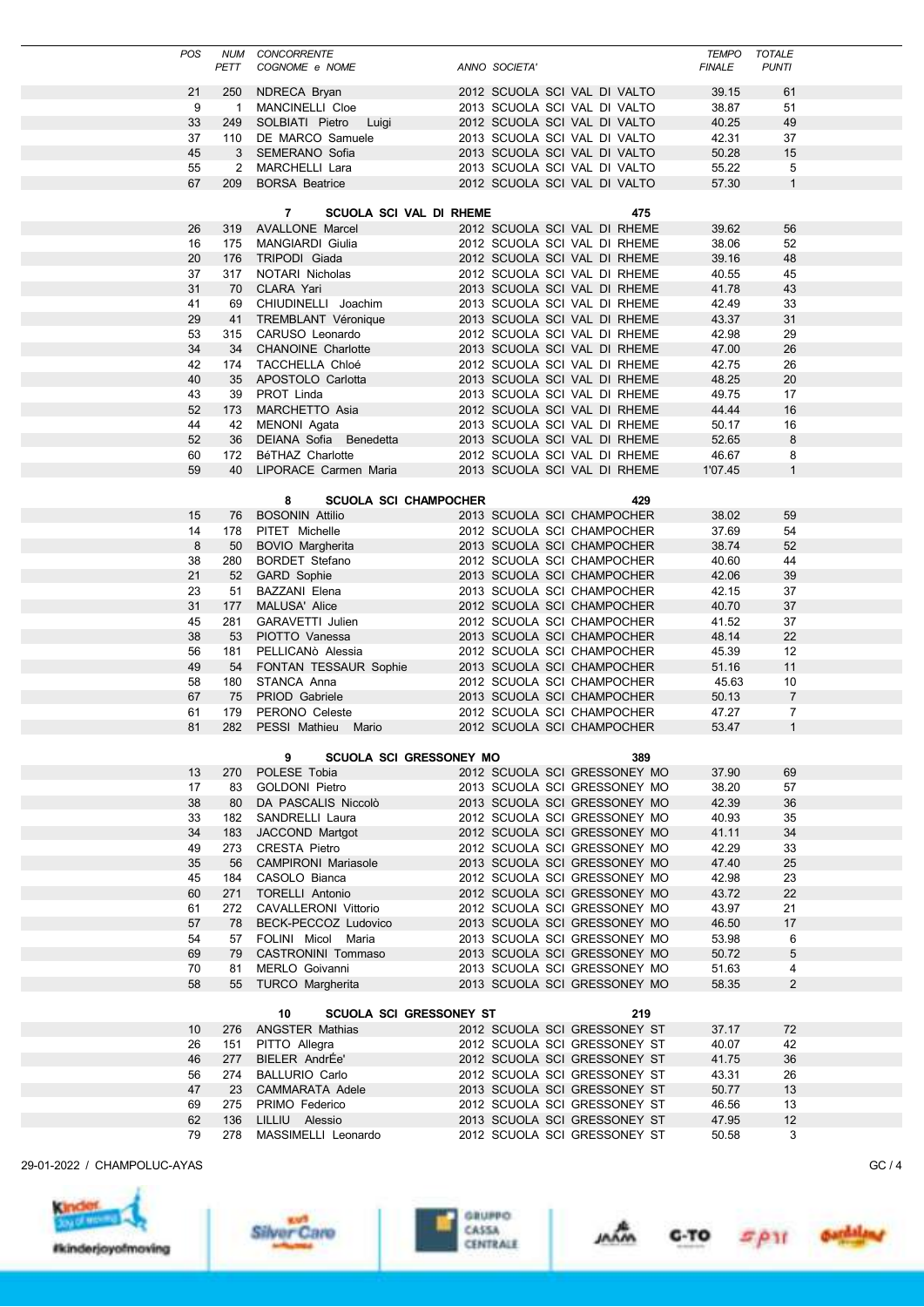| POS | <b>NUM</b><br><b>PETT</b> | CONCORRENTE<br>COGNOME e NOME |                            |                                              | ANNO SOCIETA' |                              | <b>TEMPO</b><br><b>FINALE</b> | <b>TOTALE</b><br><b>PUNTI</b> |  |
|-----|---------------------------|-------------------------------|----------------------------|----------------------------------------------|---------------|------------------------------|-------------------------------|-------------------------------|--|
| 66  | 152                       | ALBANO Aurora                 |                            |                                              |               | 2012 SCUOLA SCI GRESSONEY ST | 54.73                         | 2                             |  |
|     |                           |                               |                            |                                              |               |                              |                               |                               |  |
|     |                           | 11                            | <b>SCUOLA SCI TORGNON</b>  |                                              |               | 182                          |                               |                               |  |
| 31  | 320                       | PANICO Michele                |                            |                                              |               | 2012 SCUOLA SCI TORGNON      | 40.08                         | 51                            |  |
| 26  | 46                        | RAHMI Fatima Zahra            |                            |                                              |               | 2013 SCUOLA SCI TORGNON      | 42.34                         | 34                            |  |
| 33  | 44                        | PRIOD Agata                   |                            |                                              |               | 2013 SCUOLA SCI TORGNON      | 44.83                         | 27                            |  |
| 59  | 322                       |                               | FONTANELLA Matteo          |                                              |               | 2012 SCUOLA SCI TORGNON      | 43.68                         | 23                            |  |
| 48  | 47                        | BELLETTI Carlotta             |                            |                                              |               | 2013 SCUOLA SCI TORGNON      | 51.11                         | 12                            |  |
| 63  | 72                        | ARTAZ Bryan                   |                            |                                              |               | 2013 SCUOLA SCI TORGNON      | 48.48                         | 11                            |  |
| 66  | 71                        | <b>BOVIO Giacomo</b>          |                            |                                              |               | 2013 SCUOLA SCI TORGNON      | 49.63                         | $\boldsymbol{8}$              |  |
| 53  | 45                        | NASO Ginevra                  |                            |                                              |               | 2013 SCUOLA SCI TORGNON      | 52.71                         | $\overline{7}$                |  |
| 77  | 321                       | ALTAMURA Davide               |                            |                                              |               | 2012 SCUOLA SCI TORGNON      | 50.47                         | 5                             |  |
| 64  |                           |                               | 43 VOIVODA Ravisha Anna    |                                              |               | 2012 SCUOLA SCI TORGNON      | 49.97                         | 4                             |  |
|     |                           |                               |                            |                                              |               |                              |                               |                               |  |
|     |                           |                               | <b>SCUOLA SCI CHAMOIS</b>  |                                              |               | 182                          |                               |                               |  |
| 2   | 314                       | DEMATTE' Diego                |                            |                                              |               | 2012 SCUOLA SCI CHAMOIS      | 35.04                         | 80                            |  |
| 15  | 49                        | LOSA Emma                     |                            |                                              |               | 2013 SCUOLA SCI CHAMOIS      | 40.86                         | 45                            |  |
| 22  | 48                        |                               | BOTTEON Margherita         |                                              |               | 2013 SCUOLA SCI CHAMOIS      | 42.09                         | 38                            |  |
| 55  | 73                        | <b>TORTA Filippo</b>          |                            |                                              |               | 2013 SCUOLA SCI CHAMOIS      | 44.85                         | 19                            |  |
|     |                           |                               |                            |                                              |               |                              |                               |                               |  |
|     |                           | 13                            |                            | <b>SCUOLA SCI DEL BREUIL</b>                 |               | 139                          |                               |                               |  |
| 6   | 74                        | PIACENZA Lorenzo              |                            |                                              |               | 2013 SCUOLA SCI DEL BREUIL   | 36.88                         | 68                            |  |
| 36  | 289                       |                               | FALASCHI Alessandro        |                                              |               | 2012 SCUOLA SCI DEL BREUIL   | 40.51                         | 46                            |  |
| 66  | 287                       |                               | BOTTO POALA Lorenzo        |                                              |               | 2012 SCUOLA SCI DEL BREUIL   | 45.37                         | 16                            |  |
| 73  | 288                       | MOSCHINO Mattia               |                            |                                              |               | 2012 SCUOLA SCI DEL BREUIL   | 48.62                         | 9                             |  |
|     |                           | 14                            |                            | <b>SCUOLA SCI GRAN PARADIS</b>               |               | 115                          |                               |                               |  |
| 18  | 106                       | <b>ZERBI Federico</b>         |                            |                                              |               | 2013 SCUOLA SCI GRAN PARADIS | 38.59                         | 56                            |  |
| 33  | 107                       |                               | <b>TRAVAGLINI Vittorio</b> |                                              |               | 2013 SCUOLA SCI GRAN PARADIS | 42.10                         | 41                            |  |
| 42  | 68                        |                               | SCRIVIO Benedetta          |                                              |               | 2013 SCUOLA SCI GRAN PARADIS | 49.27                         | 18                            |  |
|     |                           |                               |                            |                                              |               |                              |                               |                               |  |
|     |                           | 15                            |                            | <b>SCUOLA SCI DEL CERVINO</b>                |               | 110                          |                               |                               |  |
| 25  | 248                       | <b>BAILO Pietro</b>           |                            |                                              |               | 2012 SCUOLA SCI DEL CERVINO  | 39.50                         | 57                            |  |
| 29  | 247                       |                               |                            | MOROSI Francesco 2012 SCUOLA SCI DEL CERVINO |               |                              | 39.86                         | 53                            |  |
|     |                           |                               |                            |                                              |               |                              |                               |                               |  |
|     |                           | 16                            |                            | <b>SCUOLA SCI GRAN SAN BER</b>               |               |                              | 14                            |                               |  |
| 74  | 260                       | <b>ARTAZ Cedrick</b>          |                            |                                              |               | 2012 SCUOLA SCI GRAN SAN BER | 48.75                         | 8                             |  |
| 76  | 259                       | LUBOZ Emanuele                |                            |                                              |               | 2012 SCUOLA SCI GRAN SAN BER | 50.22                         | 6                             |  |
|     |                           |                               |                            |                                              |               |                              |                               |                               |  |

ESPOSTA ALLE ORE: 13.20 LA GIURIA









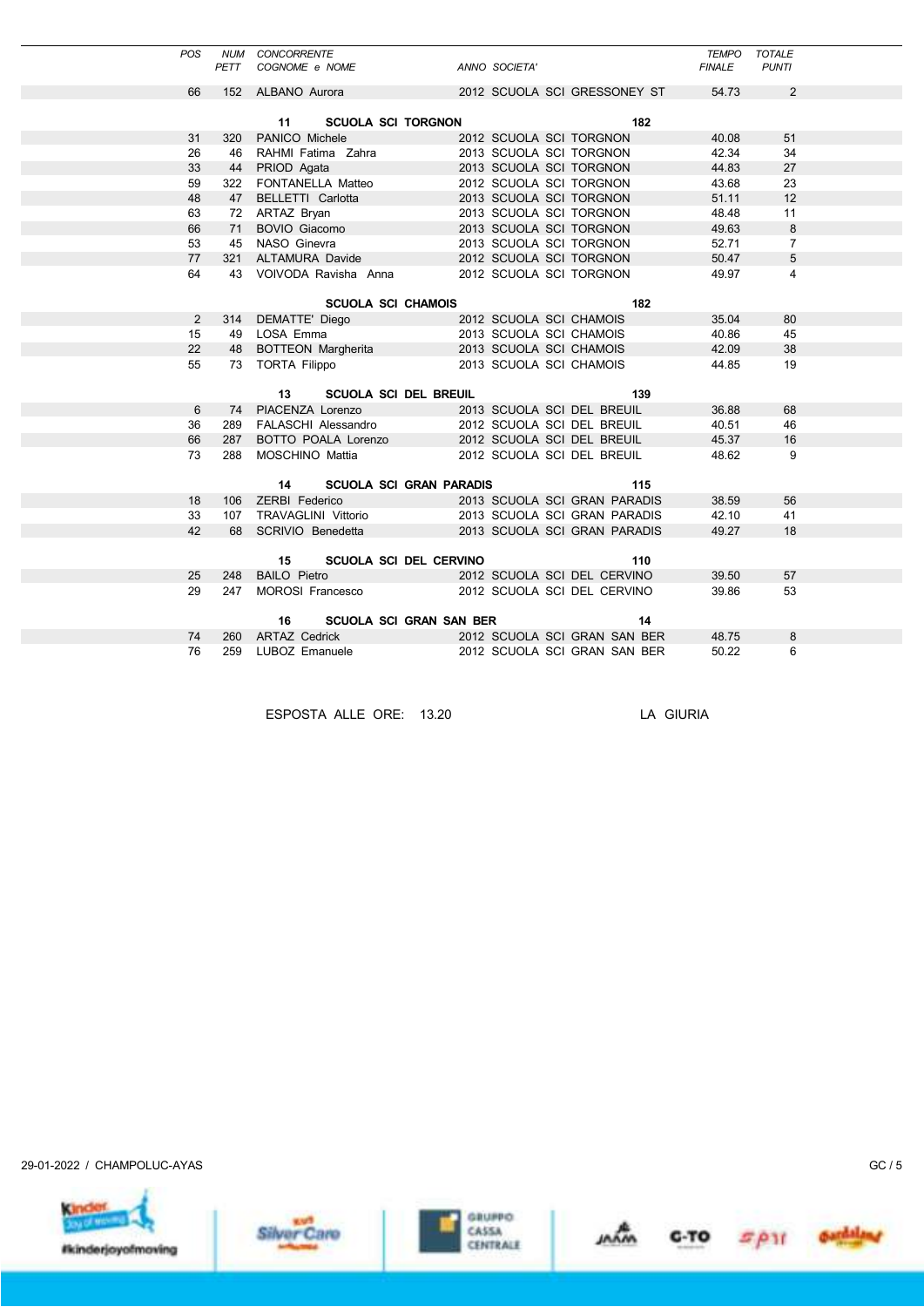

ma

Gran **AROVETONI** 

moreo <sub>Kro</sub>s<br>Silver Care



|     | COD. ORGANIZZATORI<br>LOCALITA' CHAMPOLUC                  |                                                           |                                          | NOME SOCIFTA' A V M S<br>DATA                                | 1/2022<br>30/                                               |
|-----|------------------------------------------------------------|-----------------------------------------------------------|------------------------------------------|--------------------------------------------------------------|-------------------------------------------------------------|
|     | <b>GIURIA</b>                                              |                                                           |                                          | CARATTERISTICHE TECNICHE                                     |                                                             |
|     | DELEGATO TECNICO<br><b>ARBITRO</b><br>DIRETTORE DI GARA    | <b>BATTISTIN</b><br><b>BRIGNONE</b><br><b>NICCO</b>       | P.<br>18979<br>8834<br>D.<br>27902<br>L. | NOME PISTA<br><b>PARTENZA</b><br>ARRIVO<br><b>DISLIVELLO</b> | OSTAFA 2<br>2335 m<br>2155 m<br>180 m                       |
|     | GIUDICE PARTENZA<br>GIUDICE ARRIVO                         | <b>TURCATO</b><br>DE LUCIA                                | 77874<br>D.<br>$C_{\alpha}$<br>19115     | N° OMOLOGAZIONE NAZ.                                         | 20/024/VA/A                                                 |
|     | <b>TRACCIATORE</b><br><b>APRIPISTA</b><br>- A -            | <b>FAVRE</b><br>TUBERTINI<br>- C - MILLA<br>- E - STUCCHI | C.<br>S.<br>$P_{\perp}$<br>C.            | - B -<br>$-D -$<br>$-$ F $-$                                 |                                                             |
|     | NUMERO DI PORTE<br>ORA DI PARTENZA<br>TEMPO: SERENO        | 31 30<br>10.00<br>NEVE:                                   | <b>COMPATTA</b>                          | TEMPERATURA P: -3°C                                          | $-2^{\circ}$ C<br>A:                                        |
| POS | <b>CONCORRENTE</b><br><b>NUM</b><br>PETT<br>COGNOME e NOME |                                                           | COD.<br>ANNO<br><b>COM</b>               | SOCIETA'                                                     | <b>TEMPO</b><br><b>PUNTI</b><br><b>FINALE</b><br><b>TAB</b> |

CUCCIOLI FEMMINILE 2011

| $\mathbf{1}$                | 379 | <b>BORRI Rebecca</b>               | 2011 | SCUOLA SCI PILA               | 47.18 |
|-----------------------------|-----|------------------------------------|------|-------------------------------|-------|
| $\overline{2}$              | 357 | <b>DUBLANC Sofia</b>               | 2011 | <b>SCUOLA SCI TORGNON</b>     | 47.32 |
| 3                           | 395 | MOSCA BARBERIS Zoe                 | 2011 | SCUOLA SCI MONTE BIANCO       | 47.74 |
| 4                           | 385 | <b>BIONAZ Alizee</b>               | 2011 | <b>SCUOLA SCI PILA</b>        | 47.85 |
| 5                           | 387 | <b>TORRONI Anja</b>                | 2011 | SCUOLA SCI MONTE BIANCO       | 47.95 |
| 6                           | 358 | <b>BOTTEON Arianna</b>             | 2011 | SCUOLA SCI CHAMOIS            | 48.17 |
| $\overline{7}$              | 386 | SALTARELLI Alicia                  | 2011 | SCUOLA SCI VALTOURNENCH       | 48.45 |
| 8                           | 368 | COMUNE Isabel                      | 2011 | SCUOLA SCI GRESSONEY MO       | 48.56 |
| 9                           | 366 | ALBERTAZZI Elena                   | 2011 | SCUOLA SCI CHAMPORCHER        | 48.92 |
| 10                          | 353 | <b>ODIN Charlotte</b>              | 2011 | SCUOLA SCI VAL DI RHEME       | 49.10 |
| 11                          | 378 | <b>BOTTANI Emma</b>                | 2011 | <b>SCUOLA SCI PILA</b>        | 49.14 |
| 12                          | 367 | <b>FERRARI Ludovica</b>            | 2011 | <b>SCUOLA SCI CHAMPORCHER</b> | 49.20 |
| 13                          | 414 | <b>PAGANI Vittoria</b>             | 2011 | <b>SCUOLA SCI COURMAYEUR</b>  | 49.28 |
| 14                          | 393 | CIGNOLI Margherita<br>Lucrezia     | 2011 | SCUOLA SCI MONTE BIANCO       | 49.36 |
| 15                          | 392 | <b>BAL Cloe</b>                    | 2011 | SCUOLA SCI MONTE BIANCO       | 49.71 |
| 16                          | 365 | LINTY Annie                        | 2011 | SCUOLA SCI CHAMPORCHER        | 50.38 |
| 17                          | 372 | <b>BERCHIELLI Sveva</b>            | 2011 | <b>SCUOLA SCI PILA</b>        | 50.68 |
| 18                          | 416 | COSSU Chantal                      | 2011 | <b>SCUOLA SCI COURMAYEUR</b>  | 51.09 |
| 19                          | 374 | NEX Miha                           | 2011 | SCUOLA SCI PILA               | 51.25 |
| 20                          | 397 | <b>TORNAGHI Beatrice</b><br>Bianca | 2011 | SCUOLA SCI MONTE BIANCO       | 51.29 |
| 21                          | 370 | NIERLING Marlene Joanna            | 2011 | SCUOLA SCI CHAMPOLUC          | 51.33 |
| 22                          | 376 | <b>VALENTI Siria</b>               | 2011 | <b>SCUOLA SCI PILA</b>        | 51.48 |
| 23                          | 402 | DURANTI Lyla Adele                 | 2011 | SCUOLA SCI MONTE BIANCO       | 51.62 |
| 24                          | 399 | FESTA Dalila Anne                  | 2011 | SCUOLA SCI MONTE BIANCO       | 51.78 |
| 25                          | 390 | FANTINI Bianca                     | 2011 | SCUOLA SCI MONTE BIANCO       | 51.93 |
| 26                          | 361 | CIMAN Margherita                   | 2011 | SCUOLA SCI DEL BREUIL         | 52.06 |
| 27                          | 382 | <b>CARDO Emma Beatrice</b>         | 2011 | <b>SCUOLA SCI PILA</b>        | 52.23 |
| 28                          | 384 | D'APRILE Rebecca                   | 2011 | <b>SCUOLA SCI PILA</b>        | 52.67 |
| 29                          | 389 | D'IPPOLITO Giorgia                 | 2011 | SCUOLA SCI MONTE BIANCO       | 52.69 |
| 30                          | 396 | PICCHIOTTINO Cleo                  | 2011 | SCUOLA SCI MONTE BIANCO       | 53.11 |
| 31                          | 405 | CAMISASCA Ava                      | 2011 | SCUOLA SCI GRESSONEY ST       | 53.29 |
| 32                          | 410 | MAZZA Martina Maria                | 2011 | SCUOLA SCI LA THUILE          | 53.76 |
| 33                          | 391 | <b>QUARANTA Mariavittoria</b>      | 2011 | SCUOLA SCI MONTE BIANCO       | 53.77 |
| 34                          | 381 | LINTY Desiree Pauline              | 2011 | <b>SCUOLA SCI PILA</b>        | 53.83 |
| 35                          | 415 | MAJER Margherita                   | 2011 | SCUOLA SCI COURMAYEUR         | 54.08 |
| 36                          | 356 | <b>SERRA Giulia</b>                | 2011 | <b>SCUOLA SCI TORGNON</b>     | 54.41 |
| 37                          | 352 | <b>FAVARATO Cassandra</b>          | 2011 | SCUOLA SCI VAL DI RHEME       | 54.62 |
| 30-01-2022 / CHAMPOLUC-AYAS |     |                                    |      |                               | G8/1  |









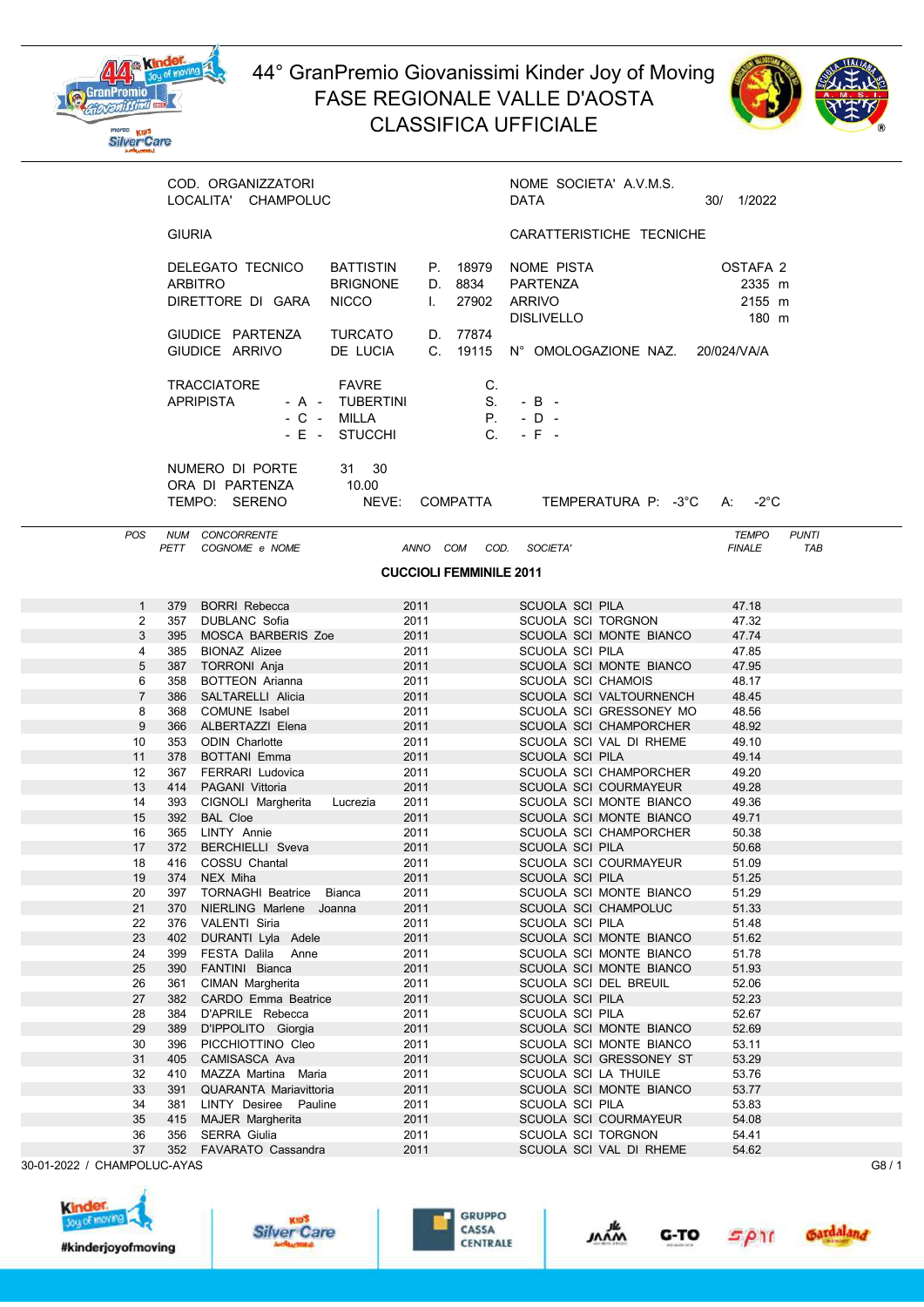| <b>POS</b>     | NUM        | <b>CONCORRENTE</b>                              |                               |            |      |                        |                                                    | <b>TEMPO</b>   | <b>PUNTI</b> |  |
|----------------|------------|-------------------------------------------------|-------------------------------|------------|------|------------------------|----------------------------------------------------|----------------|--------------|--|
|                | PETT       | COGNOME e NOME                                  | ANNO                          | <b>COM</b> | COD. | SOCIETA'               |                                                    | <b>FINALE</b>  | TAB          |  |
| 38             | 375        | <b>FERRARI Cristina</b>                         | 2011                          |            |      | SCUOLA SCI PILA        |                                                    | 54.63          |              |  |
| 39             | 403        | BROCHEREL GONZALEZ Martina                      | 2011                          |            |      |                        | SCUOLA SCI MONTE BIANCO                            | 54.83          |              |  |
| 40             | 408        | DAVID Sofia                                     | 2011                          |            |      |                        | SCUOLA SCI GRESSONEY ST                            | 54.88          |              |  |
| 41             | 398        | PERO Bianca                                     | 2011                          |            |      |                        | SCUOLA SCI MONTE BIANCO                            | 55.81          |              |  |
| 42             | 362        | ZULIAN Melissa                                  | 2011                          |            |      |                        | SCUOLA SCI DEL BREUIL                              | 55.91          |              |  |
| 43             | 411        | VAJANI MAGNAGHI Ginevra                         | 2011                          |            |      |                        | SCUOLA SCI LA THUILE                               | 55.92          |              |  |
| 44             | 418        | <b>BORN Olimpia</b>                             | 2011                          |            |      |                        | SCUOLA SCI COURMAYEUR                              | 56.56          |              |  |
| 45<br>46       | 419<br>413 | <b>FUNARO</b> Federica<br><b>CAVALIERE Emma</b> | 2011<br>2011                  |            |      |                        | SCUOLA SCI COURMAYEUR                              | 57.00<br>57.29 |              |  |
| 47             | 354        | DAPPINO Eva                                     | 2011                          |            |      |                        | SCUOLA SCI COURMAYEUR<br>SCUOLA SCI VAL DI RHEME   | 58.22          |              |  |
| 48             | 371        | <b>BONIN Elena</b>                              | 2011                          |            |      |                        | SCUOLA SCI GRAN SAN BER                            | 58.26          |              |  |
| 49             | 363        | FALASCHI Anna                                   | 2011                          |            |      |                        | SCUOLA SCI DEL BREUIL                              | 58.42          |              |  |
| 50             | 394        | <b>DEZOPPIS Bianca</b>                          | 2011                          |            |      |                        | SCUOLA SCI MONTE BIANCO                            | 58.47          |              |  |
| 51             | 400        | CORNACCHIA Emma                                 | 2011                          |            |      |                        | SCUOLA SCI MONTE BIANCO                            | 58.85          |              |  |
| 52             | 383        | PIROVANO Erica                                  | 2011                          |            |      | SCUOLA SCI PILA        |                                                    | 1'00.20        |              |  |
| 53             |            | 412 FACCHETTI Teresa                            | 2011                          |            |      |                        | SCUOLA SCI LA THUILE                               | 1'00.37        |              |  |
| 54             | 359        | MORTILLARO Carolina                             | 2011                          |            |      |                        | SCUOLA SCI DEL BREUIL                              | 1'00.95        |              |  |
| 55             | 404        | GASPARD Karen                                   | 2011                          |            |      |                        | SCUOLA SCI GRESSONEY ST                            | 1'01.70        |              |  |
| 56             | 377        | GIANOTTI Elena                                  | 2011                          |            |      | SCUOLA SCI PILA        |                                                    | 1'02.32        |              |  |
| 57             |            | 409 PRIMO Ludovica                              | 2011                          |            |      |                        | SCUOLA SCI GRESSONEY ST                            | 1'04.01        |              |  |
|                |            |                                                 |                               |            |      |                        |                                                    |                |              |  |
|                |            | NON PARTITI<br>6                                |                               |            |      |                        |                                                    |                |              |  |
|                | 380        | ZAVATTARO Greta Yvonne                          | 2011                          |            |      | <b>SCUOLA SCI PILA</b> |                                                    |                |              |  |
|                |            | 388 CIPRIANI Daniela                            | 2011                          |            |      |                        | SCUOLA SCI MONTE BIANCO                            |                |              |  |
|                |            | 401 FRAMARIN Elisa                              | 2011                          |            |      |                        | SCUOLA SCI MONTE BIANCO                            |                |              |  |
|                | 406        | BIELER Franziska                                | 2011                          |            |      |                        | SCUOLA SCI GRESSONEY ST                            |                |              |  |
|                |            | 407 FILIPPA Emma                                | 2011                          |            |      |                        | SCUOLA SCI GRESSONEY ST                            |                |              |  |
|                |            | 417 ROSSINI Beatrice                            | 2011                          |            |      |                        | SCUOLA SCI COURMAYEUR                              |                |              |  |
|                |            |                                                 |                               |            |      |                        |                                                    |                |              |  |
|                |            | NON ARRIVATI.<br>2                              |                               |            |      |                        |                                                    |                |              |  |
|                |            |                                                 |                               |            |      |                        |                                                    |                |              |  |
|                |            | 364 GRAZZI LONARDO Sophia                       | 2011                          |            |      |                        | SCUOLA SCI DEL BREUIL                              |                |              |  |
|                |            | 369 RIZZI Sveva                                 | 2011                          |            |      |                        | SCUOLA SCI CHAMPOLUC                               |                |              |  |
|                |            | SQUALIFICATI<br>4                               |                               |            |      |                        |                                                    |                |              |  |
|                |            |                                                 |                               |            |      |                        |                                                    |                |              |  |
|                |            | 351 BLOTTO Elena Maria                          | 2011                          |            |      |                        | SCUOLA SCI VAL DI RHEME PORTA N. 27                |                |              |  |
|                |            | 355 FRATELLI SCARLATINI Lara                    | 2011                          |            |      |                        | SCUOLA SCI TORGNON                                 | PORTA N. 27    |              |  |
|                |            | 360 BRUNI Ginevra                               | 2011                          |            |      |                        | SCUOLA SCI DEL BREUIL PORTA N. 27                  |                |              |  |
|                | 373        | LUPI Francesca                                  | 2011                          |            |      | SCUOLA SCI PILA        |                                                    | PORTA N. 27    |              |  |
|                |            |                                                 |                               |            |      |                        |                                                    |                |              |  |
|                |            |                                                 | <b>CUCCIOLI MASCHILE 2011</b> |            |      |                        |                                                    |                |              |  |
|                |            |                                                 |                               |            |      |                        |                                                    |                |              |  |
| $\mathbf{1}$   | 426        | <b>BUSTOS Tupac</b>                             | 2011                          |            |      |                        | SCUOLA SCI MONTE BIANCO                            | 45.34          |              |  |
| 2              | 445        | BUDELLI Camillo                                 | 2011                          |            |      |                        | SCUOLA SCI VALTOURNENCH                            | 46.33          |              |  |
| 3<br>4         | 478<br>430 | PRESBITERO BRACCO Daniele                       | 2011<br>2011                  |            |      |                        | SCUOLA SCI CHAMPORCHER<br>SCUOLA SCI MONTE BIANCO  | 46.75<br>47.72 |              |  |
| 5              | 444        | CAPELLAZZI Mattia<br><b>BERTAZZI Matteo</b>     | 2011                          |            |      |                        | SCUOLA SCI VALTOURNENCH                            | 47.87          |              |  |
| 6              | 466        | COLLI Mattia                                    | 2011                          |            |      |                        | SCUOLA SCI CHAMPOLUC                               | 47.96          |              |  |
| $\overline{7}$ | 429        | PICARIELLO Aldo                                 | 2011                          |            |      |                        | SCUOLA SCI MONTE BIANCO                            | 48.01          |              |  |
| 8              | 435        | MEYSEILLER Nicolas                              | 2011                          |            |      |                        | SCUOLA SCI MONTE BIANCO                            | 48.62          |              |  |
| 9              | 425        | CAPELLAZZI Pietro                               | 2011                          |            |      |                        | SCUOLA SCI MONTE BIANCO                            | 48.63          |              |  |
| 10             | 470        | <b>TROMBINI Luca</b>                            | 2011                          |            |      |                        | SCUOLA SCI CHAMPOLUC                               | 48.66          |              |  |
| 11             | 496        | PENNA Edoardo Pierluigi<br>Mari                 | 2011                          |            |      |                        | SCUOLA SCI COURMAYEUR                              | 48.71          |              |  |
| 12             | 479        | RUBAGOTTI Albert                                | 2011                          |            |      |                        | SCUOLA SCI CHAMPORCHER                             | 48.76          |              |  |
| 13             | 505        | ODIN Gael                                       | 2011                          |            |      |                        | SCUOLA SCI VAL DI RHEME                            | 48.93          |              |  |
| 14             | 477        | MAFFEIS Joi                                     | 2011                          |            |      |                        | SCUOLA SCI CHAMPORCHER                             | 49.21          |              |  |
|                | 463        | GHIGLIONE Giacomo                               | 2011                          |            |      |                        | SCUOLA SCI CHAMPOLUC                               | 49.21          |              |  |
|                |            | CORDEDDU Guglielmo                              | 2011                          |            |      |                        | SCUOLA SCI VALTOURNENCH                            | 49.21          |              |  |
| 17             | 443        |                                                 | 2011                          |            |      |                        | SCUOLA SCI MONTE BIANCO                            | 49.42          |              |  |
| 18<br>19       | 431        | DE MOZZI Alessandro                             |                               |            |      |                        |                                                    |                |              |  |
| 20             | 459        | ROSSET Filippo                                  | 2011                          |            |      | SCUOLA SCI PILA        |                                                    | 49.60          |              |  |
|                | 481        | <b>MENEL Gregorio</b>                           | 2011                          |            |      |                        | SCUOLA SCI LA THUILE                               | 49.92          |              |  |
|                | 467        | BECQUET Euan                                    | 2011                          |            |      |                        | SCUOLA SCI CHAMPOLUC                               | 49.98          |              |  |
| 21             | 457<br>427 | GUICHARDAZ Tommaso                              | 2011                          |            |      | SCUOLA SCI PILA        |                                                    | 50.01<br>50.08 |              |  |
| 22<br>23       | 434        | DE MOZZI Leoanrdo<br>BOANO Luca                 | 2011<br>2011                  |            |      |                        | SCUOLA SCI MONTE BIANCO<br>SCUOLA SCI MONTE BIANCO | 50.11          |              |  |
| 24             | 490        | MAGRINI Luigi                                   | 2011                          |            |      |                        | SCUOLA SCI COURMAYEUR                              | 50.12          |              |  |
| 25             | 423        | APRATO Ludovico                                 | 2011                          |            |      |                        | SCUOLA SCI MONTE BIANCO                            | 50.30          |              |  |
| 26             | 436        | <b>TURCO Martino</b>                            | 2011                          |            |      |                        | SCUOLA SCI MONTE BIANCO                            | 50.34          |              |  |









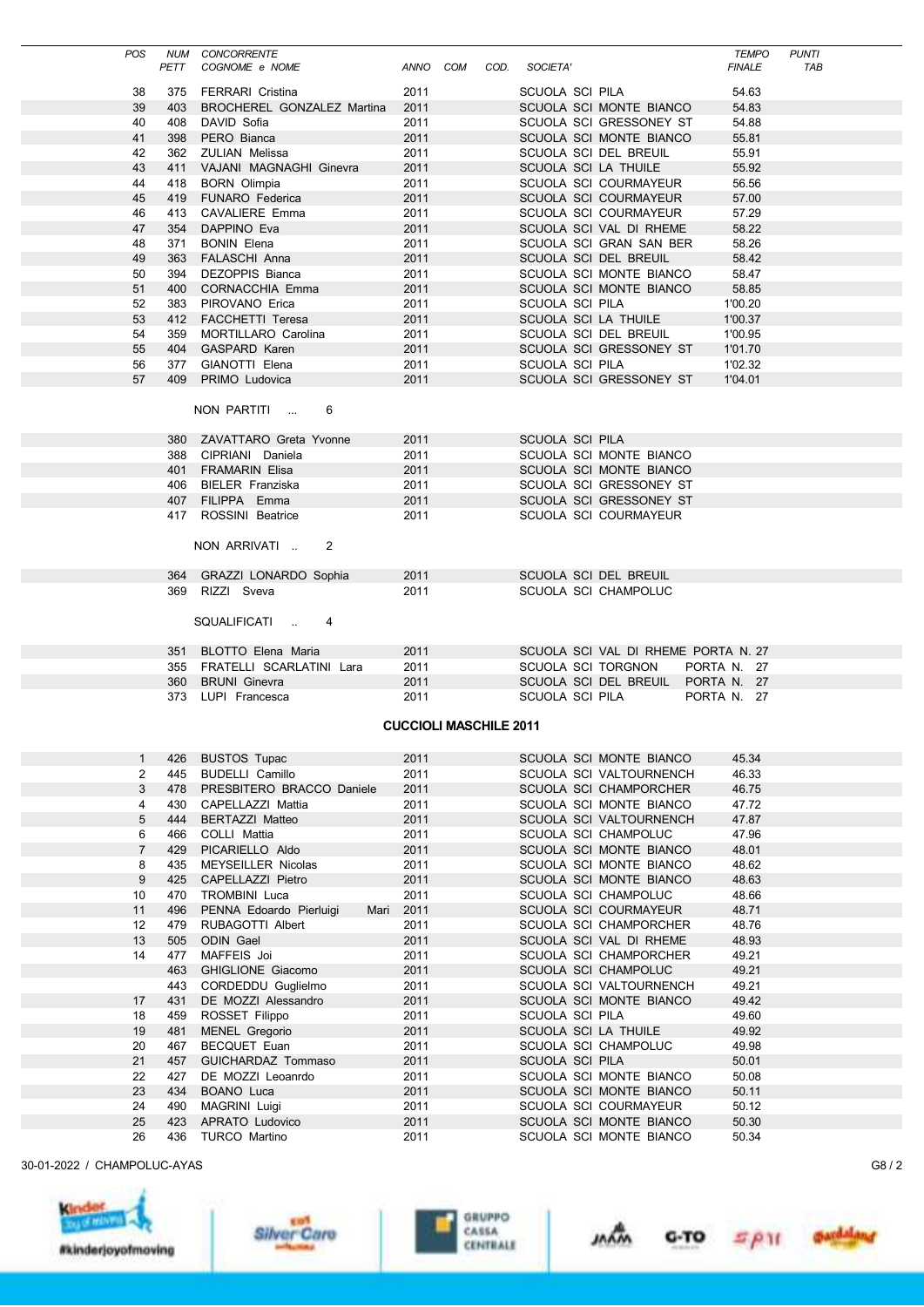|                             | POS      | PETT       | NUM CONCORRENTE<br>COGNOME e NOME              | ANNO COM     | COD. | SOCIETA'               |                                                    | <b>TEMPO</b><br><b>FINALE</b> | <b>PUNTI</b><br><b>TAB</b> |
|-----------------------------|----------|------------|------------------------------------------------|--------------|------|------------------------|----------------------------------------------------|-------------------------------|----------------------------|
|                             | 27       | 452        | FABI Elia                                      | 2011         |      | SCUOLA SCI PILA        |                                                    | 50.41                         |                            |
|                             | 28       | 468        | STEFANETTI Pietro                              | 2011         |      |                        | SCUOLA SCI CHAMPOLUC                               | 50.42                         |                            |
|                             | 29       | 449        | PARINI Pietro                                  | 2011         |      | SCUOLA SCI PILA        |                                                    | 50.65                         |                            |
|                             | 30       | 421        | <b>BROCCA Francesco</b>                        | 2011         |      |                        | SCUOLA SCI MONTE BIANCO                            | 50.68                         |                            |
|                             | 31       | 442        | ATOFANEI Damian                                | 2011         |      |                        | SCUOLA SCI VALTOURNENCH                            | 50.69                         |                            |
|                             | 32       | 508        | SARVADON Carlo Maria                           | 2011         |      |                        | SCUOLA SCI TORGNON                                 | 50.72                         |                            |
|                             | 33       |            | 483 ZOIA Davide                                | 2011         |      |                        | SCUOLA SCI LA THUILE                               | 50.82                         |                            |
|                             | 34       | 420        | FIORUZZI Giovanni Mario                        | 2011         |      |                        | SCUOLA SCI MONTE BIANCO                            | 50.83                         |                            |
|                             | 35       | 462        | STACCHETTI Federico                            | 2011         |      | <b>SCUOLA SCI PILA</b> |                                                    | 50.88                         |                            |
|                             | 36       | 437        | <b>TESTOLIN Simone</b>                         | 2011         |      |                        | SCUOLA SCI MONTE BIANCO                            | 51.17                         |                            |
|                             | 37       | 469        | FINELLI Davide                                 | 2011         |      |                        | SCUOLA SCI CHAMPOLUC                               | 51.26                         |                            |
|                             | 38       | 428        | DE MEO Francesco                               | 2011         |      |                        | SCUOLA SCI MONTE BIANCO                            | 51.29                         |                            |
|                             | 39       | 439        | <b>BONI</b> Michele                            | 2011         |      |                        | SCUOLA SCI DEL CERVINO                             | 51.54                         |                            |
|                             | 40       | 494        | RESTUCCIA Gianpaolo                            | 2011         |      |                        | SCUOLA SCI COURMAYEUR                              | 51.56                         |                            |
|                             | 41       | 441        | FERRETTI DI CASTELFERRETTO G2011               |              |      |                        | SCUOLA SCI VALTOURNENCH                            | 51.64                         |                            |
|                             | 42       | 488        | ULISSE Sebastiano                              | 2011         |      |                        | SCUOLA SCI COURMAYEUR                              | 51.95                         |                            |
|                             | 43       | 485        | LALLI Martino                                  | 2011         |      |                        | SCUOLA SCI LA THUILE                               | 51.99                         |                            |
|                             | 44<br>45 | 473<br>433 | NALDI Mattia<br>ORIANI Tommaso                 | 2011<br>2011 |      |                        | SCUOLA SCI GRESSONEY MO<br>SCUOLA SCI MONTE BIANCO | 52.29<br>52.44                |                            |
|                             | 46       | 456        | <b>CURIGHETTI Daniel</b>                       | 2011         |      | SCUOLA SCI PILA        |                                                    | 52.47                         |                            |
|                             | 47       | 458        | <b>TROCCOLI Nicolas Nello</b>                  | 2011         |      | SCUOLA SCI PILA        |                                                    | 52.48                         |                            |
|                             | 48       | 482        | STEFANEL Andrea                                | 2011         |      |                        | SCUOLA SCI LA THUILE                               | 52.65                         |                            |
|                             | 49       | 487        | <b>NALDI Pietro</b>                            | 2011         |      |                        | <b>SCUOLA SCI COURMAYEUR</b>                       | 52.66                         |                            |
|                             | 50       | 511        | <b>GRANGE Nicolo</b>                           | 2011         |      |                        | <b>SCUOLA SCI TORGNON</b>                          | 52.75                         |                            |
|                             | 51       | 465        | GIUBILO Luca                                   | 2011         |      |                        | SCUOLA SCI CHAMPOLUC                               | 53.21                         |                            |
|                             | 52       | 432        | <b>CHAMPVILLAIR Cedric</b>                     | 2011         |      |                        | SCUOLA SCI MONTE BIANCO                            | 53.27                         |                            |
|                             | 53       | 438        | <b>VOLPICELLA Vieri</b>                        | 2011         |      |                        | SCUOLA SCI MONTE BIANCO                            | 53.35                         |                            |
|                             | 54       | 484        | <b>MARRALI Riccardo</b>                        | 2011         |      |                        | SCUOLA SCI LA THUILE                               | 53.43                         |                            |
|                             | 55       | 424        | LATTUADA Matteo                                | 2011         |      |                        | SCUOLA SCI MONTE BIANCO                            | 53.48                         |                            |
|                             | 56       | 471        | <b>VINCENT Thomas</b>                          | 2011         |      |                        | SCUOLA SCI GRESSONEY MO                            | 53.63                         |                            |
|                             | 57       | 450        | VITTORIA Corrado                               | 2011         |      | SCUOLA SCI PILA        |                                                    | 53.67                         |                            |
|                             | 58       | 492        | FARAVELLI Francesco                            | 2011         |      |                        | SCUOLA SCI COURMAYEUR                              | 53.74                         |                            |
|                             | 59       |            | 464 RONDELLI Leonardo                          | 2011         |      |                        | SCUOLA SCI CHAMPOLUC                               | 53.77                         |                            |
|                             | 60       | 489        | ULISSE Edoardo                                 | 2011         |      |                        | SCUOLA SCI COURMAYEUR                              | 53.82                         |                            |
|                             | 61       | 501        | <b>TORTA Alessandro</b>                        | 2011         |      |                        | <b>SCUOLA SCI CHAMOIS</b>                          | 53.94                         |                            |
|                             | 62       | 506        | GALIMBERTI Gianmaria                           | 2011         |      |                        | SCUOLA SCI VAL DI RHEME                            | 54.00                         |                            |
|                             | 63       | 440        | <b>GISMONDI Giulio</b><br>Maria                | 2011         |      |                        | SCUOLA SCI DEL CERVINO                             | 54.05                         |                            |
|                             | 64<br>65 | 460<br>493 | <b>GRIGGI Matteo</b><br>CACCIAPUOTI Alessandro | 2011<br>2011 |      | SCUOLA SCI PILA        | SCUOLA SCI COURMAYEUR                              | 54.62<br>54.82                |                            |
|                             | 66       | 448        | D'ALONZO Tommaso                               | 2011         |      | SCUOLA SCI PILA        |                                                    | 55.15                         |                            |
|                             | 67       | 614        | <b>FERRI</b> Javier                            | 2011         |      |                        | <b>SCUOLA SCI TORGNON</b>                          | 55.16                         |                            |
|                             | 68       | 498        | FOGLIETTA Federico Leone                       | 2011         |      |                        | SCUOLA SCI COURMAYEUR                              | 55.38                         |                            |
|                             | 69       |            | 507 VIERIN David                               | 2011         |      |                        | SCUOLA SCI VAL DI RHEME                            | 55.53                         |                            |
|                             | 70       | 422        | PEINETTI Ludovico Ernesto                      | 2011         |      |                        | SCUOLA SCI MONTE BIANCO                            | 56.19                         |                            |
|                             | 71       | 510        | <b>BOVIO Tommaso</b>                           | 2011         |      |                        | SCUOLA SCI TORGNON                                 | 56.20                         |                            |
|                             | 72       |            | 486 SANGUINI Matteo                            | 2011         |      |                        | SCUOLA SCI LA THUILE                               | 57.15                         |                            |
|                             | 73       |            | 474 MELON Phelipe                              | 2011         |      |                        | SCUOLA SCI GRESSONEY ST                            | 57.38                         |                            |
|                             | 74       |            | 509 PRIOD Darko                                | 2011         |      |                        | SCUOLA SCI TORGNON                                 | 59.02                         |                            |
|                             | 75       |            | 476 BOCCIARDO Giorgio                          | 2011         |      |                        | SCUOLA SCI GRESSONEY ST                            | 1'00.44                       |                            |
|                             | 76       |            | 491 CURCI Alberto                              | 2011         |      |                        | SCUOLA SCI COURMAYEUR                              | 1'00.46                       |                            |
|                             | 77       |            | 497 D'AGOSTINO Nicola Carlos                   | 2011         |      |                        | SCUOLA SCI COURMAYEUR                              | 1'02.17                       |                            |
|                             | 78       |            | 500 DE ANGELIS Carlo                           | 2011         |      |                        | SCUOLA SCI COURMAYEUR                              | 1'02.29                       |                            |
|                             | 79       |            | 499 GIORGIO Pier Silvio                        | 2011         |      |                        | SCUOLA SCI COURMAYEUR                              | 1'02.43                       |                            |
|                             |          |            | NON PARTITI<br>6                               |              |      |                        |                                                    |                               |                            |
|                             |          |            | 447 CENCI Filippo                              | 2011         |      |                        | SCUOLA SCI GRAN PARADIS                            |                               |                            |
|                             |          |            | 451 MOSSO Arnaud                               | 2011         |      | SCUOLA SCI PILA        |                                                    |                               |                            |
|                             |          |            | 453 MAFRICA Demetrio                           | 2011         |      | SCUOLA SCI PILA        |                                                    |                               |                            |
|                             |          |            | 455 PIAGGIO Ludovico                           | 2011         |      | SCUOLA SCI PILA        |                                                    |                               |                            |
|                             |          |            | 475 RAVA Giovanni                              | 2011         |      |                        | SCUOLA SCI GRESSONEY ST                            |                               |                            |
|                             |          |            | 503 MASETTO Federico                           | 2011         |      |                        | SCUOLA SCI VAL DI RHEME                            |                               |                            |
|                             |          |            | NON ARRIVATI<br>-6                             |              |      |                        |                                                    |                               |                            |
|                             |          |            | 461 BISSON Liam                                | 2011         |      | SCUOLA SCI PILA        |                                                    |                               |                            |
|                             |          |            | 472 MECENERO Tommaso                           | 2011         |      |                        | SCUOLA SCI GRESSONEY MO                            |                               |                            |
|                             |          |            | 480 ROMEO Carlo                                | 2011         |      |                        | SCUOLA SCI LA THUILE                               |                               |                            |
|                             |          |            | 495 SEGRETI Filippo Ugo Alberto                | 2011         |      |                        | SCUOLA SCI COURMAYEUR                              |                               |                            |
|                             |          |            | 502 PINET Emanuele                             | 2011         |      |                        | <b>SCUOLA SCI CHAMOIS</b>                          |                               |                            |
| 30-01-2022 / CHAMPOLUC-AYAS |          |            |                                                |              |      |                        |                                                    |                               | G8/3                       |







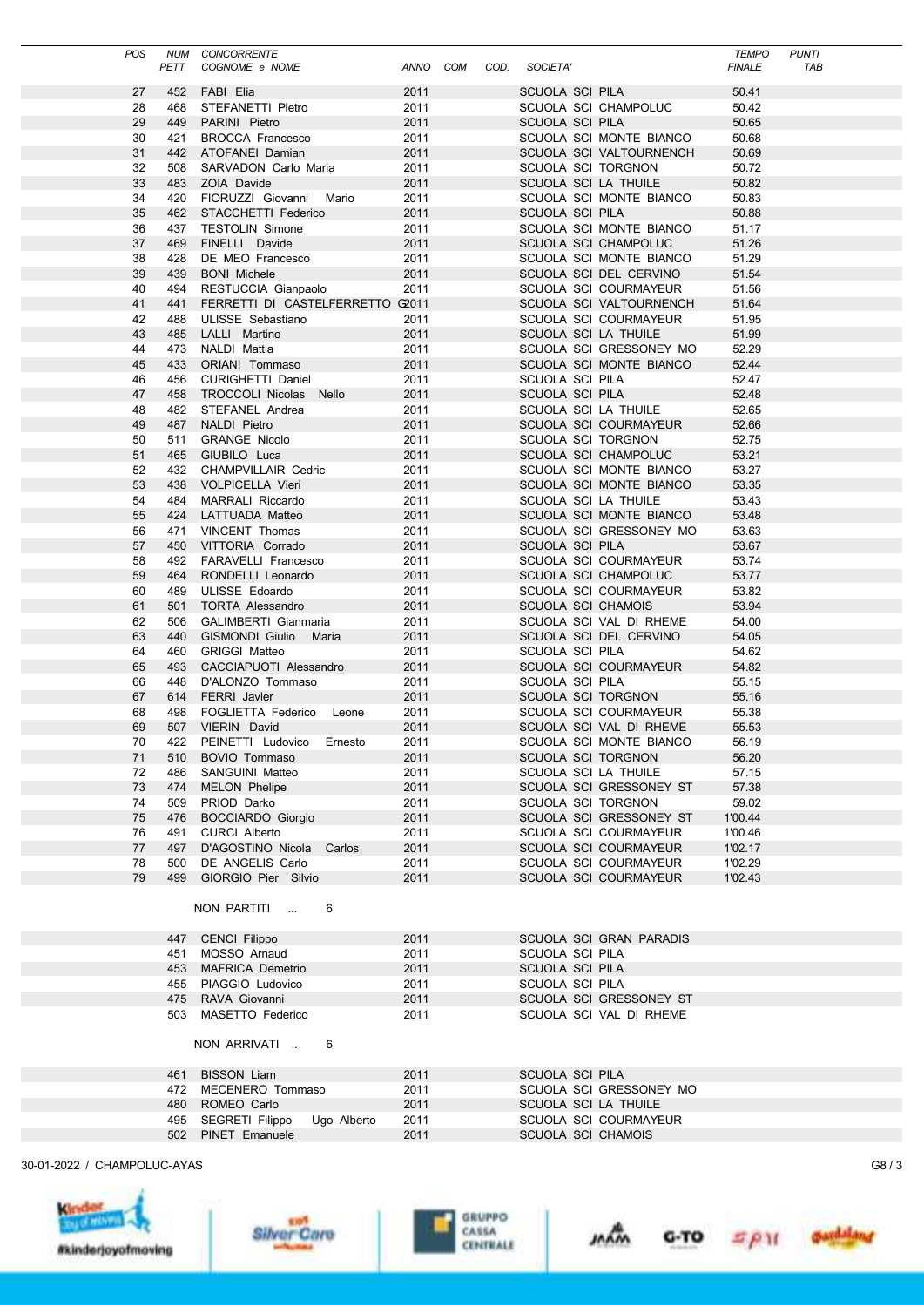| <b>POS</b>          | PETT       | NUM CONCORRENTE<br>COGNOME e NOME                 | ANNO COM     | COD.                           | SOCIETA'               |                                                    | <b>TEMPO</b><br><b>FINALE</b> | <b>PUNTI</b><br><b>TAB</b> |
|---------------------|------------|---------------------------------------------------|--------------|--------------------------------|------------------------|----------------------------------------------------|-------------------------------|----------------------------|
|                     | 504        | NARDELLA Simone                                   | 2011         |                                |                        | SCUOLA SCI VAL DI RHEME                            |                               |                            |
|                     |            | SQUALIFICATI<br>$\overline{\phantom{1}}$          |              |                                |                        |                                                    |                               |                            |
|                     |            | 454 VINCENZI Lorenzo                              | 2011         |                                |                        | SCUOLA SCI PILA                                    | PORTA N. 27                   |                            |
|                     |            |                                                   |              | <b>CUCCIOLI FEMMINILE 2010</b> |                        |                                                    |                               |                            |
| $\mathbf{1}$        | 536        | <b>BORRONI Alyssa</b>                             | 2010         |                                |                        | SCUOLA SCI MONTE BIANCO                            | 43.24                         |                            |
| 2                   | 524        | PENE VIDARI Maria Laura                           | 2010         |                                |                        | SCUOLA SCI MONTE BIANCO                            | 45.68                         |                            |
| 3                   | 574        | CAPRILLI Sofia                                    | 2010         |                                |                        | SCUOLA SCI CHAMPOLUC                               | 46.11                         |                            |
| 4                   | 578        | <b>QUINSON Blanche</b>                            | 2010         |                                |                        | <b>SCUOLA SCI CHAMPOLUC</b>                        | 46.31                         |                            |
| 5                   | 579        | SACCARDI Sofia                                    | 2010         |                                |                        | SCUOLA SCI CHAMPOLUC                               | 46.42                         |                            |
| 6                   | 516        | MORAS Maya                                        | 2010         |                                |                        | SCUOLA SCI VALTOURNENCH                            | 46.86                         |                            |
| $\overline{7}$<br>8 | 535<br>580 | <b>SERAFINI Nicole</b><br>VUILLERMOZ CURIAT Anais | 2010<br>2010 |                                | SCUOLA SCI PILA        | SCUOLA SCI MONTE BIANCO                            | 46.91<br>47.12                |                            |
| 9                   | 566        | <b>MAGI Gloria</b>                                | 2010         |                                |                        | SCUOLA SCI DEL BREUIL                              | 47.15                         |                            |
| 10                  | 569        | GROSSO Arianna                                    | 2010         |                                |                        | SCUOLA SCI CHAMPORCHER                             | 47.59                         |                            |
| 11                  | 559        | IMARISIO Silvia                                   | 2010         |                                |                        | <b>SCUOLA SCI TORGNON</b>                          | 47.67                         |                            |
| 12                  | 570        | D HERIN Sylvie                                    | 2010         |                                |                        | SCUOLA SCI CHAMPORCHER                             | 48.06                         |                            |
| 13                  | 560        | <b>CANTONI Viola</b>                              | 2010         |                                |                        | <b>SCUOLA SCI TORGNON</b>                          | 48.48                         |                            |
| 14                  | 523        | MASON Maelle Linda                                | 2010         |                                |                        | SCUOLA SCI MONTE BIANCO                            | 48.52                         |                            |
| 15                  | 519        | COGOTTI Lisa                                      | 2010         |                                |                        | SCUOLA SCI MONTE BIANCO                            | 48.65                         |                            |
| 16<br>17            | 513<br>520 | MADERNI Arianna<br><b>BAGNASCO Vittoria</b>       | 2010<br>2010 |                                |                        | SCUOLA SCI VALTOURNENCH<br>SCUOLA SCI MONTE BIANCO | 48.67<br>48.82                |                            |
| 18                  | 542        | ZANINETTI Sofia                                   | 2010         |                                |                        | SCUOLA SCI GRESSONEY ST                            | 48.96                         |                            |
| 19                  | 534        | <b>BRUNETTI Rebecca</b>                           | 2010         |                                |                        | SCUOLA SCI MONTE BIANCO                            | 49.02                         |                            |
| 20                  | 529        | POZZO SITIA Bianca                                | 2010         |                                |                        | SCUOLA SCI MONTE BIANCO                            | 49.07                         |                            |
| 21                  | 545        | <b>BAGNATO Sara</b>                               | 2010         |                                |                        | SCUOLA SCI LA THUILE                               | 49.36                         |                            |
| 22                  | 543        | CANTALUPI Sara                                    | 2010         |                                |                        | SCUOLA SCI GRESSONEY ST                            | 49.54                         |                            |
| 23                  | 522        | BUZIO Giulia Fujiko                               | 2010         |                                |                        | SCUOLA SCI MONTE BIANCO                            | 49.55                         |                            |
| 24                  | 530        | PAVESI Vittoria                                   | 2010         |                                |                        | SCUOLA SCI MONTE BIANCO                            | 49.66                         |                            |
| 25                  | 532        | CAPOLINO PERLINGERI Maria Te 2010                 |              |                                |                        | SCUOLA SCI MONTE BIANCO                            | 49.79                         |                            |
| 26<br>27            | 544<br>568 | LORENZON Camilla<br><b>LAZZARIN Cecilia</b>       | 2010         |                                |                        | SCUOLA SCI LA THUILE<br>SCUOLA SCI CHAMPORCHER     | 49.83<br>49.88                |                            |
| 28                  | 575        | VALSECCHI Vittoria                                | 2010<br>2010 |                                |                        | SCUOLA SCI CHAMPOLUC                               | 49.90                         |                            |
| 29                  | 554        | RIONTINO Bianca                                   | 2010         |                                |                        | SCUOLA SCI COURMAYEUR                              | 49.98                         |                            |
| 30                  | 527        | DORIZZI Elettra<br>Maria                          | 2010         |                                |                        | SCUOLA SCI MONTE BIANCO                            | 50.23                         |                            |
| 31                  | 514        | REBECCHI Camilla                                  | 2010         |                                |                        | SCUOLA SCI VALTOURNENCH                            | 50.24                         |                            |
| 32                  | 577        | <b>BEDUSCHI Giulia</b>                            | 2010         |                                |                        | SCUOLA SCI CHAMPOLUC                               | 50.31                         |                            |
| 33                  | 533        | <b>CONTE Carola Francesca</b>                     | 2010         |                                |                        | SCUOLA SCI MONTE BIANCO                            | 50.37                         |                            |
| 34                  |            | 531 FESTA Diletta<br>Victoria                     | 2010         |                                |                        | SCUOLA SCI MONTE BIANCO                            | 50.49                         |                            |
| 35                  | 538        | PIVIDORI Vittoria<br>MANDRACCIO Emma              | 2010<br>2010 |                                |                        | SCUOLA SCI MONTE BIANCO<br>SCUOLA SCI MONTE BIANCO | 50.65<br>50.80                |                            |
| 36<br>37            | 528<br>539 | <b>VENANZI Mira</b>                               | 2010         |                                |                        | SCUOLA SCI MONTE BIANCO                            | 50.81                         |                            |
| 38                  | 571        | GHIONE Carolina                                   | 2010         |                                |                        | SCUOLA SCI GRESSONEY MO                            | 50.99                         |                            |
| 39                  | 525        | <b>BASSETTI Gaia</b>                              | 2010         |                                |                        | SCUOLA SCI MONTE BIANCO                            | 51.22                         |                            |
| 40                  | 541        | <b>GARDINO Emma</b>                               | 2010         |                                |                        | SCUOLA SCI MONTE BIANCO                            | 51.36                         |                            |
| 41                  | 567        | PITET Margot                                      | 2010         |                                |                        | SCUOLA SCI CHAMPORCHER                             | 51.49                         |                            |
| 42                  | 537        | SILVANI Amelie                                    | 2010         |                                |                        | SCUOLA SCI MONTE BIANCO                            | 51.53                         |                            |
| 43                  | 581        | FADDA Sofia                                       | 2010         |                                | SCUOLA SCI PILA        |                                                    | 51.60                         |                            |
| 44                  | 582<br>583 | PERSICO Melissa                                   | 2010<br>2010 |                                | SCUOLA SCI PILA        |                                                    | 51.64<br>51.70                |                            |
| 45<br>46            | 558        | REBAUDO Margherita<br><b>FAVARATO Elettra</b>     | 2010         |                                | SCUOLA SCI PILA        | SCUOLA SCI VAL DI RHEME                            | 51.79                         |                            |
| 47                  | 584        | LUPOTTO Sofia Amira                               | 2010         |                                | <b>SCUOLA SCI PILA</b> |                                                    | 51.81                         |                            |
| 48                  | 548        | FASI Lucrezia<br>Maria                            | 2010         |                                |                        | SCUOLA SCI COURMAYEUR                              | 51.87                         |                            |
| 49                  | 546        | ONORATO Francesca                                 | 2010         |                                |                        | SCUOLA SCI COURMAYEUR                              | 51.89                         |                            |
| 50                  | 562        | LOSA Goilia                                       | 2010         |                                |                        | <b>SCUOLA SCI CHAMOIS</b>                          | 52.12                         |                            |
| 51                  | 540        | MIRAMONTI Anna Marigabriella                      | 2010         |                                |                        | SCUOLA SCI MONTE BIANCO                            | 52.30                         |                            |
| 52                  | 526        | DE MATTIA Vittoria                                | 2010         |                                |                        | SCUOLA SCI MONTE BIANCO                            | 52.66                         |                            |
| 53                  | 563        | <b>DEMATTE Matilda</b>                            | 2010         |                                |                        | SCUOLA SCI CHAMOIS                                 | 52.79                         |                            |
| 54                  | 556        | ZANETTI Emma                                      | 2010<br>2010 |                                |                        | SCUOLA SCI COURMAYEUR                              | 52.86<br>52.88                |                            |
| 55<br>56            | 521<br>576 | <b>CATTAGNI Sofia</b><br><b>MEREGALLI Giorgia</b> | 2010         |                                |                        | SCUOLA SCI MONTE BIANCO<br>SCUOLA SCI CHAMPOLUC    | 52.96                         |                            |
| 57                  | 515        | POZZI Valentina                                   | 2010         |                                |                        | SCUOLA SCI VALTOURNENCH                            | 53.22                         |                            |
| 58                  | 573        | DEFINA Giovanna                                   | 2010         |                                |                        | SCUOLA SCI GRESSONEY MO                            | 53.32                         |                            |
| 59                  | 517        | ARIENTI Rebecca                                   | 2010         |                                |                        | SCUOLA SCI DEL CERVINO                             | 53.58                         |                            |
| 60                  | 518        | CANTORO Allegra                                   | 2010         |                                |                        | SCUOLA SCI MONTE BIANCO                            | 54.05                         |                            |
| 61                  | 572        | <b>CAMPIRONI</b> Ginevra                          | 2010         |                                |                        | SCUOLA SCI GRESSONEY MO                            | 54.17                         |                            |
| 62                  | 585        | CABRA Matilde                                     | 2010         |                                | SCUOLA SCI PILA        |                                                    | 54.97                         |                            |











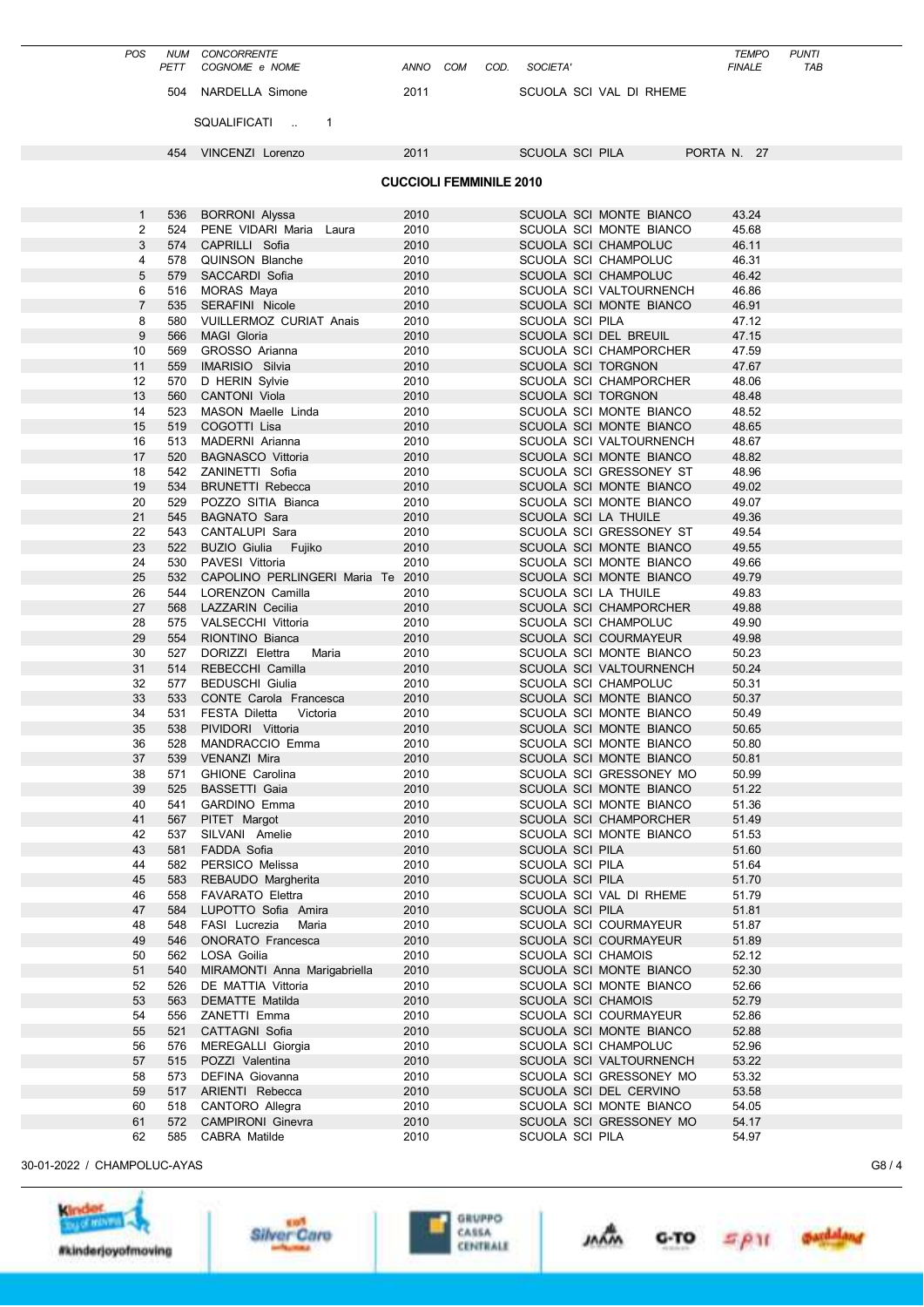| <b>POS</b>   | NUM  | CONCORRENTE                                          |                               |      |                           |                                   | <b>TEMPO</b>  | <b>PUNTI</b> |  |
|--------------|------|------------------------------------------------------|-------------------------------|------|---------------------------|-----------------------------------|---------------|--------------|--|
|              | PETT | COGNOME e NOME                                       | ANNO COM                      | COD. | SOCIETA'                  |                                   | <i>FINALE</i> | TAB          |  |
|              |      |                                                      |                               |      |                           |                                   |               |              |  |
| 63           | 549  | <b>MAIONE</b> Costanza                               | 2010                          |      |                           | SCUOLA SCI COURMAYEUR             | 55.14         |              |  |
| 64           | 565  | DODERO Carlotta                                      | 2010                          |      |                           | SCUOLA SCI DEL BREUIL             | 55.77         |              |  |
| 65           | 555  | MARTINI Ludovica                                     | 2010                          |      |                           | SCUOLA SCI COURMAYEUR             | 55.90         |              |  |
| 66           | 550  | LEGNANI Dorothea Grace                               | 2010                          |      |                           | SCUOLA SCI COURMAYEUR             | 56.10         |              |  |
| 67           | 557  | TRIPODI Giulia                                       | 2010                          |      |                           | SCUOLA SCI VAL DI RHEME           | 57.45         |              |  |
|              |      |                                                      |                               |      |                           |                                   |               |              |  |
| 68           | 564  | GARAVAGLIA Costanza                                  | 2010                          |      |                           | SCUOLA SCI DEL BREUIL             | 57.98         |              |  |
| 69           | 547  | TUNDO Agata Maria                                    | 2010                          |      |                           | SCUOLA SCI COURMAYEUR             | 58.11         |              |  |
| 70           | 552  | FUNARO Alessandra                                    | 2010                          |      |                           | SCUOLA SCI COURMAYEUR             | 58.60         |              |  |
| 71           | 587  | <b>BADELLINO Costanza</b>                            | 2010                          |      |                           | SCUOLA SCI GRAN PARADIS           | 1'00.18       |              |  |
| 72           |      | 553 BOTTINI Ester                                    | 2010                          |      |                           | SCUOLA SCI COURMAYEUR             | 1'01.75       |              |  |
|              |      |                                                      |                               |      |                           |                                   |               |              |  |
|              |      | NON PARTITI<br>$\sim$ 100 $^{\circ}$<br>$\mathbf{1}$ |                               |      |                           |                                   |               |              |  |
|              |      |                                                      |                               |      |                           |                                   |               |              |  |
|              |      |                                                      |                               |      |                           |                                   |               |              |  |
|              | 561  | LOSA Alice                                           | 2010                          |      | <b>SCUOLA SCI CHAMOIS</b> |                                   |               |              |  |
|              |      |                                                      |                               |      |                           |                                   |               |              |  |
|              |      | NON ARRIVATI.<br>$\overline{2}$                      |                               |      |                           |                                   |               |              |  |
|              |      |                                                      |                               |      |                           |                                   |               |              |  |
|              |      | 512 CATANESE Carlotta                                | 2010                          |      |                           | SCUOLA SCI VALTOURNENCH           |               |              |  |
|              |      | 586 TRAVAGLINI Eleonora                              | 2010                          |      |                           | SCUOLA SCI GRAN PARADIS           |               |              |  |
|              |      |                                                      |                               |      |                           |                                   |               |              |  |
|              |      |                                                      |                               |      |                           |                                   |               |              |  |
|              |      | SQUALIFICATI<br>$\mathbf{1}$<br>$\sim$               |                               |      |                           |                                   |               |              |  |
|              |      |                                                      |                               |      |                           |                                   |               |              |  |
|              |      | 551 TERRAGNA Giulia                                  | 2010                          |      |                           | SCUOLA SCI COURMAYEUR PORTA N. 27 |               |              |  |
|              |      |                                                      |                               |      |                           |                                   |               |              |  |
|              |      |                                                      | <b>CUCCIOLI MASCHILE 2010</b> |      |                           |                                   |               |              |  |
|              |      |                                                      |                               |      |                           |                                   |               |              |  |
| $\mathbf{1}$ | 681  | ROSSI Lorenzo                                        | 2010                          |      |                           | SCUOLA SCI MONTE BIANCO           | 45.70         |              |  |
| 2            | 624  | <b>SELETTO Pietro</b>                                | 2010                          |      |                           | SCUOLA SCI DEL BREUIL             | 45.88         |              |  |
| 3            |      | 658 CHIOZZA Umberto                                  | 2010                          |      |                           | SCUOLA SCI VALTOURNENCH           | 46.01         |              |  |
|              |      |                                                      |                               |      |                           |                                   |               |              |  |
| 4            | 623  | ADAMI Filippo<br>Francesco                           | 2010                          |      |                           | SCUOLA SCI DEL BREUIL             | 46.20         |              |  |
| 5            | 592  | GIOVANELLI Lorenzo                                   | 2010                          |      |                           | SCUOLA SCI LA THUILE              | 46.67         |              |  |
| 6            | 674  | MARINO Matteo                                        | 2010                          |      |                           | SCUOLA SCI MONTE BIANCO           | 46.78         |              |  |
|              | 626  | COMPOSTO Lorenzo                                     | 2010                          |      |                           | SCUOLA SCI DEL BREUIL             | 46.78         |              |  |
| 8            | 661  | PARMA Giulio Alessandro                              | 2010                          |      |                           | SCUOLA SCI MONTE BIANCO           | 46.83         |              |  |
| 9            | 656  | PIELLIER Rafael                                      | 2010                          |      |                           | SCUOLA SCI VALTOURNENCH           | 46.96         |              |  |
| 10           | 635  | <b>BISI</b> Niccolo'                                 | 2010                          |      |                           | SCUOLA SCI CHAMPOLUC              | 47.07         |              |  |
| 11           | 683  | CHIAPELLO Umberto                                    | 2010                          |      |                           | SCUOLA SCI MONTE BIANCO           | 47.12         |              |  |
|              |      |                                                      |                               |      |                           |                                   |               |              |  |
| 12           | 671  | <b>BARIATTI Ludovico</b>                             | 2010                          |      |                           | SCUOLA SCI MONTE BIANCO           | 47.16         |              |  |
| 13           | 633  | <b>BERGONZI Nicolò</b>                               | 2010                          |      |                           | SCUOLA SCI CHAMPOLUC              | 47.58         |              |  |
| 14           | 638  | <b>BILARDELLO Gabriele</b>                           | 2010                          |      |                           | SCUOLA SCI CHAMPOLUC              | 47.72         |              |  |
| 15           | 590  | VITALONE Francesco<br>Carlo                          | 2010                          |      |                           | SCUOLA SCI LA THUILE              | 47.73         |              |  |
| 16           | 631  | DE ASTIS Matteo                                      | 2010                          |      |                           | SCUOLA SCI CHAMPOLUC              | 47.93         |              |  |
| 17           | 604  | <b>MARANGONI Alexander</b>                           | 2010                          |      |                           | SCUOLA SCI COURMAYEUR             | 48.00         |              |  |
| 18           | 676  | TADOLINI Tommaso                                     | 2010                          |      |                           | SCUOLA SCI MONTE BIANCO           | 48.08         |              |  |
| 19           | 672  | PESCARMONA Guglielmo                                 | 2010                          |      |                           | SCUOLA SCI MONTE BIANCO           | 48.11         |              |  |
|              |      |                                                      |                               |      |                           |                                   |               |              |  |
| 20           | 629  | MERLO Matteo                                         | 2010                          |      |                           | SCUOLA SCI CHAMPORCHER            | 48.13         |              |  |
| 21           | 617  | MODAFFERI Didier                                     | 2010                          |      |                           | SCUOLA SCI TORGNON                | 48.21         |              |  |
| 22           | 673  | D'IPPOLITO Mario Leone                               | 2010                          |      |                           | SCUOLA SCI MONTE BIANCO           | 48.28         |              |  |
| 23           | 679  | FORTUNATO Edoardo                                    | 2010                          |      |                           | SCUOLA SCI MONTE BIANCO           | 48.34         |              |  |
| 24           | 598  | POZZOLINI Giorgio                                    | 2010                          |      |                           | SCUOLA SCI COURMAYEUR             | 48.41         |              |  |
| 25           | 662  | <b>TAMPAN Leon</b>                                   | 2010                          |      |                           | SCUOLA SCI MONTE BIANCO           | 48.55         |              |  |
| 26           | 593  | <b>BERTONCELLO Mattia</b>                            | 2010                          |      |                           | SCUOLA SCI LA THUILE              | 48.60         |              |  |
| 27           | 591  | COSSU Davide                                         | 2010                          |      |                           | SCUOLA SCI LA THUILE              | 48.61         |              |  |
| 28           | 615  | MERAVIGLIA Marco                                     | 2010                          |      |                           | <b>SCUOLA SCI TORGNON</b>         | 48.74         |              |  |
|              |      |                                                      | 2010                          |      |                           |                                   | 48.90         |              |  |
| 29           | 639  | <b>BUSCHINO Emil</b>                                 |                               |      |                           | SCUOLA SCI GRAN SAN BER           |               |              |  |
| 30           | 669  | <b>MAJER</b> Gregorio                                | 2010                          |      |                           | SCUOLA SCI MONTE BIANCO           | 48.94         |              |  |
| 31           | 446  | <b>FUMAGALLI Luigi</b>                               | 2010                          |      |                           | SCUOLA SCI GRAN PARADIS           | 48.98         |              |  |
| 32           | 630  | POLESE Mattia                                        | 2010                          |      |                           | SCUOLA SCI GRESSONEY MO           | 49.24         |              |  |
| 33           | 622  | GIORCHINO Umberto                                    | 2010                          |      |                           | SCUOLA SCI DEL BREUIL             | 49.26         |              |  |
| 34           | 647  | MARCOZ Andre'                                        | 2010                          |      | SCUOLA SCI PILA           |                                   | 49.34         |              |  |
| 35           | 597  | CANOVARO Mattia                                      | 2010                          |      |                           | SCUOLA SCI LA THUILE              | 49.36         |              |  |
| 36           | 601  | PELLISSIER Marc                                      | 2010                          |      |                           | SCUOLA SCI COURMAYEUR             | 49.38         |              |  |
| 37           |      |                                                      | 2010                          |      | SCUOLA SCI PILA           |                                   | 49.44         |              |  |
|              | 650  | MARCOZ Simone                                        |                               |      |                           |                                   |               |              |  |
| 38           | 653  | LANDMANN Matteo                                      | 2010                          |      |                           | SCUOLA SCI VALTOURNENCH           | 49.47         |              |  |
| 39           | 670  | PARIONA MENDOZA Pavel                                | 2010                          |      |                           | SCUOLA SCI MONTE BIANCO           | 49.49         |              |  |
| 40           | 621  | PIACENZA Marco                                       | 2010                          |      |                           | SCUOLA SCI DEL BREUIL             | 49.54         |              |  |
| 41           | 663  | GRECO Guglielmo                                      | 2010                          |      |                           | SCUOLA SCI MONTE BIANCO           | 49.60         |              |  |
| 42           | 664  | GIORDAN Filippo                                      | 2010                          |      |                           | SCUOLA SCI MONTE BIANCO           | 49.73         |              |  |
| 43           | 682  | DESAYMONET Fabien                                    | 2010                          |      |                           | SCUOLA SCI MONTE BIANCO           | 49.80         |              |  |
| 44           | 648  | DE LUCIA Etienne                                     | 2010                          |      | SCUOLA SCI PILA           |                                   | 49.82         |              |  |
|              |      |                                                      |                               |      |                           |                                   |               |              |  |









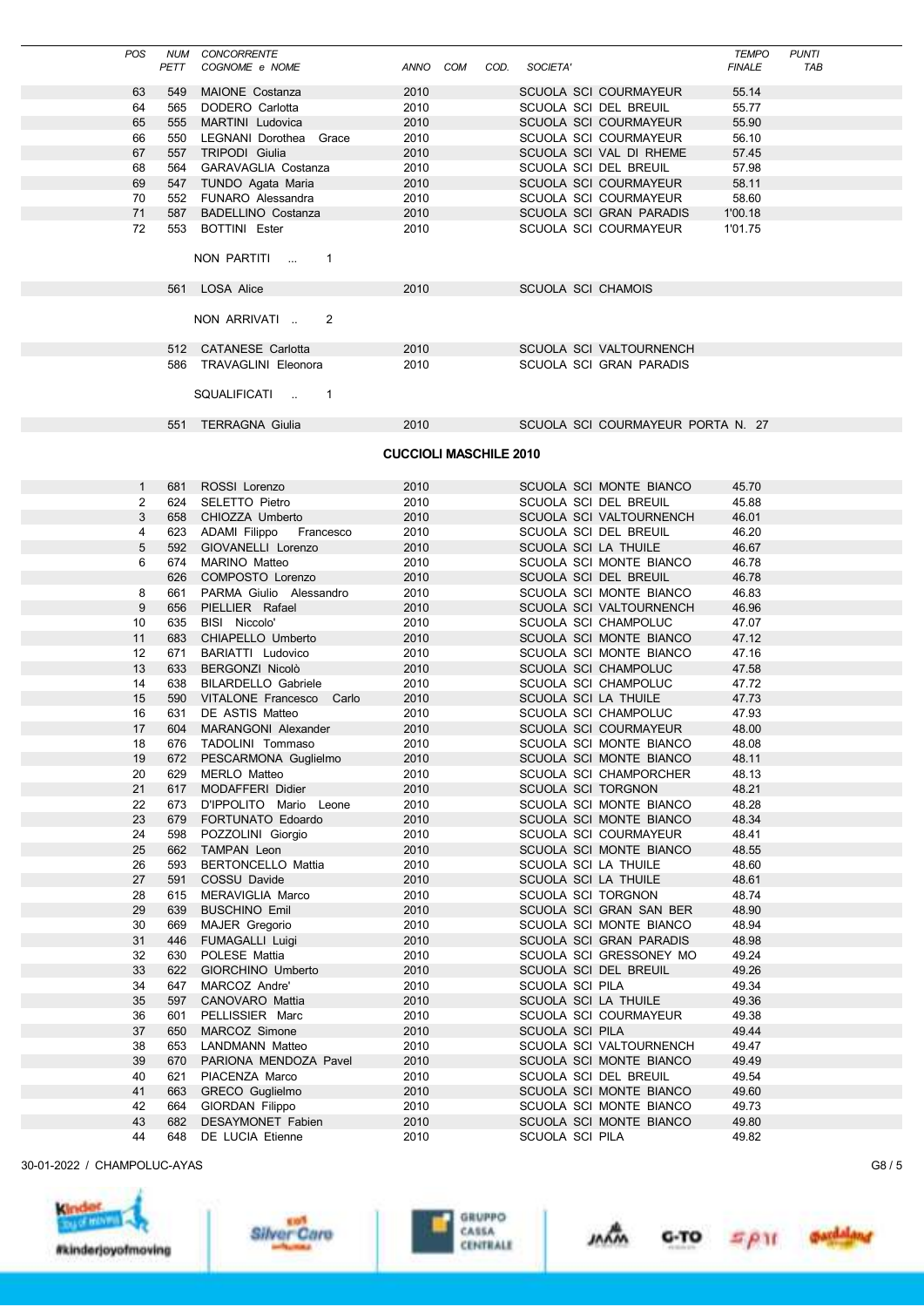| <b>POS</b> |      | NUM CONCORRENTE                   |          |      |                           |                         | <b>TEMPO</b>  | <b>PUNTI</b> |
|------------|------|-----------------------------------|----------|------|---------------------------|-------------------------|---------------|--------------|
|            | PETT | COGNOME e NOME                    | ANNO COM | COD. | SOCIETA'                  |                         | <b>FINALE</b> | TAB          |
|            |      |                                   |          |      |                           |                         |               |              |
| 45         | 636  | <b>BURGAY Marc</b>                | 2010     |      |                           | SCUOLA SCI CHAMPOLUC    | 49.89         |              |
| 46         | 668  | <b>GRIVEL Thomas</b>              | 2010     |      |                           | SCUOLA SCI MONTE BIANCO | 49.94         |              |
| 47         | 595  | PAGANUZZI Tommaso                 | 2010     |      | SCUOLA SCI LA THUILE      |                         | 50.48         |              |
| 48         | 665  | DORIZZI Alberto                   | 2010     |      |                           | SCUOLA SCI MONTE BIANCO | 50.51         |              |
| 49         | 611  | <b>MANGIARDI Alessio</b>          | 2010     |      |                           | SCUOLA SCI VAL DI RHEME | 50.62         |              |
| 50         | 613  | <b>CAVERI Alexis</b>              | 2010     |      | SCUOLA SCI TORGNON        |                         | 50.72         |              |
| 51         | 652  | <b>MARIN Nicholas</b>             | 2010     |      |                           | SCUOLA SCI VALTOURNENCH | 50.74         |              |
| 52         | 634  | SENNI Bruno Alberto               | 2010     |      |                           | SCUOLA SCI CHAMPOLUC    | 50.76         |              |
| 53         | 644  | <b>ARTOSI Nicolas</b>             | 2010     |      | SCUOLA SCI PILA           |                         | 50.93         |              |
|            |      |                                   |          |      |                           | SCUOLA SCI MONTE BIANCO |               |              |
| 54         | 678  | MINOLI Achille                    | 2010     |      |                           |                         | 50.97         |              |
| 55         | 628  | PRIOD Edoardo                     | 2010     |      |                           | SCUOLA SCI CHAMPORCHER  | 51.06         |              |
| 56         | 627  | PACE Manuel                       | 2010     |      |                           | SCUOLA SCI CHAMPORCHER  | 51.16         |              |
| 57         | 677  | DENTAMARO Leonardo                | 2010     |      |                           | SCUOLA SCI MONTE BIANCO | 51.18         |              |
| 58         | 660  | TRIONTE Tommaso                   | 2010     |      |                           | SCUOLA SCI MONTE BIANCO | 51.19         |              |
| 59         | 606  | <b>REALE Luca</b>                 | 2010     |      |                           | SCUOLA SCI COURMAYEUR   | 51.42         |              |
| 60         | 666  | RAFFAELLI Achille                 | 2010     |      |                           | SCUOLA SCI MONTE BIANCO | 51.46         |              |
| 61         | 680  | SACCHI-NEMOURS Carlo Maria A 2010 |          |      |                           | SCUOLA SCI MONTE BIANCO | 51.55         |              |
| 62         | 594  | TOSO Giorgio                      | 2010     |      | SCUOLA SCI LA THUILE      |                         | 51.72         |              |
| 63         | 607  | MARTINI Enrico                    | 2010     |      |                           | SCUOLA SCI COURMAYEUR   | 51.92         |              |
| 64         | 655  | <b>MORINI</b> Giorgio             | 2010     |      |                           | SCUOLA SCI VALTOURNENCH | 52.14         |              |
| 65         | 620  | PACE Lodovico                     | 2010     |      | <b>SCUOLA SCI CHAMOIS</b> |                         | 52.23         |              |
| 66         | 659  | MOROSI Alessandro                 | 2010     |      |                           | SCUOLA SCI DEL CERVINO  | 52.68         |              |
| 67         | 667  | CECCHETTI Tancredi                | 2010     |      |                           | SCUOLA SCI MONTE BIANCO | 52.72         |              |
| 68         | 596  | <b>FACCHETTI Lupo</b>             |          |      | SCUOLA SCI LA THUILE      |                         | 52.74         |              |
| 69         |      |                                   | 2010     |      |                           |                         | 52.76         |              |
|            | 643  | BOTTO POALA Giovanni              | 2010     |      | SCUOLA SCI PILA           |                         |               |              |
| 70         | 600  | <b>TAMPAN Xavier</b>              | 2010     |      |                           | SCUOLA SCI COURMAYEUR   | 52.88         |              |
| 71         | 616  | MURACA Leonardo                   | 2010     |      | SCUOLA SCI TORGNON        |                         | 53.01         |              |
| 72         | 641  | <b>BENZI</b> Tommaso              | 2010     |      | <b>SCUOLA SCI PILA</b>    |                         | 53.03         |              |
| 73         | 640  | <b>CAVANI Yannick</b>             | 2010     |      |                           | SCUOLA SCI GRAN SAN BER | 53.06         |              |
| 74         | 589  | COVA Francesco Maria              | 2010     |      | SCUOLA SCI LA THUILE      |                         | 53.17         |              |
| 75         | 619  | <b>RIVARO Patrick</b>             | 2010     |      | SCUOLA SCI CHAMOIS        |                         | 53.19         |              |
| 76         | 646  | SALERNO Marco                     | 2010     |      | SCUOLA SCI PILA           |                         | 53.27         |              |
| 77         | 609  | JUNOD Nicolas                     | 2010     |      |                           | SCUOLA SCI VAL DI RHEME | 53.31         |              |
| 78         | 603  | DECKER Marco Henry                | 2010     |      |                           | SCUOLA SCI COURMAYEUR   | 54.22         |              |
| 79         | 642  | PICHIERRI Christian               | 2010     |      | SCUOLA SCI PILA           |                         | 54.50         |              |
| 80         |      | 608 DAVID Laurent                 | 2010     |      |                           | SCUOLA SCI VAL DI RHEME | 54.55         |              |
| 81         | 657  | MARCHELLI Tommaso Maria           | 2010     |      |                           | SCUOLA SCI VALTOURNENCH | 54.83         |              |
| 82         |      | 610 FUSINAZ Gerard                | 2010     |      |                           | SCUOLA SCI VAL DI RHEME | 55.84         |              |
| 83         |      | 602 CREMA Ettore                  | 2010     |      |                           | SCUOLA SCI COURMAYEUR   | 56.08         |              |
| 84         |      | 637 DE PIERI Ferrante             | 2010     |      |                           | SCUOLA SCI CHAMPOLUC    | 56.30         |              |
| 85         |      | 599 ARTOM Guido Alberto           | 2010     |      |                           | SCUOLA SCI COURMAYEUR   | 57.09         |              |
| 86         |      | 618 MARITAN Thomas                | 2010     |      | SCUOLA SCI TORGNON        |                         | 58.54         |              |
| 87         | 675  | GARDINO Carlo Maria               | 2010     |      |                           | SCUOLA SCI MONTE BIANCO | 58.89         |              |
| 88         |      | 605 ARTOM Gabriele Amedeo         | 2010     |      |                           | SCUOLA SCI COURMAYEUR   | 1'01.60       |              |
|            |      |                                   |          |      |                           |                         |               |              |
|            |      | NON PARTITI<br>3                  |          |      |                           |                         |               |              |
|            |      |                                   |          |      |                           |                         |               |              |
|            |      | 588 TRESOLDI Riccardo             | 2010     |      |                           | SCUOLA SCI GRESSONEY ST |               |              |
|            |      | 645 LUCIANAZ Davide               | 2010     |      | SCUOLA SCI PILA           |                         |               |              |
|            |      | 649 MATHIOU Henri                 | 2010     |      | <b>SCUOLA SCI PILA</b>    |                         |               |              |
|            |      |                                   |          |      |                           |                         |               |              |
|            |      | NON ARRIVATI<br>5                 |          |      |                           |                         |               |              |
|            |      |                                   |          |      |                           |                         |               |              |
|            |      | 612 CAPOZZI Leonardo              | 2010     |      |                           | SCUOLA SCI VAL DI RHEME |               |              |
|            |      | 625 TRAMONTANA Leonardo           | 2010     |      | SCUOLA SCI DEL BREUIL     |                         |               |              |
|            |      | 632 PEDROTTI Duccio Michele       | 2010     |      |                           | SCUOLA SCI CHAMPOLUC    |               |              |
|            |      |                                   |          |      |                           | SCUOLA SCI VALTOURNENCH |               |              |
|            |      | 651 RONCORONI Gregorio            | 2010     |      |                           |                         |               |              |
|            |      | 654 CARROZZA Alex                 | 2010     |      |                           | SCUOLA SCI VALTOURNENCH |               |              |
|            |      |                                   |          |      |                           |                         |               |              |
|            |      | SQUALIFICATI<br>0                 |          |      |                           |                         |               |              |
|            |      |                                   |          |      |                           |                         |               |              |

ESPOSTA ALLE ORE: 13.00 LA GIURIA

30-01-2022 / CHAMPOLUC-AYAS G8 / 6



Silver Care



GRUPPO CASSA<br>CENTRALE



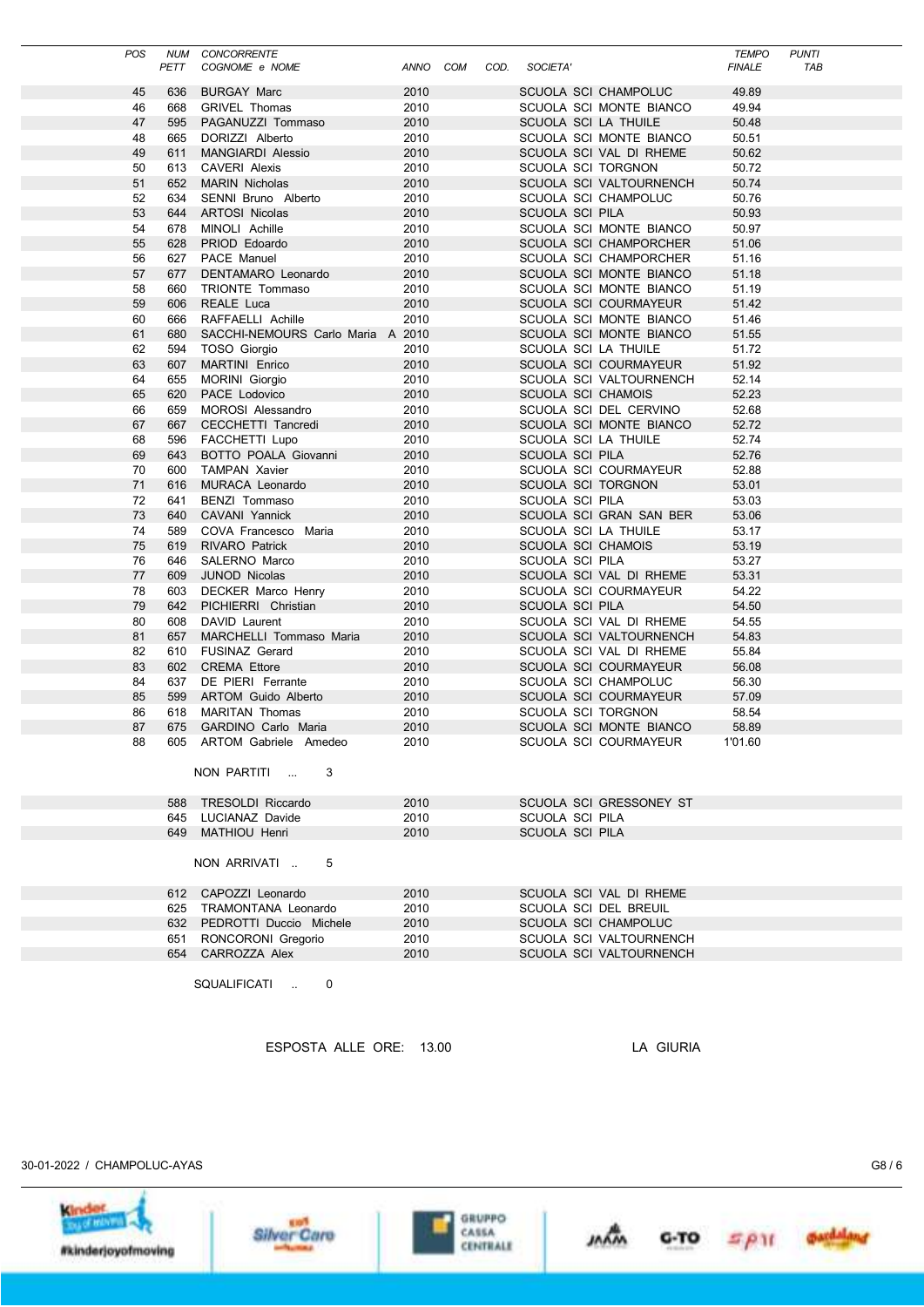

## 44\_ GRAN PREMIO GIOVANISSIMI - KINDER JOY OF MOVING FASE REGIONALE VALLE D'AOSTA TROFEO SILVERCARE KIDS ANNO 2022 CLASSIFICA SOCIETA' PER SOMMA PUNTI TABELLA



| <b>POS</b>        | PETT       | NUM CONCORRENTE<br>COGNOME e NOME                         | ANNO SOCIETA'                                                |  |      | TEMPO TOTALE<br><b>FINALE</b> | <b>PUNTI</b> |  |
|-------------------|------------|-----------------------------------------------------------|--------------------------------------------------------------|--|------|-------------------------------|--------------|--|
|                   |            | <b>SCUOLA SCI MONTE BIANCO</b><br>1                       |                                                              |  | 3732 |                               |              |  |
| $\mathbf{1}$      | 681        | ROSSI Lorenzo                                             | 2010 SCUOLA SCI MONTE BIANCO                                 |  |      | 45.70                         | 88           |  |
| 6                 | 674        | MARINO Matteo                                             | 2010 SCUOLA SCI MONTE BIANCO                                 |  |      | 46.78                         | 83           |  |
| 8                 | 661        | PARMA Giulio Alessandro                                   | 2010 SCUOLA SCI MONTE BIANCO                                 |  |      | 46.83                         | 81           |  |
| $\mathbf{1}$      | 426        | <b>BUSTOS Tupac</b>                                       | 2011 SCUOLA SCI MONTE BIANCO                                 |  |      | 45.34                         | 79           |  |
| 11                | 683        | CHIAPELLO Umberto                                         | 2010 SCUOLA SCI MONTE BIANCO                                 |  |      | 47.12                         | 78           |  |
| 12                | 671        | BARIATTI Ludovico                                         | 2010 SCUOLA SCI MONTE BIANCO                                 |  |      | 47.16                         | 77           |  |
| $\overline{4}$    | 430        | CAPELLAZZI Mattia                                         | 2011 SCUOLA SCI MONTE BIANCO                                 |  |      | 47.72                         | 76           |  |
| $\overline{7}$    | 429        | PICARIELLO Aldo                                           | 2011 SCUOLA SCI MONTE BIANCO                                 |  |      | 48.01                         | 73           |  |
| 8                 | 435        | MEYSEILLER Nicolas                                        | 2011 SCUOLA SCI MONTE BIANCO                                 |  |      | 48.62                         | 72           |  |
| $\mathbf{1}$<br>9 | 536<br>425 | <b>BORRONI</b> Alyssa<br>CAPELLAZZI Pietro                | 2010 SCUOLA SCI MONTE BIANCO<br>2011 SCUOLA SCI MONTE BIANCO |  |      | 43.24<br>48.63                | 72<br>71     |  |
| $\overline{2}$    | 524        | PENE VIDARI Maria Laura                                   | 2010 SCUOLA SCI MONTE BIANCO                                 |  |      | 45.68                         | 71           |  |
| 18                | 676        | TADOLINI Tommaso                                          | 2010 SCUOLA SCI MONTE BIANCO                                 |  |      | 48.08                         | 71           |  |
| 19                | 672        | PESCARMONA Guglielmo                                      | 2010 SCUOLA SCI MONTE BIANCO                                 |  |      | 48.11                         | 70           |  |
| 22                | 673        | D'IPPOLITO Mario Leone                                    | 2010 SCUOLA SCI MONTE BIANCO                                 |  |      | 48.28                         | 67           |  |
| $\overline{7}$    | 535        | SERAFINI Nicole                                           | 2010 SCUOLA SCI MONTE BIANCO                                 |  |      | 46.91                         | 66           |  |
| 23                | 679        | FORTUNATO Edoardo                                         | 2010 SCUOLA SCI MONTE BIANCO                                 |  |      | 48.34                         | 66           |  |
| 25                | 662        | TAMPAN Leon                                               | 2010 SCUOLA SCI MONTE BIANCO                                 |  |      | 48.55                         | 64           |  |
| 17                | 431        | DE MOZZI Alessandro                                       | 2011 SCUOLA SCI MONTE BIANCO                                 |  |      | 49.42                         | 63           |  |
| 14                | 523        | MASON Maelle Linda                                        | 2010 SCUOLA SCI MONTE BIANCO                                 |  |      | 48.52                         | 59           |  |
| 30                | 669        | <b>MAJER</b> Gregorio                                     | 2010 SCUOLA SCI MONTE BIANCO                                 |  |      | 48.94                         | 59           |  |
| 22                | 427        | DE MOZZI Leoanrdo                                         | 2011 SCUOLA SCI MONTE BIANCO                                 |  |      | 50.08                         | 58           |  |
| 15                | 519        | COGOTTI Lisa                                              | 2010 SCUOLA SCI MONTE BIANCO                                 |  |      | 48.65                         | 58           |  |
| 23                | 434        | BOANO Luca                                                | 2011 SCUOLA SCI MONTE BIANCO                                 |  |      | 50.11                         | 57           |  |
| 17<br>25          | 520<br>423 | <b>BAGNASCO Vittoria</b><br>APRATO Ludovico               | 2010 SCUOLA SCI MONTE BIANCO<br>2011 SCUOLA SCI MONTE BIANCO |  |      | 48.82<br>50.30                | 56<br>55     |  |
| 3                 | 395        | MOSCA BARBERIS Zoe                                        | 2011 SCUOLA SCI MONTE BIANCO                                 |  |      | 47.74                         | 55           |  |
| 26                | 436        | <b>TURCO Martino</b>                                      | 2011 SCUOLA SCI MONTE BIANCO                                 |  |      | 50.34                         | 54           |  |
| 19                | 534        | <b>BRUNETTI Rebecca</b>                                   | 2010 SCUOLA SCI MONTE BIANCO                                 |  |      | 49.02                         | 54           |  |
| 20                | 529        | POZZO SITIA Bianca                                        | 2010 SCUOLA SCI MONTE BIANCO                                 |  |      | 49.07                         | 53           |  |
| 5                 | 387        | <b>TORRONI Anja</b>                                       | 2011 SCUOLA SCI MONTE BIANCO                                 |  |      | 47.95                         | 53           |  |
| 30                | 421        | <b>BROCCA Francesco</b>                                   | 2011 SCUOLA SCI MONTE BIANCO                                 |  |      | 50.68                         | 50           |  |
| 23                | 522        | <b>BUZIO Giulia</b><br>Fujiko                             | 2010 SCUOLA SCI MONTE BIANCO                                 |  |      | 49.55                         | 50           |  |
| 39                | 670        | PARIONA MENDOZA Pavel                                     | 2010 SCUOLA SCI MONTE BIANCO                                 |  |      | 49.49                         | 50           |  |
| 24                | 530        | PAVESI Vittoria                                           | 2010 SCUOLA SCI MONTE BIANCO                                 |  |      | 49.66                         | 49           |  |
| 25                | 532        | CAPOLINO PERLINGERI Maria Te 2010 SCUOLA SCI MONTE BIANCO |                                                              |  |      | 49.79                         | 48           |  |
| 41                | 663        | GRECO Guglielmo                                           | 2010 SCUOLA SCI MONTE BIANCO                                 |  |      | 49.60                         | 48           |  |
| 42                | 664        | GIORDAN Filippo                                           | 2010 SCUOLA SCI MONTE BIANCO                                 |  |      | 49.73                         | 47           |  |
| 34<br>43          | 420<br>682 | FIORUZZI Giovanni Mario                                   | 2011 SCUOLA SCI MONTE BIANCO                                 |  |      | 50.83<br>49.80                | 46<br>46     |  |
| 14                | 393        | DESAYMONET Fabien<br>CIGNOLI Margherita<br>Lucrezia       | 2010 SCUOLA SCI MONTE BIANCO<br>2011 SCUOLA SCI MONTE BIANCO |  |      | 49.36                         | 44           |  |
| 36                | 437        | <b>TESTOLIN Simone</b>                                    | 2011 SCUOLA SCI MONTE BIANCO                                 |  |      | 51.17                         | 44           |  |
| 30                |            | 527 DORIZZI Elettra Maria                                 | 2010 SCUOLA SCI MONTE BIANCO                                 |  |      | 50.23                         | 43           |  |
| 15                | 392        | <b>BAL Cloe</b>                                           | 2011 SCUOLA SCI MONTE BIANCO                                 |  |      | 49.71                         | 43           |  |
| 46                | 668        | <b>GRIVEL Thomas</b>                                      | 2010 SCUOLA SCI MONTE BIANCO                                 |  |      | 49.94                         | 43           |  |
| 38                | 428        | DE MEO Francesco                                          | 2011 SCUOLA SCI MONTE BIANCO                                 |  |      | 51.29                         | 42           |  |
| 48                | 665        | DORIZZI Alberto                                           | 2010 SCUOLA SCI MONTE BIANCO                                 |  |      | 50.51                         | 41           |  |
| 33                | 533        | CONTE Carola Francesca                                    | 2010 SCUOLA SCI MONTE BIANCO                                 |  |      | 50.37                         | 40           |  |
| 34                | 531        | FESTA Diletta Victoria                                    | 2010 SCUOLA SCI MONTE BIANCO                                 |  |      | 50.49                         | 39           |  |
| 20                | 397        | <b>TORNAGHI Beatrice Bianca</b>                           | 2011 SCUOLA SCI MONTE BIANCO                                 |  |      | 51.29                         | 38           |  |
| 35                | 538        | PIVIDORI Vittoria                                         | 2010 SCUOLA SCI MONTE BIANCO                                 |  |      | 50.65                         | 38           |  |
| 36                | 528        | MANDRACCIO Emma                                           | 2010 SCUOLA SCI MONTE BIANCO                                 |  |      | 50.80                         | 37           |  |
| 37                | 539        | <b>VENANZI Mira</b>                                       | 2010 SCUOLA SCI MONTE BIANCO                                 |  |      | 50.81                         | 36           |  |
| 23<br>45          | 402<br>433 | DURANTI Lyla Adele<br>ORIANI Tommaso                      | 2011 SCUOLA SCI MONTE BIANCO<br>2011 SCUOLA SCI MONTE BIANCO |  |      | 51.62<br>52.44                | 35<br>35     |  |
| 54                | 678        | MINOLI Achille                                            | 2010 SCUOLA SCI MONTE BIANCO                                 |  |      | 50.97                         | 35           |  |
| 39                | 525        | <b>BASSETTI Gaia</b>                                      | 2010 SCUOLA SCI MONTE BIANCO                                 |  |      | 51.22                         | 34           |  |
| 24                | 399        | FESTA Dalila Anne                                         | 2011 SCUOLA SCI MONTE BIANCO                                 |  |      | 51.78                         | 34           |  |
| 25                | 390        | FANTINI Bianca                                            | 2011 SCUOLA SCI MONTE BIANCO                                 |  |      | 51.93                         | 33           |  |
| 40                | 541        | GARDINO Emma                                              | 2010 SCUOLA SCI MONTE BIANCO                                 |  |      | 51.36                         | 33           |  |
| 57                | 677        | DENTAMARO Leonardo                                        | 2010 SCUOLA SCI MONTE BIANCO                                 |  |      | 51.18                         | 32           |  |
| 42                | 537        | SILVANI Amelie                                            | 2010 SCUOLA SCI MONTE BIANCO                                 |  |      | 51.53                         | 31           |  |









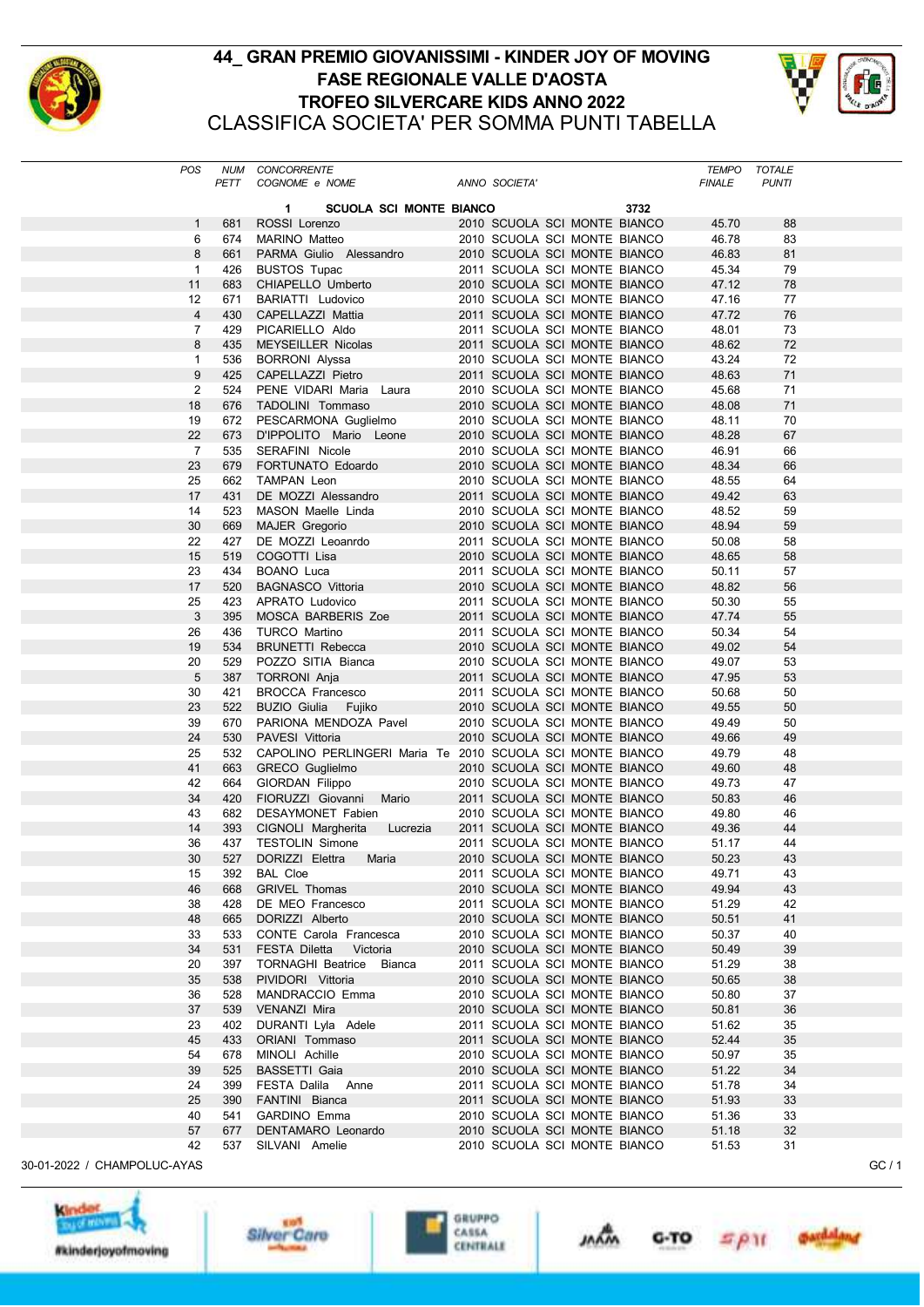| POS          | <b>NUM</b> | <b>CONCORRENTE</b>                                        |                              |  |      | <b>TEMPO</b>  | <b>TOTALE</b>  |  |
|--------------|------------|-----------------------------------------------------------|------------------------------|--|------|---------------|----------------|--|
|              | PETT       | COGNOME e NOME                                            | ANNO SOCIETA'                |  |      | <b>FINALE</b> | <b>PUNTI</b>   |  |
|              |            |                                                           |                              |  |      |               |                |  |
| 58           | 660        | TRIONTE Tommaso                                           | 2010 SCUOLA SCI MONTE BIANCO |  |      | 51.19         | 31             |  |
| 29           | 389        | D'IPPOLITO Giorgia                                        | 2011 SCUOLA SCI MONTE BIANCO |  |      | 52.69         | 29             |  |
| 60           | 666        | RAFFAELLI Achille                                         | 2010 SCUOLA SCI MONTE BIANCO |  |      | 51.46         | 29             |  |
| 30           | 396        | PICCHIOTTINO Cleo                                         | 2011 SCUOLA SCI MONTE BIANCO |  |      | 53.11         | 28             |  |
| 52           | 432        | <b>CHAMPVILLAIR Cedric</b>                                | 2011 SCUOLA SCI MONTE BIANCO |  |      | 53.27         | 28             |  |
| 61           | 680        | SACCHI-NEMOURS Carlo Maria A 2010 SCUOLA SCI MONTE BIANCO |                              |  |      | 51.55         | 28             |  |
|              |            |                                                           |                              |  |      |               |                |  |
| 53           | 438        | VOLPICELLA Vieri                                          | 2011 SCUOLA SCI MONTE BIANCO |  |      | 53.35         | 27             |  |
| 33           | 391        | QUARANTA Mariavittoria                                    | 2011 SCUOLA SCI MONTE BIANCO |  |      | 53.77         | 25             |  |
| 55           | 424        | LATTUADA Matteo                                           | 2011 SCUOLA SCI MONTE BIANCO |  |      | 53.48         | 25             |  |
| 51           | 540        | MIRAMONTI Anna Marigabriella                              | 2010 SCUOLA SCI MONTE BIANCO |  |      | 52.30         | 22             |  |
| 67           | 667        | CECCHETTI Tancredi                                        | 2010 SCUOLA SCI MONTE BIANCO |  |      | 52.72         | 22             |  |
| 52           | 526        | DE MATTIA Vittoria                                        | 2010 SCUOLA SCI MONTE BIANCO |  |      | 52.66         | 21             |  |
| 39           | 403        | BROCHEREL GONZALEZ Martina                                | 2011 SCUOLA SCI MONTE BIANCO |  |      | 54.83         | 19             |  |
|              |            |                                                           |                              |  |      |               |                |  |
| 55           | 521        | CATTAGNI Sofia                                            | 2010 SCUOLA SCI MONTE BIANCO |  |      | 52.88         | 18             |  |
| 41           | 398        | PERO Bianca                                               | 2011 SCUOLA SCI MONTE BIANCO |  |      | 55.81         | 17             |  |
| 60           | 518        | CANTORO Allegra                                           | 2010 SCUOLA SCI MONTE BIANCO |  |      | 54.05         | 13             |  |
| 70           | 422        | PEINETTI Ludovico Ernesto                                 | 2011 SCUOLA SCI MONTE BIANCO |  |      | 56.19         | 10             |  |
| 50           | 394        | DEZOPPIS Bianca                                           | 2011 SCUOLA SCI MONTE BIANCO |  |      | 58.47         | 8              |  |
| 51           | 400        | <b>CORNACCHIA Emma</b>                                    | 2011 SCUOLA SCI MONTE BIANCO |  |      | 58.85         | $\overline{7}$ |  |
| 87           |            |                                                           | 2010 SCUOLA SCI MONTE BIANCO |  |      |               | $\overline{2}$ |  |
|              | 675        | GARDINO Carlo Maria                                       |                              |  |      | 58.89         |                |  |
|              |            |                                                           |                              |  |      |               |                |  |
|              |            | $\mathbf 2$<br><b>SCUOLA SCI PILA</b>                     |                              |  | 1214 |               |                |  |
| 8            | 580        | <b>VUILLERMOZ CURIAT Anais</b>                            | 2010 SCUOLA SCI PILA         |  |      | 47.12         | 65             |  |
| 18           | 459        | ROSSET Filippo                                            | 2011 SCUOLA SCI PILA         |  |      | 49.60         | 62             |  |
| 21           | 457        | GUICHARDAZ Tommaso                                        | 2011 SCUOLA SCI PILA         |  |      | 50.01         | 59             |  |
| $\mathbf{1}$ | 379        | <b>BORRI Rebecca</b>                                      | 2011 SCUOLA SCI PILA         |  |      | 47.18         | 57             |  |
| 34           | 647        | MARCOZ Andre'                                             | 2010 SCUOLA SCI PILA         |  |      | 49.34         | 55             |  |
|              |            |                                                           |                              |  |      |               |                |  |
| 4            | 385        | <b>BIONAZ Alizee</b>                                      | 2011 SCUOLA SCI PILA         |  |      | 47.85         | 54             |  |
| 27           | 452        | FABI Elia                                                 | 2011 SCUOLA SCI PILA         |  |      | 50.41         | 53             |  |
| 37           | 650        | MARCOZ Simone                                             | 2010 SCUOLA SCI PILA         |  |      | 49.44         | 52             |  |
| 29           | 449        | PARINI Pietro                                             | 2011 SCUOLA SCI PILA         |  |      | 50.65         | 51             |  |
| 11           | 378        | <b>BOTTANI</b> Emma                                       | 2011 SCUOLA SCI PILA         |  |      | 49.14         | 47             |  |
| 35           | 462        | STACCHETTI Federico                                       | 2011 SCUOLA SCI PILA         |  |      | 50.88         | 45             |  |
|              |            |                                                           |                              |  |      |               |                |  |
| 44           | 648        | <b>DE LUCIA Etienne</b>                                   | 2010 SCUOLA SCI PILA         |  |      | 49.82         | 45             |  |
| 17           | 372        | <b>BERCHIELLI Sveva</b>                                   | 2011 SCUOLA SCI PILA         |  |      | 50.68         | 41             |  |
| 19           | 374        | NEX Miha                                                  | 2011 SCUOLA SCI PILA         |  |      | 51.25         | 39             |  |
| 22           | 376        | <b>VALENTI Siria</b>                                      | 2011 SCUOLA SCI PILA         |  |      | 51.48         | 36             |  |
| 53           | 644        | <b>ARTOSI Nicolas</b>                                     | 2010 SCUOLA SCI PILA         |  |      | 50.93         | 36             |  |
| 46           | 456        | <b>CURIGHETTI Daniel</b>                                  | 2011 SCUOLA SCI PILA         |  |      | 52.47         | 34             |  |
| 47           | 458        | TROCCOLI Nicolas Nello                                    | 2011 SCUOLA SCI PILA         |  |      | 52.48         | 33             |  |
|              |            |                                                           |                              |  |      |               |                |  |
| 27           | 382        | CARDO Emma Beatrice                                       | 2011 SCUOLA SCI PILA         |  |      | 52.23         | 31             |  |
| 43           | 581        | FADDA Sofia                                               | 2010 SCUOLA SCI PILA         |  |      | 51.60         | 30             |  |
| 28           | 384        | D'APRILE Rebecca                                          | 2011 SCUOLA SCI PILA         |  |      | 52.67         | 30             |  |
| 44           | 582        | PERSICO Melissa                                           | 2010 SCUOLA SCI PILA         |  |      | 51.64         | 29             |  |
| 45           | 583        | REBAUDO Margherita                                        | 2010 SCUOLA SCI PILA         |  |      | 51.70         | 28             |  |
| 47           | 584        | LUPOTTO Sofia Amira                                       | 2010 SCUOLA SCI PILA         |  |      | 51.81         | 26             |  |
| 34           | 381        |                                                           |                              |  |      |               | 24             |  |
|              |            | LINTY Desiree Pauline                                     | 2011 SCUOLA SCI PILA         |  |      | 53.83         |                |  |
| 57           | 450        | VITTORIA Corrado                                          | 2011 SCUOLA SCI PILA         |  |      | 53.67         | 23             |  |
| 38           | 375        | <b>FERRARI Cristina</b>                                   | 2011 SCUOLA SCI PILA         |  |      | 54.63         | 20             |  |
| 69           | 643        | BOTTO POALA Giovanni                                      | 2010 SCUOLA SCI PILA         |  |      | 52.76         | 20             |  |
| 72           | 641        | BENZI Tommaso                                             | 2010 SCUOLA SCI PILA         |  |      | 53.03         | 17             |  |
| 64           | 460        | <b>GRIGGI Matteo</b>                                      | 2011 SCUOLA SCI PILA         |  |      | 54.62         | 16             |  |
| 66           | 448        | D'ALONZO Tommaso                                          | 2011 SCUOLA SCI PILA         |  |      | 55.15         | 14             |  |
|              |            |                                                           |                              |  |      |               |                |  |
| 76           | 646        | SALERNO Marco                                             | 2010 SCUOLA SCI PILA         |  |      | 53.27         | 13             |  |
| 62           | 585        | CABRA Matilde                                             | 2010 SCUOLA SCI PILA         |  |      | 54.97         | 11             |  |
| 79           | 642        | PICHIERRI Christian                                       | 2010 SCUOLA SCI PILA         |  |      | 54.50         | 10             |  |
| 52           | 383        | PIROVANO Erica                                            | 2011 SCUOLA SCI PILA         |  |      | 1'00.20       | 6              |  |
| 56           | 377        | GIANOTTI Elena                                            | 2011 SCUOLA SCI PILA         |  |      | 1'02.32       | 2              |  |
|              |            |                                                           |                              |  |      |               |                |  |
|              |            | 3<br><b>SCUOLA SCI CHAMPOLUC</b>                          |                              |  | 1151 |               |                |  |
|              |            |                                                           |                              |  |      |               |                |  |
| 10           | 635        | <b>BISI</b> Niccolo'                                      | 2010 SCUOLA SCI CHAMPOLUC    |  |      | 47.07         | 79             |  |
| 13           | 633        | BERGONZI Nicolò                                           | 2010 SCUOLA SCI CHAMPOLUC    |  |      | 47.58         | 76             |  |
| 14           | 638        | <b>BILARDELLO Gabriele</b>                                | 2010 SCUOLA SCI CHAMPOLUC    |  |      | 47.72         | 75             |  |
| 6            | 466        | COLLI Mattia                                              | 2011 SCUOLA SCI CHAMPOLUC    |  |      | 47.96         | 74             |  |
| 16           | 631        | DE ASTIS Matteo                                           | 2010 SCUOLA SCI CHAMPOLUC    |  |      | 47.93         | 73             |  |
| 3            | 574        | CAPRILLI Sofia                                            | 2010 SCUOLA SCI CHAMPOLUC    |  |      | 46.11         | 70             |  |
| 10           | 470        | <b>TROMBINI Luca</b>                                      | 2011 SCUOLA SCI CHAMPOLUC    |  |      | 48.66         | 70             |  |
|              |            |                                                           |                              |  |      |               |                |  |
| 4            | 578        | QUINSON Blanche                                           | 2010 SCUOLA SCI CHAMPOLUC    |  |      | 46.31         | 69             |  |
| 5            | 579        | SACCARDI Sofia                                            | 2010 SCUOLA SCI CHAMPOLUC    |  |      | 46.42         | 68             |  |
| 14           | 463        | GHIGLIONE Giacomo                                         | 2011 SCUOLA SCI CHAMPOLUC    |  |      | 49.21         | 66             |  |
|              |            |                                                           |                              |  |      |               |                |  |













*<u><i>gardalang*</u>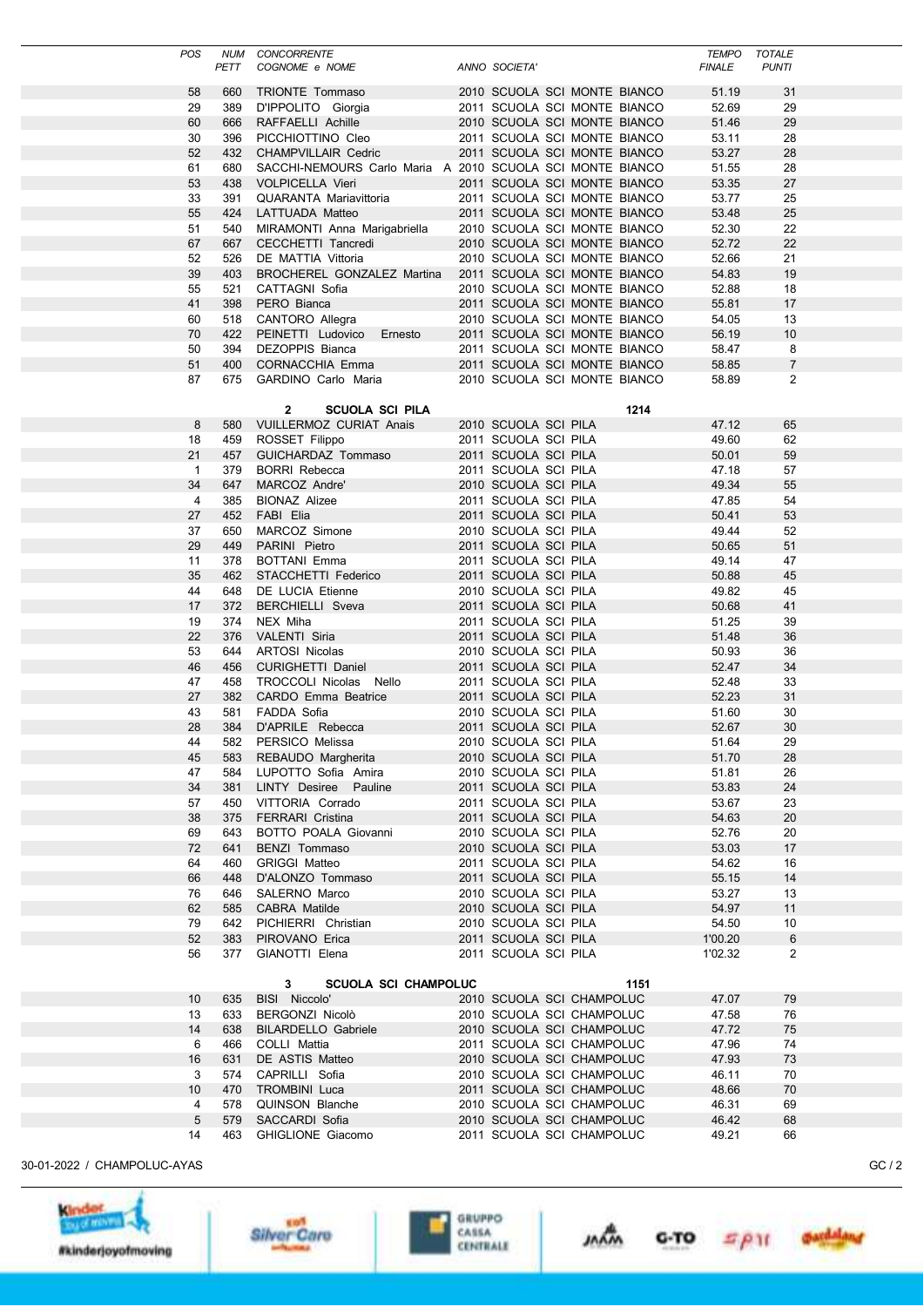|                             | <b>POS</b>     | <b>NUM</b> | <b>CONCORRENTE</b>                             |                           |                                                          | <b>TEMPO</b>   | <b>TOTALE</b>  |      |
|-----------------------------|----------------|------------|------------------------------------------------|---------------------------|----------------------------------------------------------|----------------|----------------|------|
|                             |                | PETT       | COGNOME e NOME                                 | ANNO SOCIETA'             |                                                          | <b>FINALE</b>  | <b>PUNTI</b>   |      |
|                             | 20             | 467        | <b>BECQUET Euan</b>                            | 2011 SCUOLA SCI CHAMPOLUC |                                                          | 49.98          | 60             |      |
|                             | 28             | 468        | STEFANETTI Pietro                              |                           | 2011 SCUOLA SCI CHAMPOLUC                                | 50.42          | 52             |      |
|                             | 28             | 575        | <b>VALSECCHI Vittoria</b>                      | 2010 SCUOLA SCI CHAMPOLUC |                                                          | 49.90          | 45             |      |
|                             | 45             | 636        | <b>BURGAY Marc</b>                             | 2010 SCUOLA SCI CHAMPOLUC |                                                          | 49.89          | 44             |      |
|                             | 37             | 469        | FINELLI Davide                                 | 2011 SCUOLA SCI CHAMPOLUC |                                                          | 51.26          | 43             |      |
|                             | 32             | 577        | <b>BEDUSCHI Giulia</b>                         |                           | 2010 SCUOLA SCI CHAMPOLUC                                | 50.31          | 41             |      |
|                             | 21             | 370        | NIERLING Marlene Joanna                        | 2011 SCUOLA SCI CHAMPOLUC |                                                          | 51.33          | 37             |      |
|                             | 52             | 634        | SENNI Bruno Alberto                            | 2010 SCUOLA SCI CHAMPOLUC |                                                          | 50.76          | 37             |      |
|                             | 51             | 465        | GIUBILO Luca                                   | 2011 SCUOLA SCI CHAMPOLUC |                                                          | 53.21          | 29             |      |
|                             | 59             | 464        | RONDELLI Leonardo                              |                           | 2011 SCUOLA SCI CHAMPOLUC                                | 53.77          | 21             |      |
|                             | 56             | 576        | MEREGALLI Giorgia                              | 2010 SCUOLA SCI CHAMPOLUC |                                                          | 52.96          | 17             |      |
|                             | 84             | 637        | DE PIERI Ferrante                              | 2010 SCUOLA SCI CHAMPOLUC |                                                          | 56.30          | 5              |      |
|                             |                |            | 4<br><b>SCUOLA SCI COURMAYEUR</b>              |                           | 892                                                      |                |                |      |
|                             | 17             | 604        | MARANGONI Alexander                            |                           | 2010 SCUOLA SCI COURMAYEUR                               | 48.00          | 72             |      |
|                             | 11             | 496        | PENNA Edoardo Pierluigi                        |                           | Mari 2011 SCUOLA SCI COURMAYEUR                          | 48.71          | 69             |      |
|                             | 24             | 598        | POZZOLINI Giorgio                              |                           | 2010 SCUOLA SCI COURMAYEUR                               | 48.41          | 65             |      |
|                             | 24             | 490        | MAGRINI Luigi                                  |                           | 2011 SCUOLA SCI COURMAYEUR                               | 50.12          | 56             |      |
|                             | 36             | 601        | PELLISSIER Marc                                |                           | 2010 SCUOLA SCI COURMAYEUR                               | 49.38          | 53             |      |
|                             | 13             | 414        | PAGANI Vittoria                                |                           | 2011 SCUOLA SCI COURMAYEUR                               | 49.28          | 45             |      |
|                             | 29             | 554        | RIONTINO Bianca                                |                           | 2010 SCUOLA SCI COURMAYEUR                               | 49.98          | 44             |      |
|                             | 40             | 494        | RESTUCCIA Gianpaolo                            |                           | 2011 SCUOLA SCI COURMAYEUR                               | 51.56          | 40             |      |
|                             | 18             | 416        | COSSU Chantal                                  |                           | 2011 SCUOLA SCI COURMAYEUR                               | 51.09          | 40             |      |
|                             | 42             | 488        | ULISSE Sebastiano                              |                           | 2011 SCUOLA SCI COURMAYEUR                               | 51.95          | 38             |      |
|                             | 49             | 487        | <b>NALDI Pietro</b>                            |                           | 2011 SCUOLA SCI COURMAYEUR                               | 52.66          | 31             |      |
|                             | 59             | 606        | <b>REALE Luca</b>                              |                           | 2010 SCUOLA SCI COURMAYEUR                               | 51.42          | 30             |      |
|                             | 63             | 607        | MARTINI Enrico                                 |                           | 2010 SCUOLA SCI COURMAYEUR                               | 51.92          | 26             |      |
|                             | 48             | 548        | FASI Lucrezia<br>Maria                         |                           | 2010 SCUOLA SCI COURMAYEUR                               | 51.87          | 25             |      |
|                             | 49             | 546        | ONORATO Francesca                              |                           | 2010 SCUOLA SCI COURMAYEUR                               | 51.89          | 24             |      |
|                             | 35             | 415        | <b>MAJER Margherita</b>                        |                           | 2011 SCUOLA SCI COURMAYEUR                               | 54.08          | 23             |      |
|                             | 58             | 492        | FARAVELLI Francesco                            |                           | 2011 SCUOLA SCI COURMAYEUR                               | 53.74          | 22             |      |
|                             | 60             | 489        | ULISSE Edoardo                                 |                           | 2011 SCUOLA SCI COURMAYEUR                               | 53.82          | 20             |      |
|                             | 54             | 556        | ZANETTI Emma                                   |                           | 2010 SCUOLA SCI COURMAYEUR                               | 52.86          | 19             |      |
|                             | 70<br>65       | 600<br>493 | <b>TAMPAN Xavier</b><br>CACCIAPUOTI Alessandro |                           | 2010 SCUOLA SCI COURMAYEUR<br>2011 SCUOLA SCI COURMAYEUR | 52.88<br>54.82 | 19<br>15       |      |
|                             | 44             | 418        | <b>BORN Olimpia</b>                            |                           | 2011 SCUOLA SCI COURMAYEUR                               | 56.56          | 14             |      |
|                             | 45             | 419        | <b>FUNARO</b> Federica                         |                           | 2011 SCUOLA SCI COURMAYEUR                               | 57.00          | 13             |      |
|                             | 46             | 413        | <b>CAVALIERE Emma</b>                          |                           | 2011 SCUOLA SCI COURMAYEUR                               | 57.29          | 12             |      |
|                             | 68             | 498        | FOGLIETTA Federico Leone                       |                           | 2011 SCUOLA SCI COURMAYEUR                               | 55.38          | 12             |      |
|                             | 78             | 603        | DECKER Marco Henry                             |                           | 2010 SCUOLA SCI COURMAYEUR                               | 54.22          | 11             |      |
|                             | 63             | 549        | MAIONE Costanza                                |                           | 2010 SCUOLA SCI COURMAYEUR                               | 55.14          | 10             |      |
|                             | 65             | 555        | MARTINI Ludovica                               |                           | 2010 SCUOLA SCI COURMAYEUR                               | 55.90          | 8              |      |
|                             | 66             | 550        | LEGNANI Dorothea Grace                         |                           | 2010 SCUOLA SCI COURMAYEUR                               | 56.10          | $\overline{7}$ |      |
|                             | 83             | 602        | <b>CREMA Ettore</b>                            |                           | 2010 SCUOLA SCI COURMAYEUR                               | 56.08          | 6              |      |
|                             | 76             | 491        | <b>CURCI Alberto</b>                           |                           | 2011 SCUOLA SCI COURMAYEUR                               | 1'00.46        | 4              |      |
|                             | 69             | 547        | TUNDO Agata Maria                              |                           | 2010 SCUOLA SCI COURMAYEUR                               | 58.11          | 4              |      |
|                             | 85             | 599        | <b>ARTOM Guido Alberto</b>                     |                           | 2010 SCUOLA SCI COURMAYEUR                               | 57.09          | 4              |      |
|                             | 70             | 552        | FUNARO Alessandra                              |                           | 2010 SCUOLA SCI COURMAYEUR                               | 58.60          | 3              |      |
|                             | 77             | 497        | D'AGOSTINO Nicola<br>Carlos                    |                           | 2011 SCUOLA SCI COURMAYEUR                               | 1'02.17        | 3              |      |
|                             | 78             | 500        | DE ANGELIS Carlo                               |                           | 2011 SCUOLA SCI COURMAYEUR                               | 1'02.29        | $\overline{2}$ |      |
|                             | 79             | 499        | GIORGIO Pier Silvio                            |                           | 2011 SCUOLA SCI COURMAYEUR                               | 1'02.43        | $\mathbf{1}$   |      |
|                             | 72             | 553        | <b>BOTTINI</b> Ester                           |                           | 2010 SCUOLA SCI COURMAYEUR                               | 1'01.75        | 1              |      |
|                             | 88             | 605        | ARTOM Gabriele Amedeo                          |                           | 2010 SCUOLA SCI COURMAYEUR                               | 1'01.60        | $\mathbf{1}$   |      |
|                             |                |            | 5<br>SCUOLA SCI VAL DI VALTO                   |                           | 828                                                      |                |                |      |
|                             | 3              | 658        | CHIOZZA Umberto                                |                           | 2010 SCUOLA SCI VAL DI VALTO                             | 46.01          | 86             |      |
|                             | 9              | 656        | PIELLIER Rafael                                |                           | 2010 SCUOLA SCI VAL DI VALTO                             | 46.96          | 80             |      |
|                             | 2              | 445        | <b>BUDELLI Camillo</b>                         |                           | 2011 SCUOLA SCI VAL DI VALTO                             | 46.33          | 78             |      |
|                             | 5              | 444        | BERTAZZI Matteo                                |                           | 2011 SCUOLA SCI VAL DI VALTO                             | 47.87          | 75             |      |
|                             | 6              | 516        | MORAS Maya                                     |                           | 2010 SCUOLA SCI VAL DI VALTO                             | 46.86          | 67             |      |
|                             | 14             | 443        | CORDEDDU Guglielmo                             |                           | 2011 SCUOLA SCI VAL DI VALTO                             | 49.21          | 66             |      |
|                             | 16             | 513        | MADERNI Arianna                                |                           | 2010 SCUOLA SCI VAL DI VALTO                             | 48.67          | 57             |      |
|                             | $\overline{7}$ | 386        | SALTARELLI Alicia                              |                           | 2011 SCUOLA SCI VAL DI VALTO                             | 48.45          | 51             |      |
|                             | 38             | 653        | <b>LANDMANN Matteo</b>                         |                           | 2010 SCUOLA SCI VAL DI VALTO                             | 49.47          | 51             |      |
|                             | 31             | 442        | ATOFANEI Damian                                |                           | 2011 SCUOLA SCI VAL DI VALTO                             | 50.69          | 49             |      |
|                             | 31             | 514        | REBECCHI Camilla                               |                           | 2010 SCUOLA SCI VAL DI VALTO                             | 50.24          | 42             |      |
|                             | 41             | 441        | FERRETTI DI CASTELFERRETTO                     |                           | G2011 SCUOLA SCI VAL DI VALTO                            | 51.64          | 39             |      |
|                             | 51             | 652        | <b>MARIN Nicholas</b>                          |                           | 2010 SCUOLA SCI VAL DI VALTO                             | 50.74          | 38             |      |
|                             | 64             | 655        | <b>MORINI</b> Giorgio                          |                           | 2010 SCUOLA SCI VAL DI VALTO                             | 52.14          | 25             |      |
|                             | 57             | 515        | POZZI Valentina                                |                           | 2010 SCUOLA SCI VAL DI VALTO                             | 53.22          | 16             |      |
| 30-01-2022 / CHAMPOLUC-AYAS |                |            |                                                |                           |                                                          |                |                | GC/3 |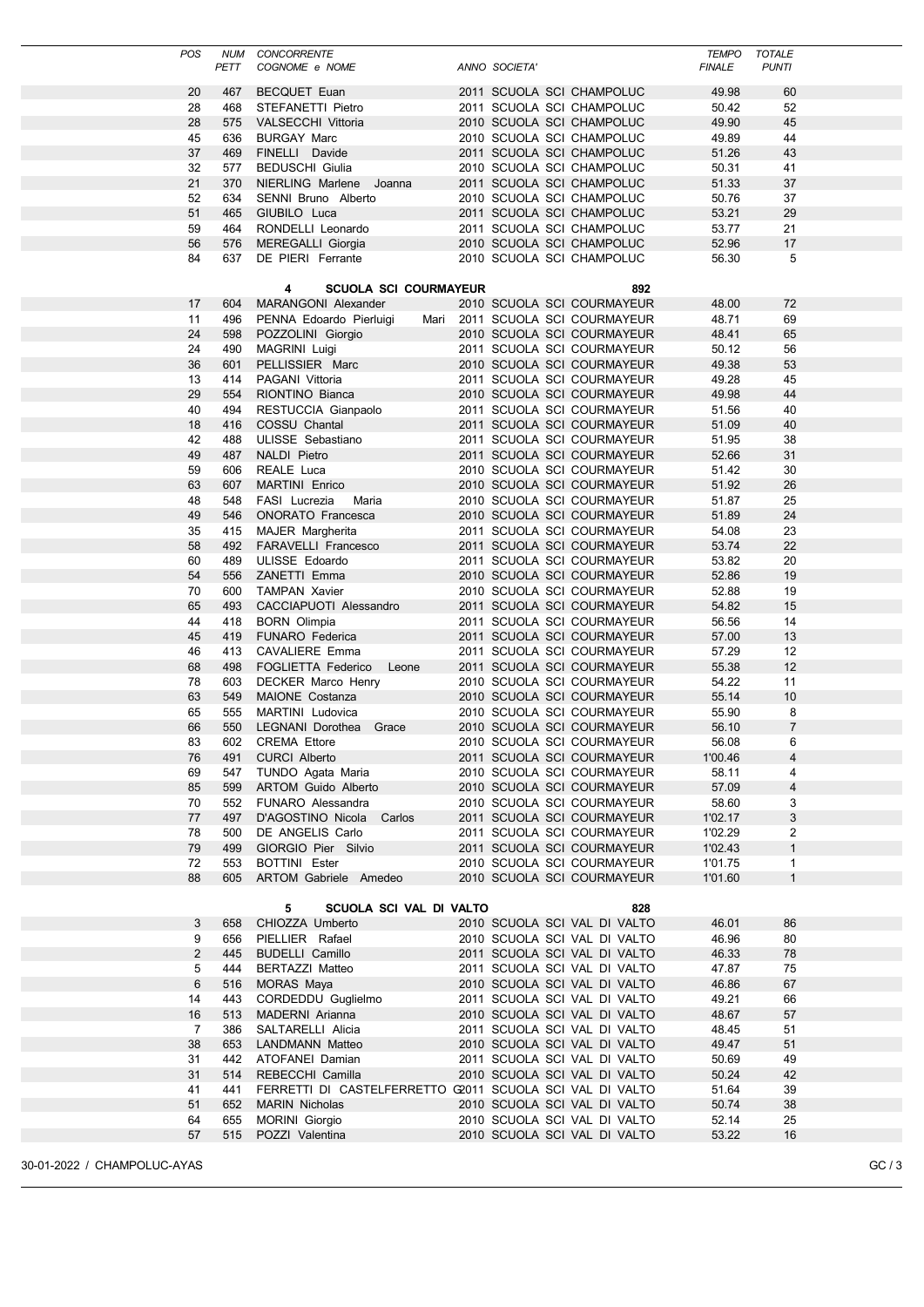| POS | PETT                  | NUM CONCORRENTE<br>COGNOME e NOME              | ANNO SOCIETA'              |                              | <b>TEMPO</b><br><b>FINALE</b> | <b>TOTALE</b><br><b>PUNTI</b> |  |
|-----|-----------------------|------------------------------------------------|----------------------------|------------------------------|-------------------------------|-------------------------------|--|
|     |                       |                                                |                            |                              |                               |                               |  |
| 81  |                       | 657 MARCHELLI Tommaso Maria                    |                            | 2010 SCUOLA SCI VAL DI VALTO | 54.83                         | 8                             |  |
|     |                       | <b>SCUOLA SCI LA THUILE</b><br>6               |                            | 798                          |                               |                               |  |
|     | 5<br>592              | GIOVANELLI Lorenzo                             | 2010 SCUOLA SCI LA THUILE  |                              | 46.67                         | 84                            |  |
|     | 15<br>590             | VITALONE Francesco Carlo                       | 2010 SCUOLA SCI LA THUILE  |                              | 47.73                         | 74                            |  |
| 26  | 593                   | <b>BERTONCELLO Mattia</b>                      | 2010 SCUOLA SCI LA THUILE  |                              | 48.60                         | 63                            |  |
|     | 27<br>591             | COSSU Davide                                   | 2010 SCUOLA SCI LA THUILE  |                              | 48.61                         | 62                            |  |
| 19  | 481                   | <b>MENEL Gregorio</b>                          | 2011 SCUOLA SCI LA THUILE  |                              | 49.92                         | 61                            |  |
| 35  | 597                   | CANOVARO Mattia                                | 2010 SCUOLA SCI LA THUILE  |                              | 49.36                         | 54                            |  |
| 21  | 545                   | <b>BAGNATO Sara</b>                            | 2010 SCUOLA SCI LA THUILE  |                              | 49.36                         | 52                            |  |
| 26  | 544                   | LORENZON Camilla                               | 2010 SCUOLA SCI LA THUILE  |                              | 49.83                         | 47                            |  |
|     | 33<br>483             | ZOIA Davide                                    | 2011 SCUOLA SCI LA THUILE  |                              | 50.82                         | 47                            |  |
|     | 47<br>595             | PAGANUZZI Tommaso                              | 2010 SCUOLA SCI LA THUILE  |                              | 50.48                         | 42                            |  |
| 43  | 485                   | LALLI Martino                                  | 2011 SCUOLA SCI LA THUILE  |                              | 51.99                         | 37                            |  |
|     | 48<br>482             | STEFANEL Andrea                                | 2011 SCUOLA SCI LA THUILE  |                              | 52.65                         | 32                            |  |
|     | 62<br>594             | <b>TOSO Giorgio</b>                            | 2010 SCUOLA SCI LA THUILE  |                              | 51.72                         | 27                            |  |
|     | 54<br>484             | MARRALI Riccardo                               | 2011 SCUOLA SCI LA THUILE  |                              | 53.43                         | 26                            |  |
| 32  | 410                   | MAZZA Martina Maria                            | 2011 SCUOLA SCI LA THUILE  |                              | 53.76                         | 26                            |  |
|     | 68<br>596             | FACCHETTI Lupo                                 | 2010 SCUOLA SCI LA THUILE  |                              | 52.74                         | 21                            |  |
| 43  | 411                   | VAJANI MAGNAGHI Ginevra                        | 2011 SCUOLA SCI LA THUILE  |                              | 55.92                         | 15                            |  |
|     |                       |                                                |                            |                              |                               |                               |  |
|     | 74<br>589             | COVA Francesco Maria                           | 2010 SCUOLA SCI LA THUILE  |                              | 53.17                         | 15                            |  |
|     | 72<br>486             | <b>SANGUINI Matteo</b>                         | 2011 SCUOLA SCI LA THUILE  |                              | 57.15                         | 8                             |  |
|     | 53<br>412             | <b>FACCHETTI Teresa</b>                        | 2011 SCUOLA SCI LA THUILE  |                              | 1'00.37                       | 5                             |  |
|     |                       | $\overline{7}$<br><b>SCUOLA SCI CHAMPOCHER</b> |                            | 686                          |                               |                               |  |
|     | 3<br>478              | PRESBITERO BRACCO Daniele                      |                            | 2011 SCUOLA SCI CHAMPOCHER   | 46.75                         | 77                            |  |
|     |                       | MERLO Matteo                                   |                            |                              |                               |                               |  |
|     | 20<br>629             |                                                |                            | 2010 SCUOLA SCI CHAMPOCHER   | 48.13                         | 69                            |  |
|     | 12<br>479             | <b>RUBAGOTTI Albert</b>                        |                            | 2011 SCUOLA SCI CHAMPOCHER   | 48.76                         | 68                            |  |
|     | 14<br>477             | MAFFEIS Joi                                    |                            | 2011 SCUOLA SCI CHAMPOCHER   | 49.21                         | 66                            |  |
|     | 10<br>569             | GROSSO Arianna                                 |                            | 2010 SCUOLA SCI CHAMPOCHER   | 47.59                         | 63                            |  |
|     | 12<br>570             | D HERIN Sylvie                                 |                            | 2010 SCUOLA SCI CHAMPOCHER   | 48.06                         | 61                            |  |
|     | 9<br>366              | ALBERTAZZI Elena                               |                            | 2011 SCUOLA SCI CHAMPOCHER   | 48.92                         | 49                            |  |
|     | 27<br>568             | LAZZARIN Cecilia                               |                            | 2010 SCUOLA SCI CHAMPOCHER   | 49.88                         | 46                            |  |
|     | 12<br>367             | <b>FERRARI Ludovica</b>                        |                            | 2011 SCUOLA SCI CHAMPOCHER   | 49.20                         | 46                            |  |
|     | 365<br>16             | LINTY Annie                                    |                            | 2011 SCUOLA SCI CHAMPOCHER   | 50.38                         | 42                            |  |
| 55  | 628                   | PRIOD Edoardo                                  |                            | 2010 SCUOLA SCI CHAMPOCHER   | 51.06                         | 34                            |  |
|     | 56<br>627             | PACE Manuel                                    |                            | 2010 SCUOLA SCI CHAMPOCHER   | 51.16                         | 33                            |  |
| 41  | 567                   | PITET Margot                                   |                            | 2010 SCUOLA SCI CHAMPOCHER   | 51.49                         | 32                            |  |
|     |                       |                                                |                            |                              |                               |                               |  |
|     |                       | SCUOLA SCI DEL BREUIL<br>8                     |                            | 499                          |                               |                               |  |
|     | 2<br>624<br>4         | <b>SELETTO Pietro</b>                          | 2010 SCUOLA SCI DEL BREUIL |                              | 45.88<br>46.20                | 87                            |  |
|     | 623                   | ADAMI Filippo<br>Francesco                     | 2010 SCUOLA SCI DEL BREUIL |                              |                               | 85                            |  |
|     | 6<br>626              | COMPOSTO Lorenzo                               | 2010 SCUOLA SCI DEL BREUIL |                              | 46.78                         | 83                            |  |
|     | 9<br>566              | MAGI Gloria                                    | 2010 SCUOLA SCI DEL BREUIL |                              | 47.15                         | 64                            |  |
|     | 33<br>622             | GIORCHINO Umberto                              | 2010 SCUOLA SCI DEL BREUIL |                              | 49.26                         | 56                            |  |
| 40  | 621                   | PIACENZA Marco                                 | 2010 SCUOLA SCI DEL BREUIL |                              | 49.54                         | 49                            |  |
| 26  | 361                   | CIMAN Margherita                               | 2011 SCUOLA SCI DEL BREUIL |                              | 52.06                         | 32                            |  |
|     | 42<br>362             | <b>ZULIAN Melissa</b>                          | 2011 SCUOLA SCI DEL BREUIL |                              | 55.91                         | 16                            |  |
| 49  | 363                   | FALASCHI Anna                                  | 2011 SCUOLA SCI DEL BREUIL |                              | 58.42                         | 9                             |  |
|     | 64<br>565             | DODERO Carlotta                                | 2010 SCUOLA SCI DEL BREUIL |                              | 55.77                         | 9                             |  |
| 68  | 564                   | GARAVAGLIA Costanza                            | 2010 SCUOLA SCI DEL BREUIL |                              | 57.98                         | 5                             |  |
|     | 54<br>359             | MORTILLARO Carolina                            | 2011 SCUOLA SCI DEL BREUIL |                              | 1'00.95                       | 4                             |  |
|     |                       |                                                |                            |                              |                               |                               |  |
|     |                       | 9<br><b>SCUOLA SCI TORGNON</b>                 |                            | 495                          |                               |                               |  |
| 21  | 617                   | MODAFFERI Didier                               | 2010 SCUOLA SCI TORGNON    |                              | 48.21                         | 68                            |  |
| 11  | 559                   | <b>IMARISIO Silvia</b>                         | 2010 SCUOLA SCI TORGNON    |                              | 47.67                         | 62                            |  |
| 28  | 615                   | MERAVIGLIA Marco                               | 2010 SCUOLA SCI TORGNON    |                              | 48.74                         | 61                            |  |
|     | 13<br>560             | <b>CANTONI Viola</b>                           | 2010 SCUOLA SCI TORGNON    |                              | 48.48                         | 60                            |  |
|     | $\overline{2}$<br>357 | <b>DUBLANC Sofia</b>                           | 2011 SCUOLA SCI TORGNON    |                              | 47.32                         | 56                            |  |
| 32  | 508                   | SARVADON Carlo Maria                           | 2011 SCUOLA SCI TORGNON    |                              | 50.72                         | 48                            |  |
|     | 50<br>613             | <b>CAVERI Alexis</b>                           | 2010 SCUOLA SCI TORGNON    |                              | 50.72                         | 39                            |  |
| 50  | 511                   | <b>GRANGE Nicolo</b>                           | 2011 SCUOLA SCI TORGNON    |                              | 52.75                         | 30                            |  |
| 36  | 356                   | <b>SERRA Giulia</b>                            | 2011 SCUOLA SCI TORGNON    |                              | 54.41                         | 22                            |  |
| 71  | 616                   | MURACA Leonardo                                | 2010 SCUOLA SCI TORGNON    |                              | 53.01                         | 18                            |  |
| 67  | 614                   | <b>FERRI</b> Javier                            | 2011 SCUOLA SCI TORGNON    |                              | 55.16                         | 13                            |  |
| 71  | 510                   | <b>BOVIO Tommaso</b>                           | 2011 SCUOLA SCI TORGNON    |                              | 56.20                         | 9                             |  |
| 74  | 509                   | PRIOD Darko                                    | 2011 SCUOLA SCI TORGNON    |                              | 59.02                         | $\,6$                         |  |
| 86  | 618                   | <b>MARITAN Thomas</b>                          | 2010 SCUOLA SCI TORGNON    |                              | 58.54                         | 3                             |  |
|     |                       |                                                |                            |                              |                               |                               |  |











*<i><u><b>gardalang*</u>